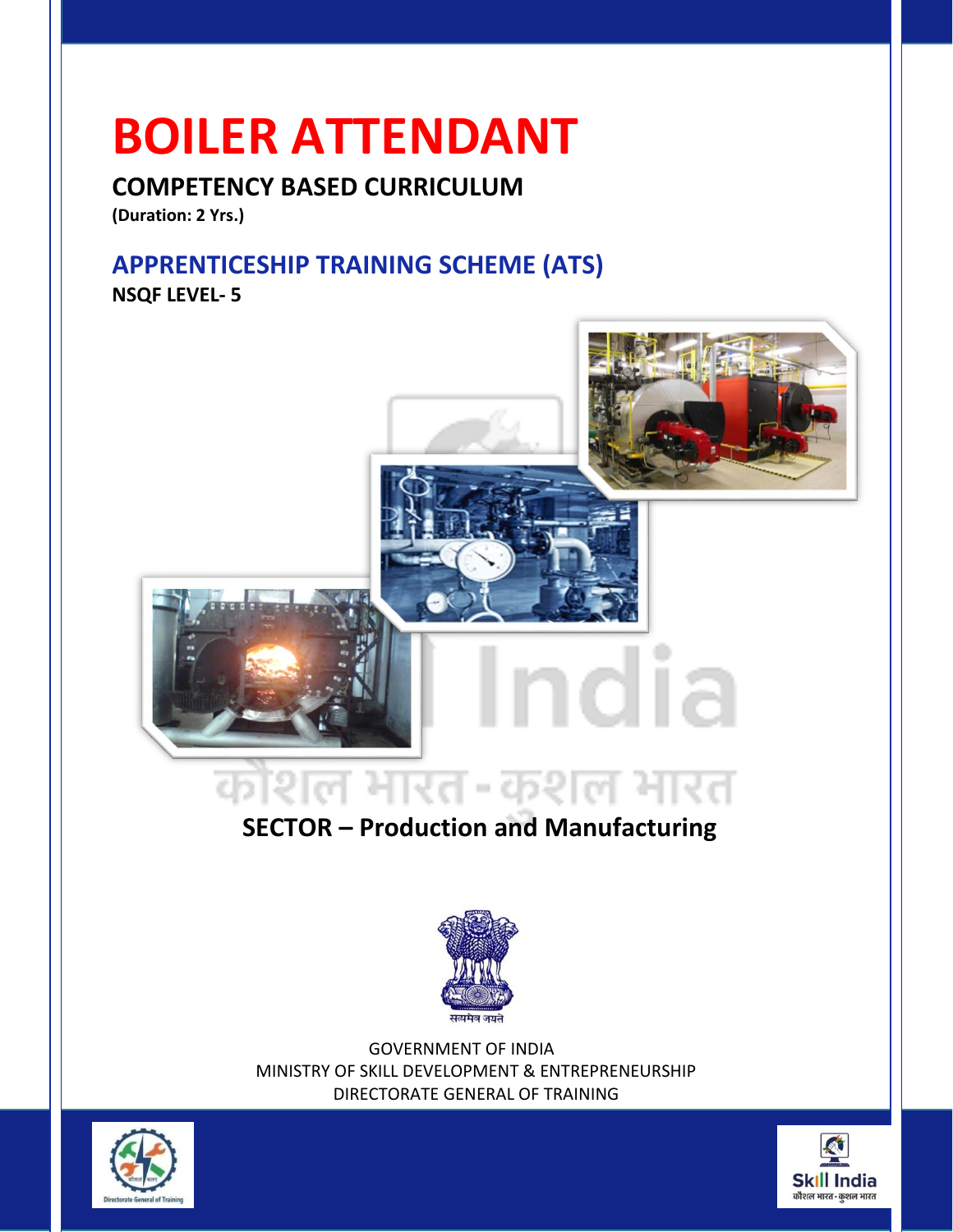### **BOILER ATTENDANT**

**(Revised in 2018)**

#### **APPRENTICESHIP TRAINING SCHEME (ATS)**

**NSQF LEVEL - 5**

### Skill India कौशल भारत-कुशल भारत

Developed By

Ministry of Skill Development and Entrepreneurship Directorate General of Training **CENTRAL STAFF TRAINING AND RESEARCH INSTITUTE** EN-81, Sector-V, Salt Lake City, Kolkata – 700 091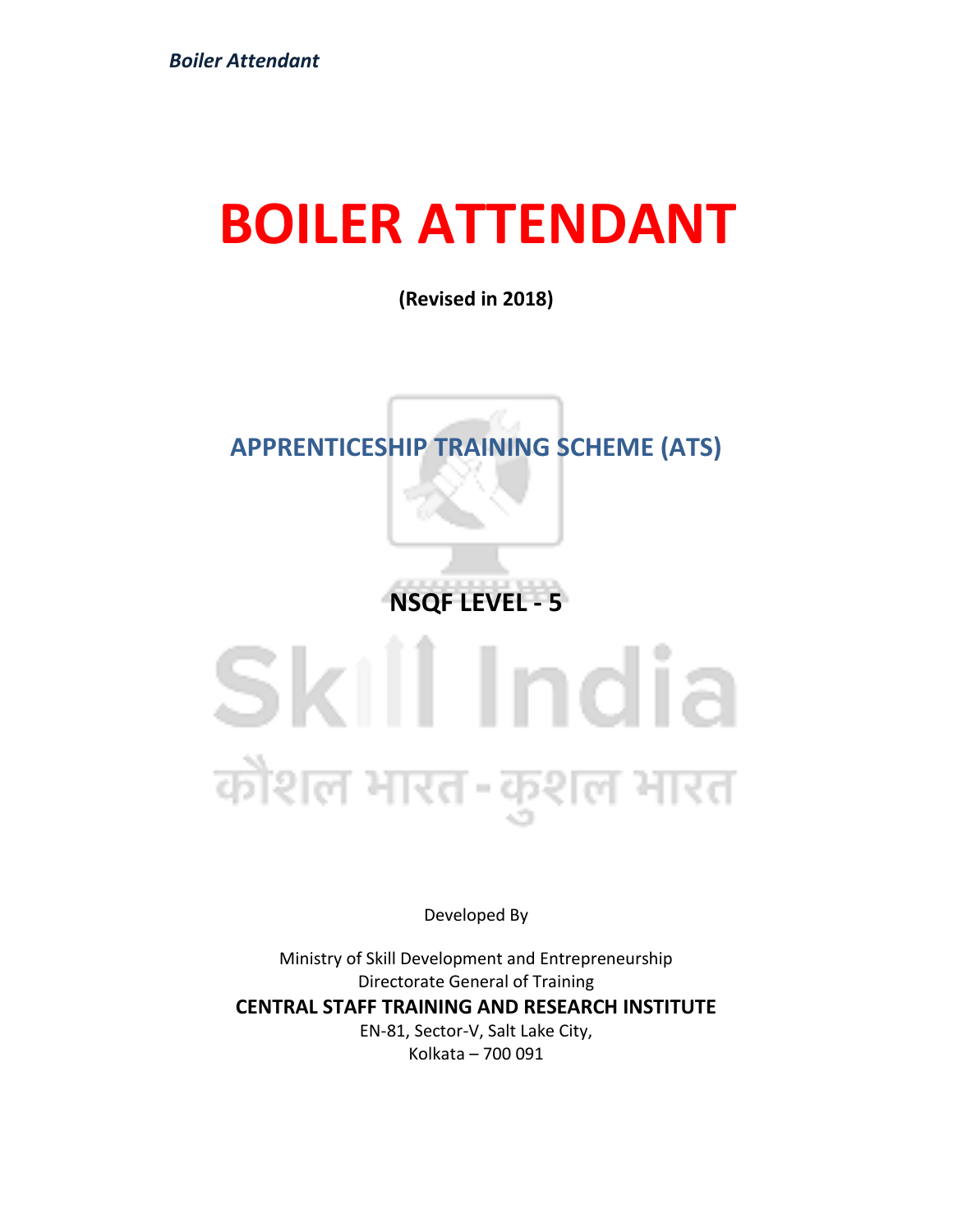The DGT sincerely express appreciation for the contribution of the Industry, State Directorate, Trade Experts and all others who contributed in revising the curriculum. Special acknowledgement to the following industries/organizations who have contributed valuable inputs in revising the curricula through their expert members:

- 1. DVET, Maharashtra State
- 2. D.E.T., Gujarat State
- 3. Rashtriya Chemicals &Fertilizers Limited, Chembur, Mumbai
- 4. Bharat Petroleum Corporation Ltd., Mahul Refinery, Mumbai
- 5. Gujarat State Fertilizer Company Limited, Vadodara Gujarat
- 6. GSP Crop Science Pvt. Ltd. Nandesari, Vadodara
- 7. Nitrite Ltd., Nandesari, Vadodara
- 8. INEOS Styrolution India Ltd., Nandesari, Vadodara
- 9. Rubamin Ltd., Nandesari, Vadodara
- 10. Farmson Analgesic, Nandesari, Vadodara
- 11. Technology Exchange, Ahmedabad

Special acknowledgement is extended by DGT to the following expert members who had contributed immensely in this curriculum.

 **Co-coordinators for the course:** Shri Sunil Wakde ,ADT, ATI, Mumbai and

#### Shri L K Mukherjee, DDT, CSTARI, Kolkata

| SI. | <b>Name &amp; Designation</b>           | Organization         | <b>Remarks</b> |
|-----|-----------------------------------------|----------------------|----------------|
| No. | Sri /Mr./Ms.                            |                      |                |
| 1.  | SA Pandav, RDD, Vadodara & Surat        | DET, Gujarat         | Expert         |
| 2.  | Mr. R. S. Wagh, Training Officer        | A.T.I., Mumbai       | Expert         |
| 3.  | Mr. K. Lapashappa                       | A.T.I., Mumbai       | Expert         |
| 4.  | Sri R. C. Sonavane, Craft Instructor    | BTRI, Panvel         | Expert         |
| 5.  | Sri C. P. Jadhav, Craft Instructor      | BTRI, Panvel         | Expert         |
| 6.  | Sri S.I. Rajput, Craft Instructor       | Govt. ITI. Mahad     | Expert         |
| 7.  | Sri N.J. Ware, Craft Instructor         | Govt. ITI. Mahad     | Expert         |
| 8.  | Smt. S.G. Thakur, Training Officer      | Govt. ITI. Mahad     | Expert         |
| 9.  | Mr. Girish Labhane, Sr. Engineer (Mech) | R.C.F., Mumbai       | Expert         |
| 10. | DK Sharma, MD                           | Technology Exchange, | Expert         |
| 11. | Kamlesh Prajapati, Director             | Technology Exchange, | Expert         |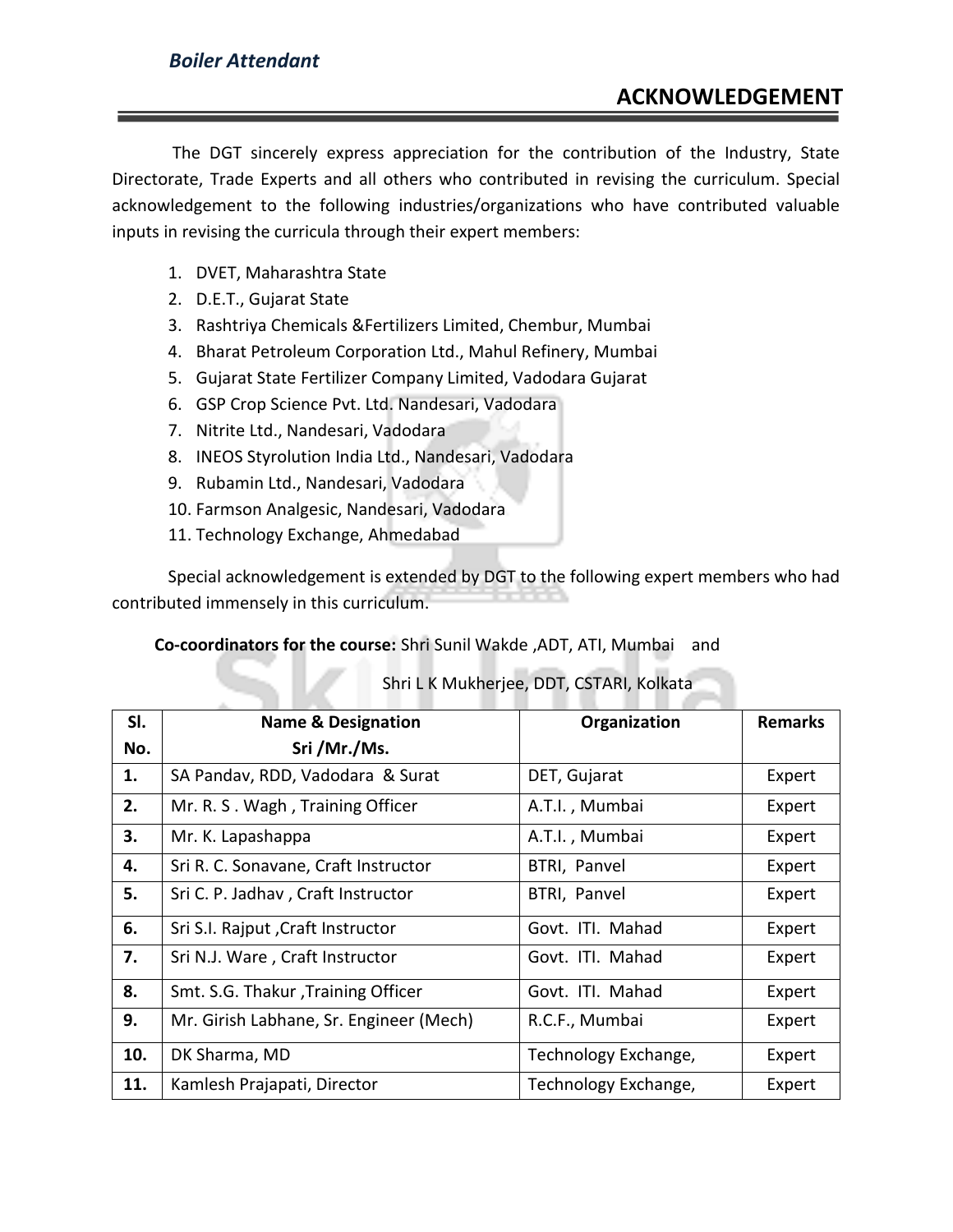| 12. | Shri Sudhir Joshi, Dy. Manager (Trg. & HRD)    | GSFC Ltd., Vadodara            | Expert |
|-----|------------------------------------------------|--------------------------------|--------|
| 13. | Shri Paresh Faldu, Sr. Manager (QC & QA)       | GSP Crop Science. Pvt.         | Expert |
|     |                                                | Ltd., Nandesari, Vadodara      |        |
| 14. | Shri Navin Chauhan, Sr. Manager                | Deepak Nitrite Ltd.,           | Expert |
|     | (Production)                                   | Nandesari, Vadodara            |        |
| 15. | Shri Sunil Patel, Dy. Manager (QA)             | <b>INEOS Styrolution India</b> | Expert |
|     |                                                | Ltd., Nandesari, Vadodara      |        |
| 16. | Shri Chirag J. Patel, Maintenance Manager      | Rubamin Ltd., Nandesari,       | Expert |
|     |                                                | Vadodara                       |        |
| 17. | Shri Falgun Patel, Production Manager          | Farmson Analgesic,             | Expert |
|     |                                                | Nandesari, Vadodara            |        |
| 18. | Smt. S. B. Sarvaiya, Principal                 | ITI Savli, Di-Vadodara         | Expert |
| 19. | Shri D. R. Sanchala, I/C Asst. Appre. Advisor  | ITI Dashrath, Di-Vadodara      | Expert |
| 20. | Shri Nilesh H Patel I/C Asst.Appr. Advisor     | ITI Tarsali, Vadodara          | Expert |
| 21. | Shri J P Gadhavi I/C Asst.Appr. Advisor        | ITC Tarsali, Vadodara          | Expert |
| 22. | Mr. D. N. More, Training Officer               | Govt. I.T.I., Mahad            | Expert |
| 23. | Mr. P.S. Rane, Craft Instructor                | Govt. I.T.I., Panvel           | Expert |
| 24. | Mr. T. G, Chavan, Craft Instructor             | Govt . I.T.I., Mulund          | Expert |
| 25. | Mr. S. S. Deshmane, Training Officer           | Govt. I.T.I., Ambernath        | Expert |
| 26. | Sri J. H. Suryawanshi, Training Officer        | Govt. ITI, Mahad               | Expert |
| 27. | Sri P.R. Patil, Training Officer               | Govt. ITI, Nagothane           | Expert |
| 28. | Sri A. N. Mancharkar, Craft Instructor         | Govt. ITI, Ambernath           | Expert |
| 29. | Sri D.R. Markande, Astt. App. Adviser          | Govt. BTRI, Vileparle          | Expert |
| 30. | Mr. Shah M. G. , Supervisor Instructor         | Govt. ITI, Tarsali , Vadodara  | Expert |
| 31. | Mrs. Barve S. S., Trade Instructor (Che - Phy) | Govt. ITI Mahad                | Expert |
| 32. | Mr. More Vilas K., Craft Instructor            | Govt. I.T.I., Panvel,          | Expert |
| 33. | Mr. Tamboli Madhukar T., Craft Instructor      | Govt. I.T.I. Panvel,           | Expert |
| 34. | Mr.Chavan Padmakar G., Craft Instructor        | Govt. I.T.I., Wangaon,         | Expert |
| 35. | Mr. Chavan Dattatray M., Craft Instructor      | Govt. I.T.I., Wangaon          | Expert |
| 36. | Mr. Modi Alpesh V., Principal                  | Govt. I.T.I. Dholera,          | Expert |
|     |                                                | Dist. Ahmedabad (GJ)           |        |
| 37. | Mrs. Phadnis K. K., Training Officer           | ATI, Mumbai                    | Expert |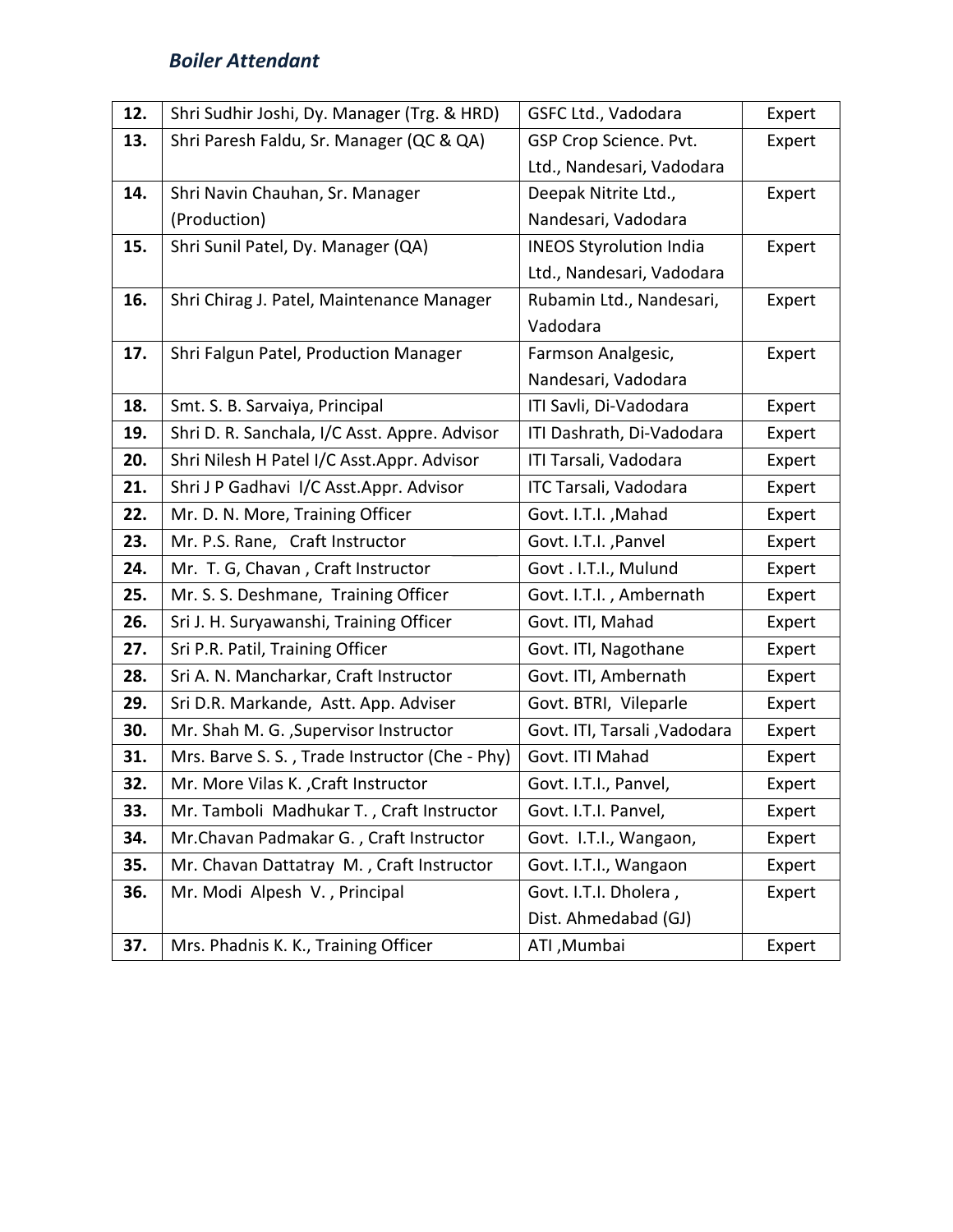#### **CONTENTS**

| SI.<br>No. | <b>Topics</b>                                               | Page<br>No. |  |
|------------|-------------------------------------------------------------|-------------|--|
| 1.         | <b>Background</b>                                           | $1 - 2$     |  |
| 2.         | <b>Training System</b>                                      | $3 - 7$     |  |
| 3.         | Job Role                                                    | 8           |  |
| 4.         | NSQF Level Compliance                                       | 9           |  |
| 5.         | <b>General Information</b>                                  | 10          |  |
| 6.         | <b>Learning Outcome</b>                                     | $11 - 13$   |  |
| 7.         | Learning Outcome with Assessment Criteria                   | $14 - 16$   |  |
| 8.         | <b>Syllabus</b>                                             | $17 - 20$   |  |
| 9.         | Syllabus - Core Skill                                       | $21 - 28$   |  |
|            | 9.1 Core Skill - Workshop Calculation & Science and         |             |  |
|            | Engineering Drawing                                         |             |  |
|            | 9.2 Core Skill - Employability Skill                        |             |  |
| 10.        | Details of Competencies (On-Job Training)                   | $29 - 31$   |  |
| 11.        | List of Trade Tools & Equipment Basic Training - Annexure I | $32 - 38$   |  |
| 12.        | Format for Internal Assessment - Annexure II                | 39          |  |

कोशल भारत-कुशल भारत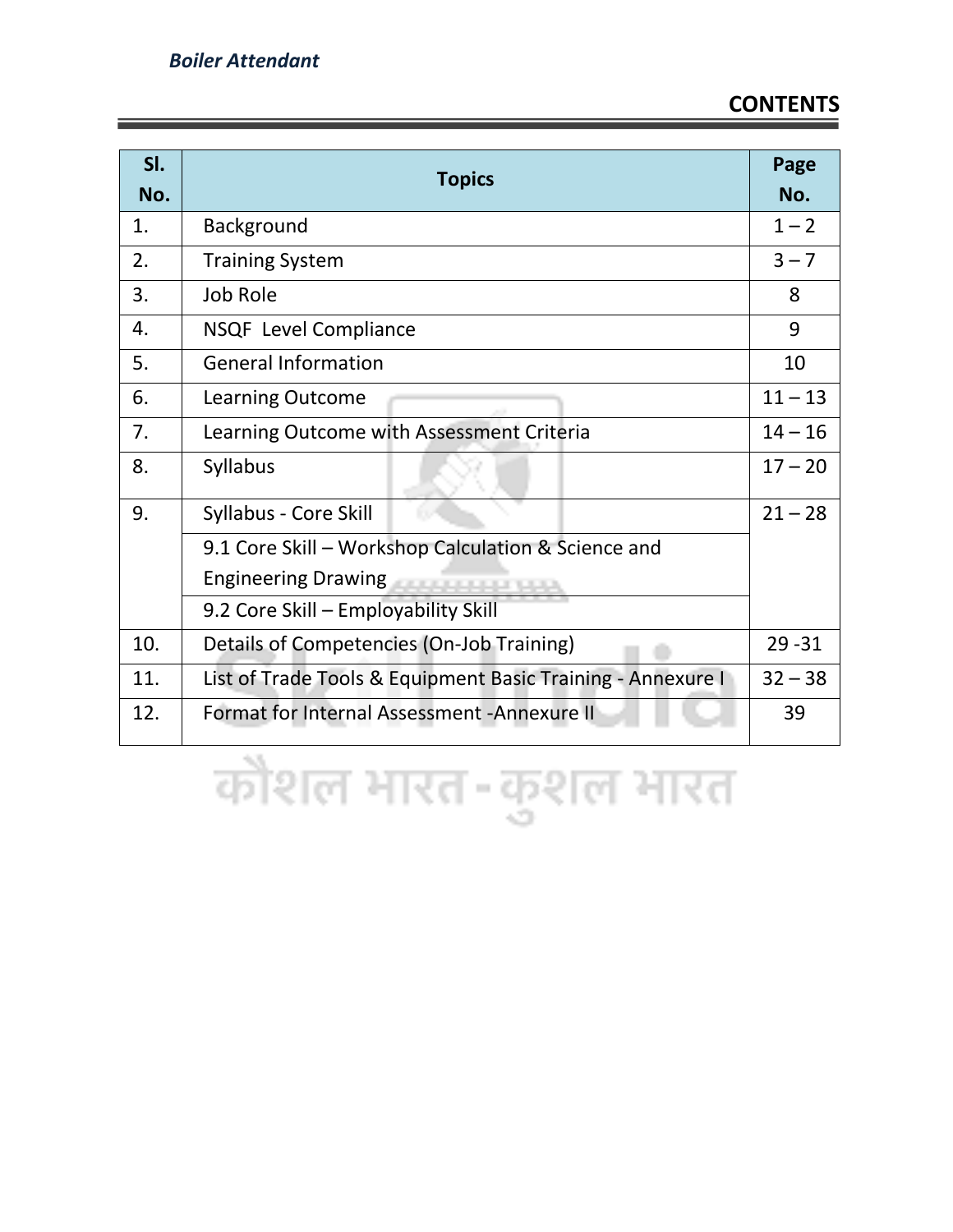#### **1.1 Apprenticeship Training Scheme under Apprentice Act 1961**

The Apprentices Act, 1961 was enacted with the objective of regulating the programme of training of apprentices in the industry by utilizing the facilities available therein for imparting on-the-job training. The Act makes it obligatory for employers in specified industries to engage apprentices in designated trades to impart Apprenticeship Training on the job in industry to school leavers and person having National Trade Certificate(ITI pass-outs) issued by National Council for Vocational Training (NCVT) to develop skilled manpower for the industry**.** There are four categories of apprentices namely**; trade apprentice, graduate, technician and technician (vocational) apprentices.** 

Qualifications and period of apprenticeship training of **trade apprentices** vary from trade to trade. The apprenticeship training for trade apprentices consists of basic training followed by practical training. At the end of the training, the apprentices are required to appear in a trade test conducted by NCVT and those successful in the trade tests are awarded the National Apprenticeship Certificate.

The period of apprenticeship training for graduate (engineers), technician (diploma holders and technician (vocational) apprentices is one year. Certificates are awarded on completion of training by the Department of Education, Ministry of Human Resource Development.

#### **1.2 Changes in Industrial Scenario**

Recently we have seen huge changes in the Indian industry. The Indian Industry registered an impressive growth during the last decade and half. The number of industries in India have increased manifold in the last fifteen years especially in services and manufacturing sectors. It has been realized that India would become a prosperous and a modern state by raising skill levels, including by engaging a larger proportion of apprentices, will be critical to success; as will stronger collaboration between industry and the trainees to ensure the supply of skilled workforce and drive development through employment. Various initiatives to build up an adequate infrastructure for rapid industrialization and improve the industrial scenario in India have been taken.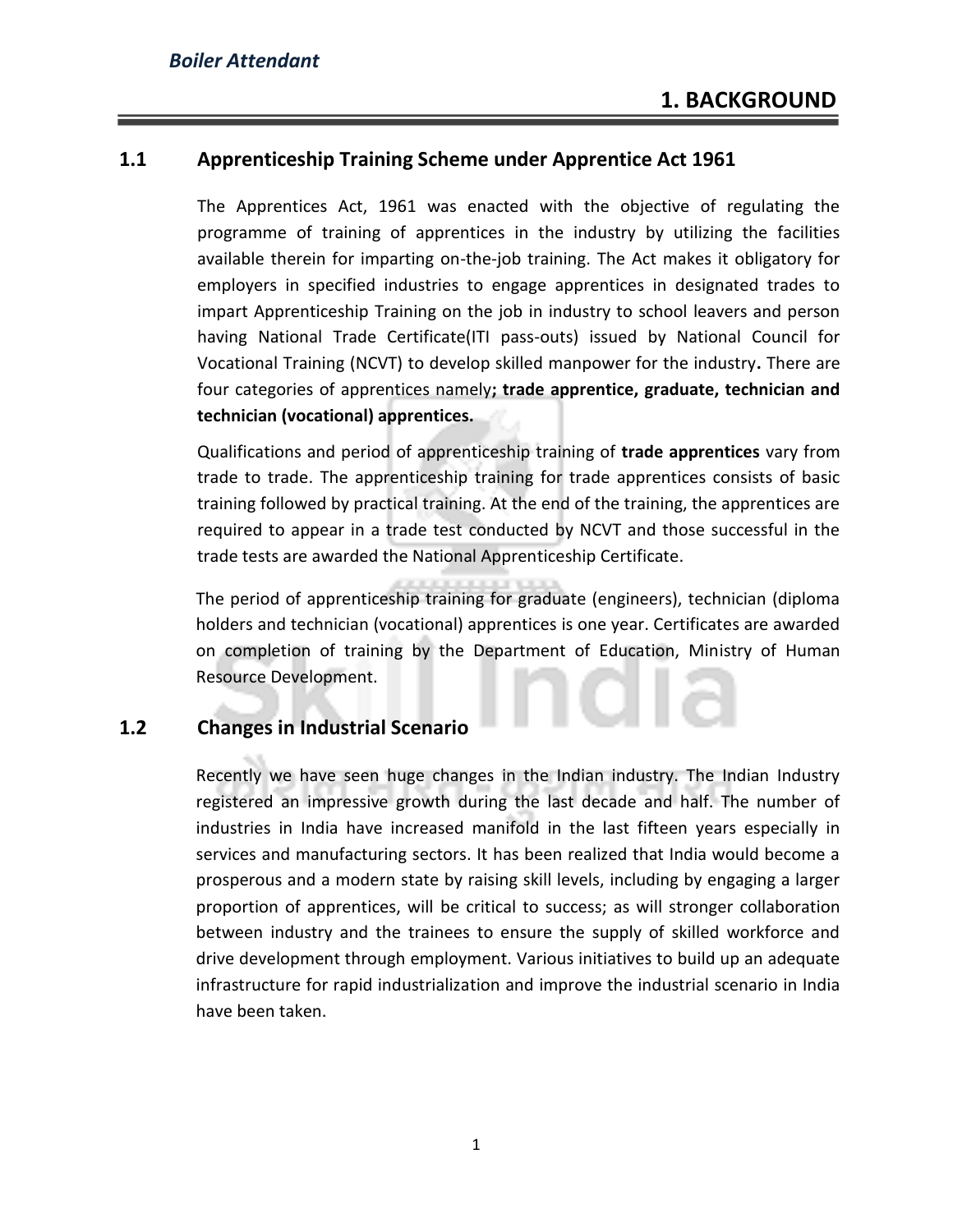#### **1.3 Reformation**

The Apprentices Act, 1961 has been amended and brought into effect from 22<sup>nd</sup> December, 2014 to make it more responsive to industry and youth. Key amendments are as given below:

- Prescription of number of apprentices to be engaged at establishment level instead of trade-wise.
- Establishment can also engage apprentices in optional trades which are not designated, with the discretion of entry level qualification and syllabus.
- Scope has been extended also to non-engineering occupations.
- Establishments have been permitted to outsource basic training in an institute of their choice.
- The burden of compliance on industry has been reduced significantly.

,,,,,,,,,,,

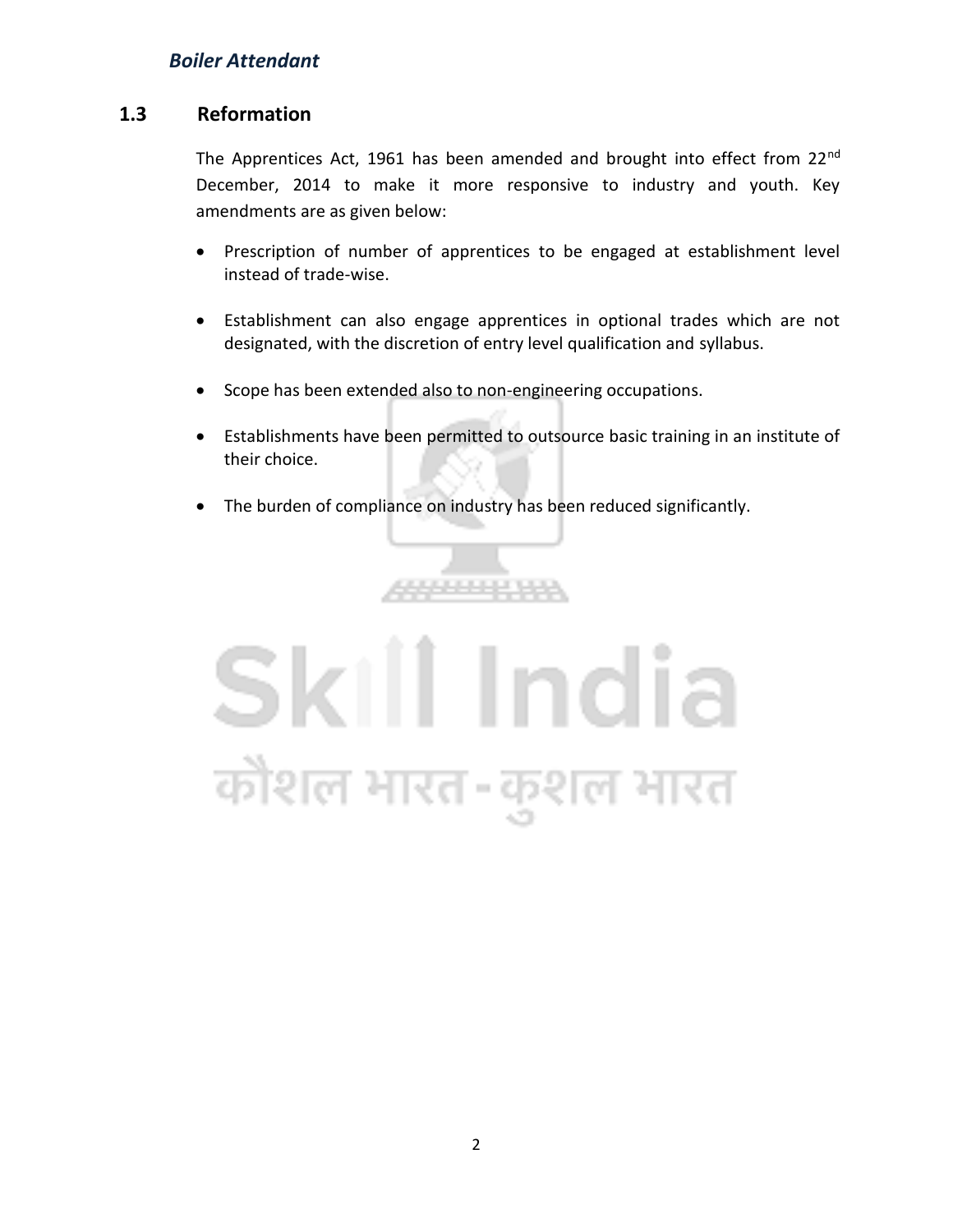#### **2.1 GENERAL**

Directorate General of Training (DGT) under Ministry of Skill Development & Entrepreneurship offers range of vocational training courses catering to the need of different sectors of economy/ Labour market. The vocational training programmes are delivered under aegis of National Council of Vocational Training (NCVT). Craftsman Training Scheme (CTS) and Apprenticeship Training Scheme (ATS) are two pioneer programmes of NCVT for propagating vocational training.

BOILER ATTENDANT trade under ATS is one of the most popular courses delivered nationwide through different industries. The course is of two years (02 Blocks) duration. It mainly consists of Domain area and Core area. In the Domain area Trade Theory & Practical impart professional - skills and knowledge, while Core area - Workshop Calculation and science, Engineering Drawing and Employability Skills imparts requisite core skills & knowledge and life skills. After passing out the training programme, the trainee is being awarded National Apprenticeship Certificate (NAC) by NCVT having worldwide recognition.

#### **Broadly candidates need to demonstrate that they are able to:**

- 1. Carry out safely the operation and management of boilers economically and also maintain necessary records and log book for management of boilers,
- 2. Diagnose faults of the boilers and its auxiliaries.
- 3. Carry out minor and major repairs.
- 4. They must explain knowledge of safety precautions and boilers safety rules.
- 5. Work in facilities like power plants or boiler, engine, and mechanical rooms.
- 6. Handle all of the systems that generate heat or electricity in a facility.

Such as:

- Low-pressure boilers
- High-pressure boilers
- Power boilers
- Steam boilers
- Hot water heating systems.
- Make manual adjustments to this equipment during their servicing.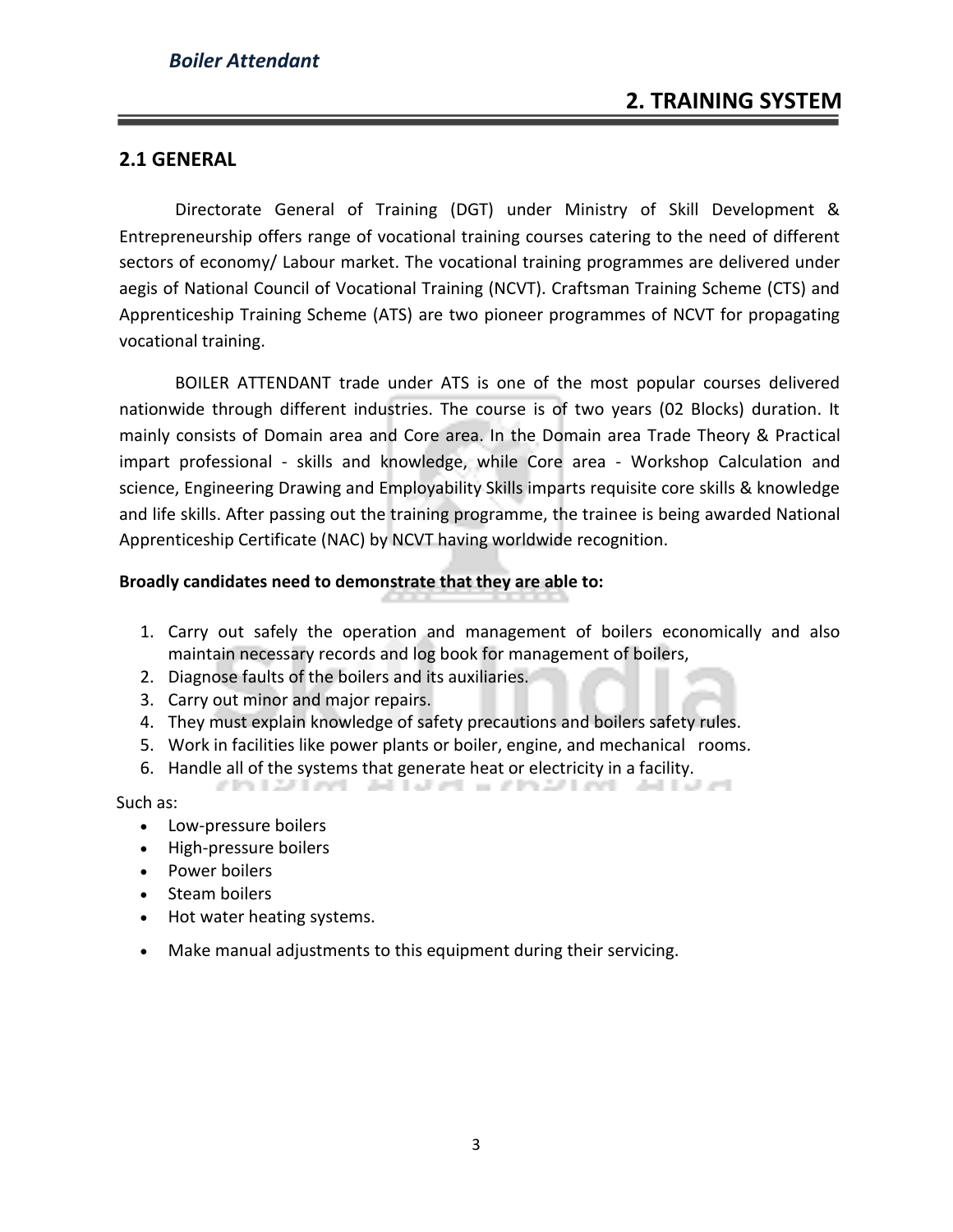#### **2.2 CAREER PROGRESSION PATHWAYS**:

- Can join Crafts Instructor Training Scheme (CITS) in the trade for becoming instructor in ITIs.
- Indicative pathways for vertical mobility.



#### **2.3 COURSE STRUCTURE:**

Table below depicts the distribution of training hours across various course elements during a period of two years (*Basic Training and On-Job Training*): -

#### **Total training duration details: -**

| Time                      | $1 - 3$ | $4 - 12$    | 13-15        | $16 - 24$    |
|---------------------------|---------|-------------|--------------|--------------|
| (in months)               |         |             |              |              |
| <b>Basic Training</b>     | Block-I | -----       | $Block - II$ | ------       |
| <b>Practical Training</b> | ----    | $Block - I$ | ------       | $Block - II$ |
| (On - job training)       |         |             |              |              |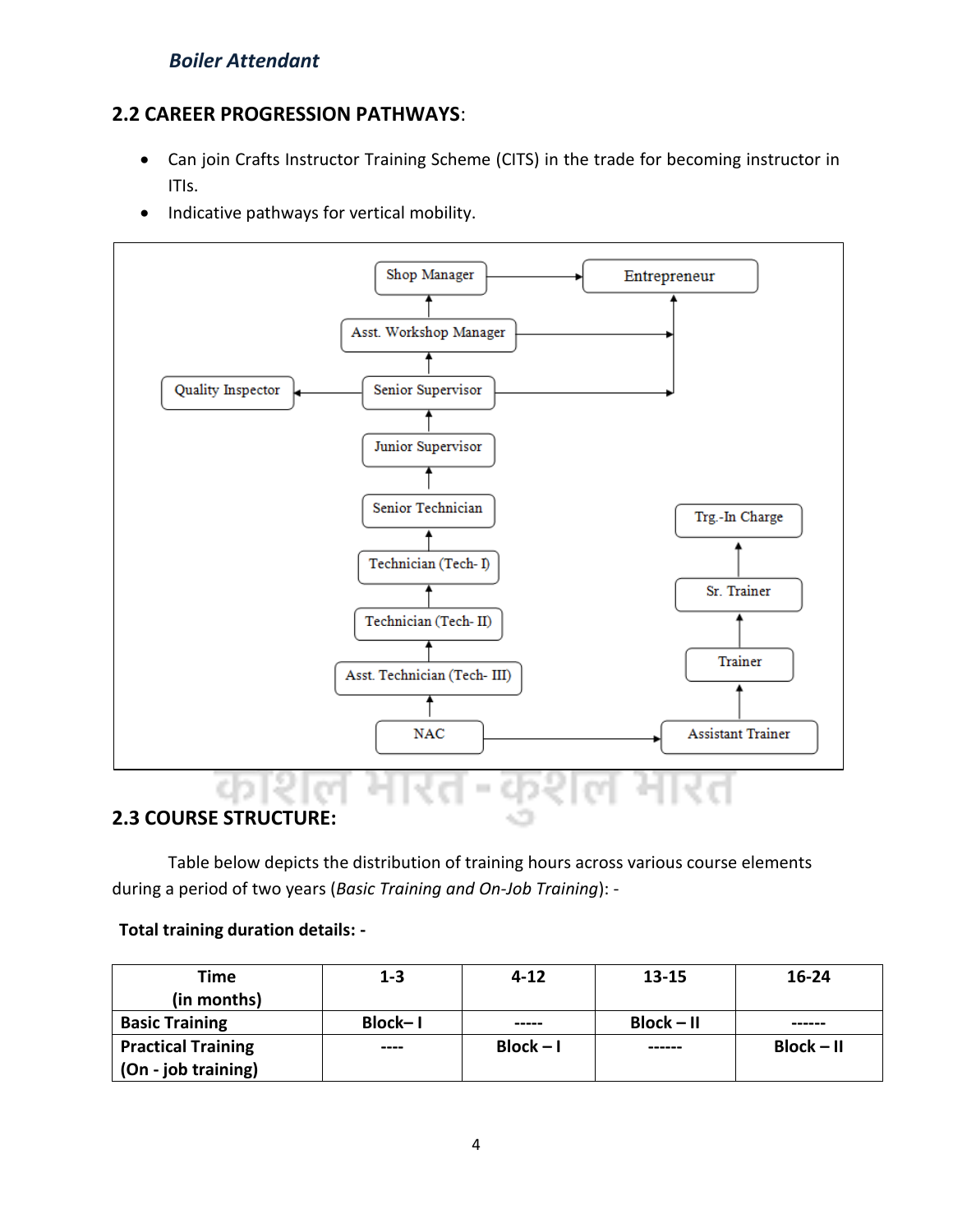#### **A. Basic Training**

**For 02 yrs. course :-(Total 06 months: 03 months in 1styr. + 03 months in 2nd yr.) For 01 yr. course :-(Total 03 months: 03 months in 1st yr.)** 

| SI. No. | <b>Course Element</b>                        |                       | <b>Total Notional Training Hours</b> |
|---------|----------------------------------------------|-----------------------|--------------------------------------|
|         |                                              | For 02 yrs.<br>course | For 01 yr.<br>course                 |
| 1       | Professional Skill (Trade Practical)         | 550                   | 275                                  |
| 2       | Professional Knowledge (Trade Theory)        | 240                   | 120                                  |
| 3       | <b>Workshop Calculation &amp; Science</b>    | 40                    | 20                                   |
| 4       | <b>Engineering Drawing</b>                   | 60                    | 30                                   |
| 5       | <b>Employability Skills</b>                  | 110                   | 55                                   |
|         | <b>Total (including Internal Assessment)</b> | 1000                  | 500                                  |

#### **B. On-Job Training:-**

For 02 yrs. Course :-( **Total 18 months:** 09 months in 1<sup>st</sup> yr. + 09 months in 2<sup>nd</sup> yr.)

Notional Training Hours for On-Job Training: 3120 Hrs.

#### For 01 yr. course :-( **Total 12 months**)

Notional Training Hours for On-Job Training: 2080 Hrs.

#### **C. Total training hours:-**

| <b>Duration</b>                 | <b>Basic Training</b> | <b>On-Job Training</b> | Total     |
|---------------------------------|-----------------------|------------------------|-----------|
| 1000 hrs.<br>For 02 yrs. course |                       | 3120 hrs.              | 4120 hrs. |
| For 01 yr. course               | 500 hrs.              | 2080 hrs.              | 2580 hrs. |

#### **2.4 ASSESSMENT & CERTIFICATION:**

The trainee will be tested for his skill, knowledge and attitude during the period of course and at the end of the training programme as notified by Govt of India from time to time. The Employability skills will be tested in first two semesters only.

a) The **Internal assessment** during the period of training will be done by **Formative assessment method** by testing for assessment criteria listed against learning outcomes. The training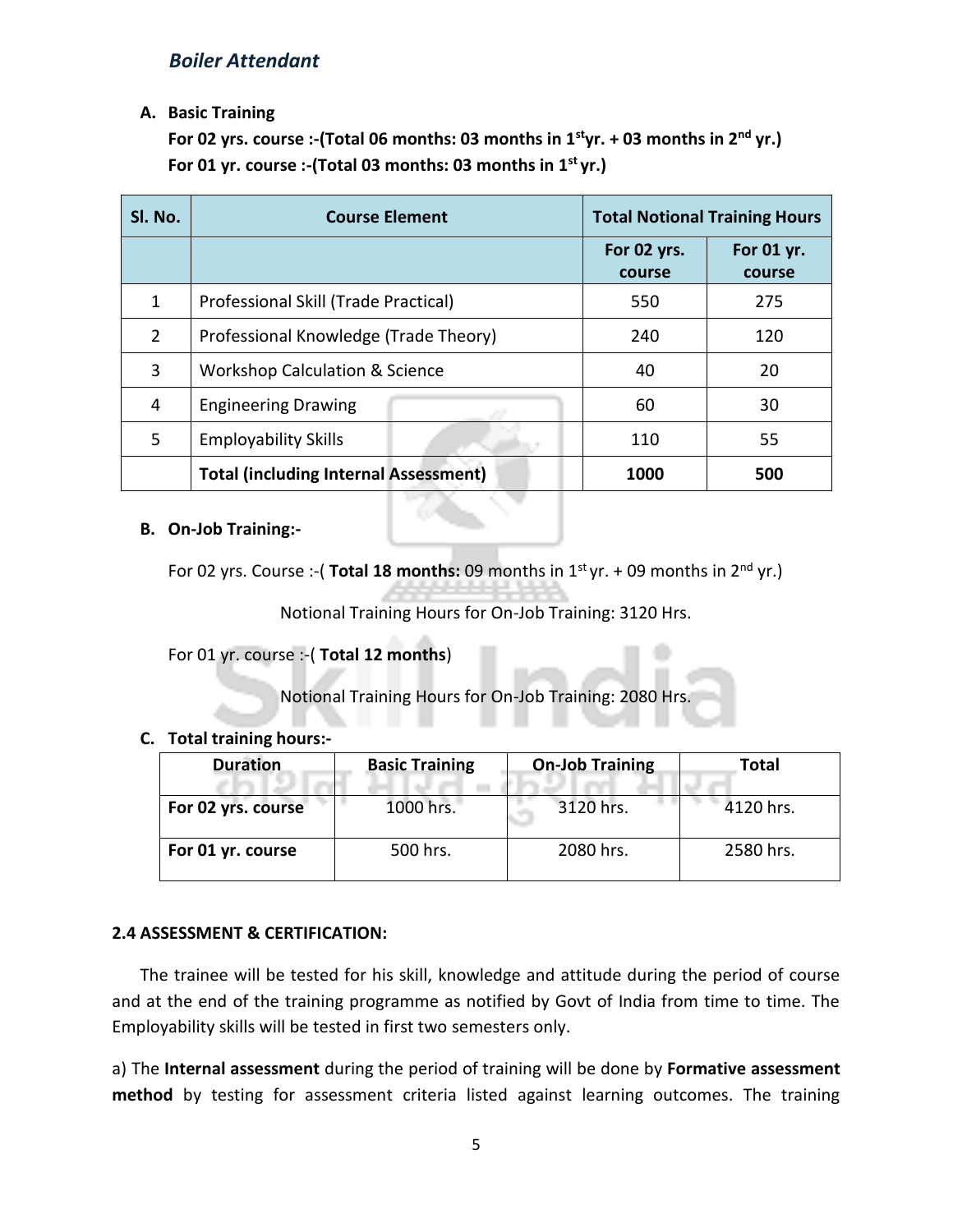institute have to maintain individual *trainee portfolio* as detailed in assessment guideline. The marks of internal assessment will be as per the template (Annexure – II).

b) The final assessment will be in the form of summative assessment method. The All India Trade Test for awarding NAC will be conducted by NCVT on completion of course as per guideline of Govt of India. The pattern and marking structure is being notified by govt of India from time to time. **The learning outcome and assessment criteria will be basis for setting question papers for final assessment. The examiner during final examination will also check**  individual trainee's profile as detailed in assessment guideline before giving marks for practical examination.

#### **2.4.1 PASS REGULATION**

The minimum pass percent for Practical is 60% & minimum pass percent for Theory subjects 40%. The candidate pass in each subject conducted under all India trade test.

#### **2.4.2 ASSESSMENT GUIDELINE**

Appropriate arrangements should be made to ensure that there will be no artificial barriers to assessment. The nature of special needs should be taken into account while undertaking assessment. Due consideration should be given while assessing for team work, avoidance/reduction of scrap/wastage and disposal of scarp/wastage as per procedure, behavioral attitude, sensitivity to environment and regularity in training. The sensitivity towards OSHE and self-learning attitude are to be considered while assessing competency.

Assessment will be evidence based comprising the following:

- Job carried out in labs/workshop
- Record book/ daily diary

• Answer sheet of assessment

- Viva-voce
- Progress chart
- Attendance and punctuality
- Assignment
- Project work

Evidences of internal assessments are to be preserved until forthcoming semester examination for audit and verification by examination body. The following marking pattern to be adopted while assessing: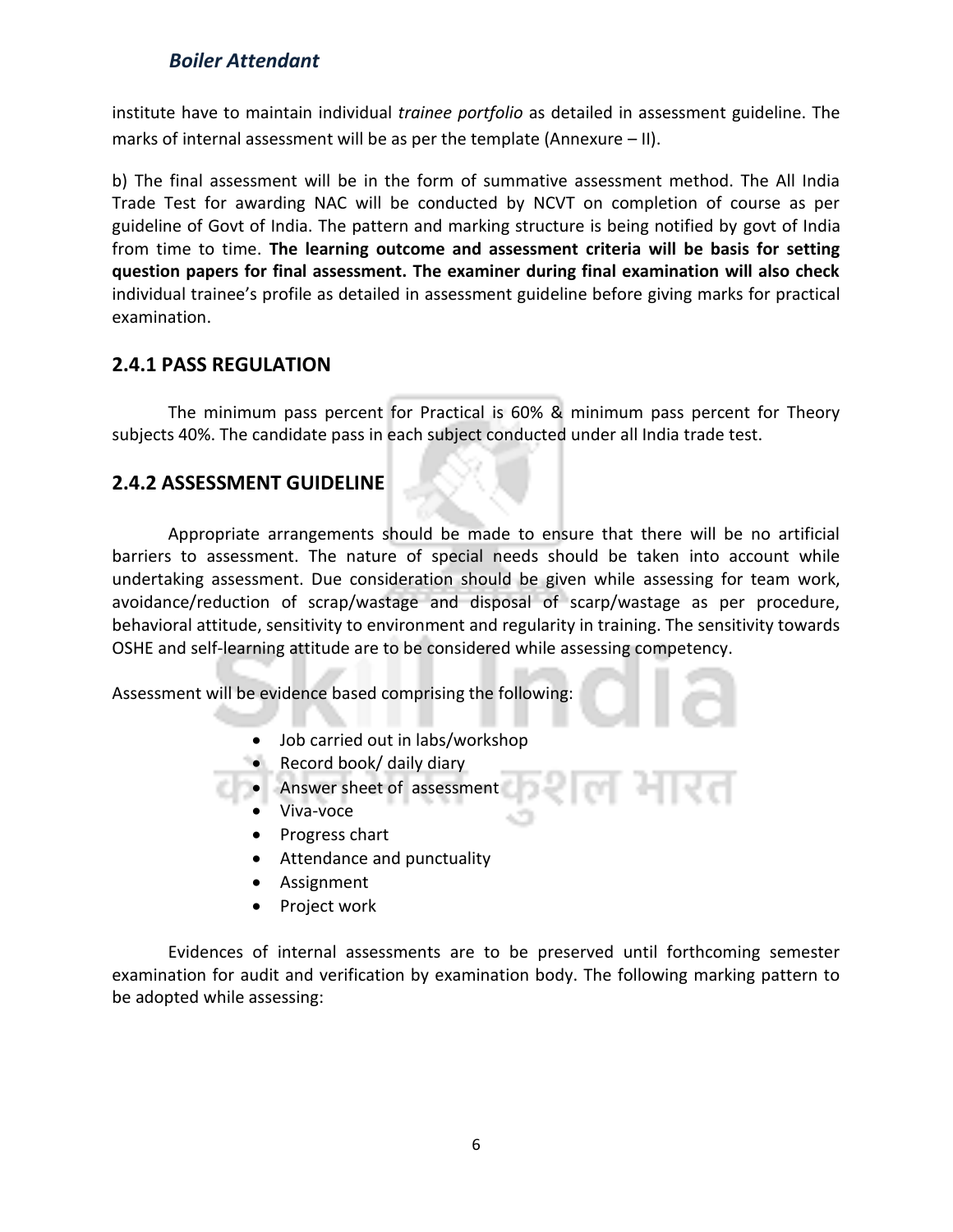| <b>Performance Level</b>                                                                                                                                                                                                                                                                                        | <b>Evidence</b>                                                                                                                                                                                                                                                                                                                                                                                |
|-----------------------------------------------------------------------------------------------------------------------------------------------------------------------------------------------------------------------------------------------------------------------------------------------------------------|------------------------------------------------------------------------------------------------------------------------------------------------------------------------------------------------------------------------------------------------------------------------------------------------------------------------------------------------------------------------------------------------|
| (a) Weightage in the range of 60 -75% to be allotted during assessment                                                                                                                                                                                                                                          |                                                                                                                                                                                                                                                                                                                                                                                                |
| performance in this grade, the<br>For<br>candidate with occasional guidance and<br>showing due regard for safety procedures<br>and practices, has produced work which<br>demonstrates attainment of an acceptable<br>standard of craftsmanship.                                                                 | Demonstration of good skill in the use of<br>$\bullet$<br>hand tools, machine tools and workshop<br>equipment<br>Below 70% tolerance dimension/accuracy<br>achieved while undertaking different work<br>with those demanded by the<br>component/job/set standards.<br>A fairly good level of neatness and<br>consistency in the finish<br>Occasional support in completing the<br>project/job. |
| (b) Weightage in the range of above75% - 90% to be allotted during assessment                                                                                                                                                                                                                                   |                                                                                                                                                                                                                                                                                                                                                                                                |
| For this grade, the candidate, with little<br>guidance and showing due regard for safety<br>procedures and practices, has produced<br>work which demonstrates attainment of a<br>reasonable standard of craftsmanship.<br>(c) Weightage in the range of above 90% to be allotted during assessment              | Good skill levels in the use of hand tools,<br>machine tools and workshop equipment<br>70-80% tolerance dimension/accuracy<br>achieved while undertaking different work<br>with those demanded by the<br>component/job/set standards.<br>A good level of neatness and consistency in<br>the finish<br>Little support in completing the project/job                                             |
| performance<br>in<br>this<br>grade,<br>For<br>the<br>candidate, with minimal or no support in<br>organization and execution and with due<br>regard for safety procedures and practices,<br>has produced work which demonstrates<br>attainment<br>high<br>standard<br>of<br>$\mathsf{a}$<br>of<br>craftsmanship. | High skill levels in the use of hand tools,<br>$\bullet$<br>machine tools and workshop equipment<br>Above 80% tolerance dimension/accuracy<br>achieved while undertaking different work<br>with those demanded by the<br>component/job/set standards.<br>A high level of neatness and consistency in<br>the finish.<br>Minimal or no support in completing the<br>project.                     |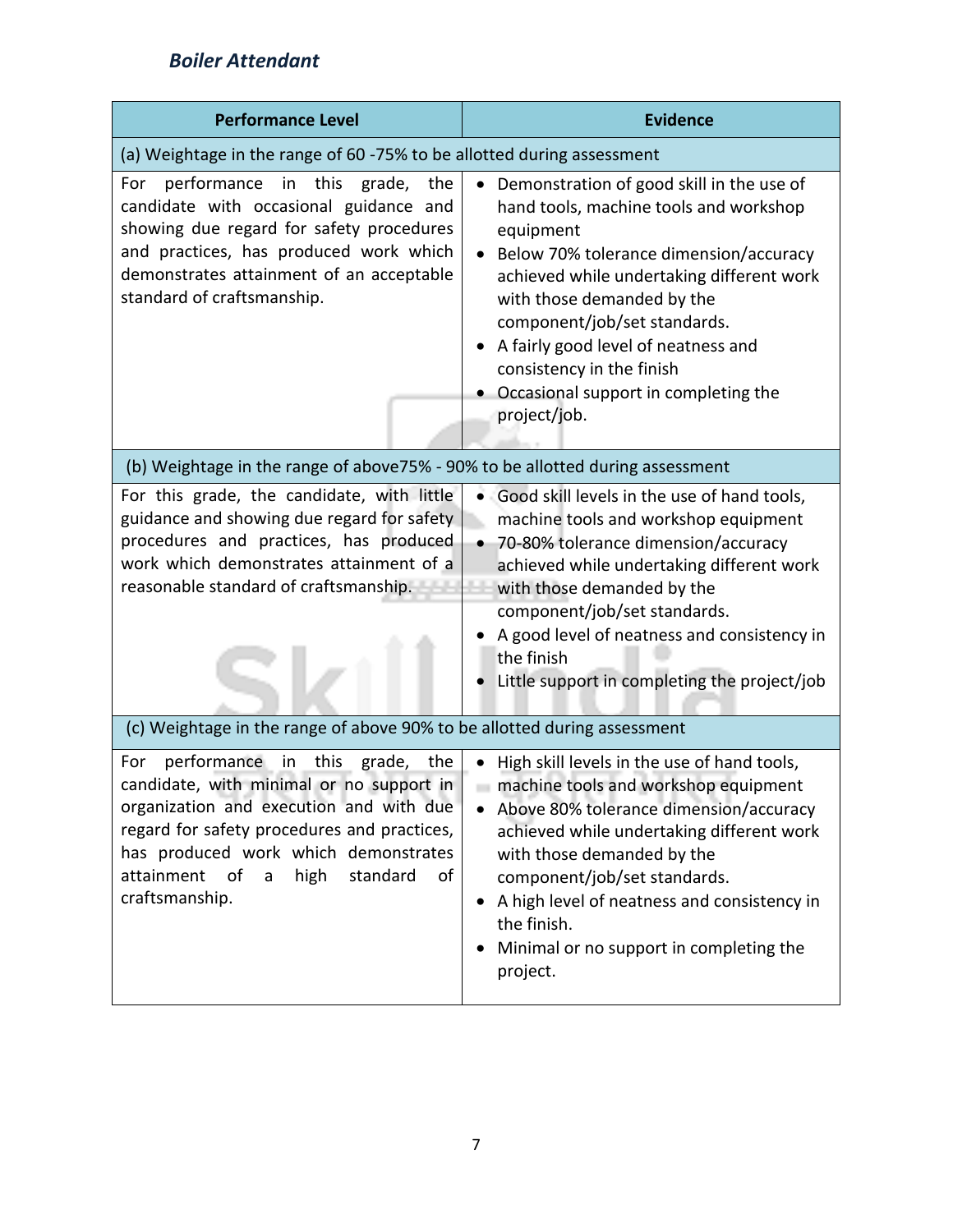#### **Brief description of Job roles:**

After completion of apprenticeship Training in "Boiler Attendant" trade, apprentices should be able to carry out safely the operation and management of boilers economically and also maintain necessary records and log book for management of boilers, diagnose faults of the boilers and its auxiliaries and carry out minor and major repairs. They must have sound knowledge of safety precautions and boilers safety rules.

 Boiler operators typically work in facilities like power plants or boiler, engine, and mechanical rooms. They can be responsible for all of the systems that generate heat or electricity in a facility. Some of the equipment that they are responsible for includes:

and Co

- Low-pressure boilers
- High-pressure boilers
- Power boilers
- Steam boilers
- Hot water heating systems

 Boiler Attendant will make manual adjustments to this equipment during their servicing. They are often on their feet, but they also have to be physically fit to crawl inside boilers during their inspections. Oftentimes, they will work in teams or under supervision, especially early in their career.

ग्शल मारत

#### Reference NCO-2015:

i) 8182.0200- Boiler, Attendant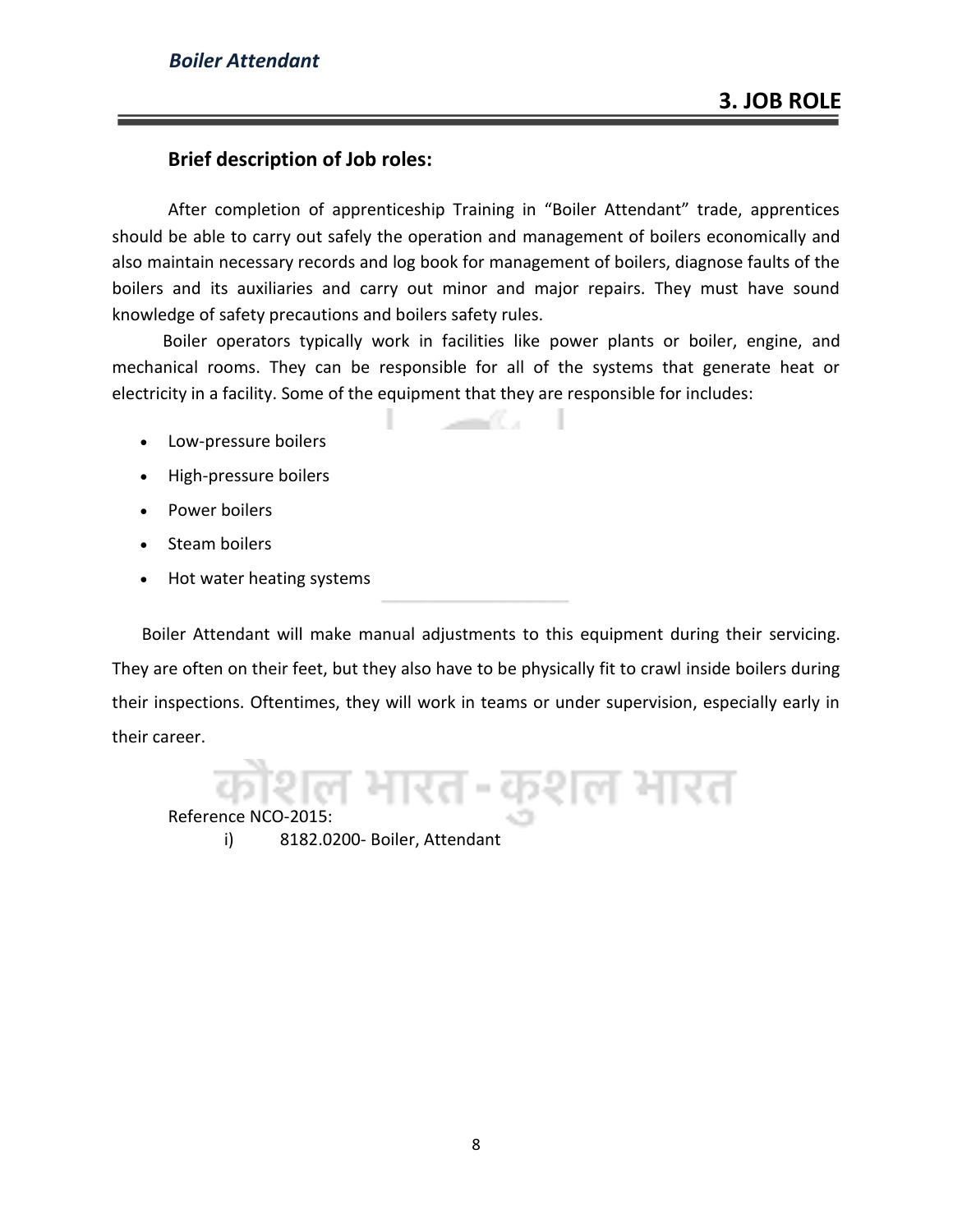NSQF level for BOILER ATTENDANT trade under ATS: **Level 5**

As per notification issued by Govt. of India dated- 27.12.2013 on National Skill Qualification Framework total 10 (Ten) Levels are defined.

Each level of the NSQF is associated with a set of descriptors made up of five outcome statements, which describe in general terms, the minimum knowledge, skills and attributes that a learner needs to acquire in order to be certified for that level.

Each level of the NSQF is described by a statement of learning outcomes in five domains, known as level descriptors. These five domains are:

- a. Process
- b. professional knowledge,
- c. professional skill,
- d. core skill and,
- e. Responsibility.

The Broad Learning outcome of BOILER ATTENDANT trade under ATS mostly matches with the Level descriptor at Level- 5.

The NSQF level-5 descriptor is given below:

|                      | <b>Process</b>            | <b>Professional</b> | <b>Professional</b>          | <b>Core Skill</b> | <b>Responsibility</b> |
|----------------------|---------------------------|---------------------|------------------------------|-------------------|-----------------------|
| <b>Level</b>         | <b>Required</b>           | <b>Knowledge</b>    | <b>Skill</b>                 |                   |                       |
| Level 5              | Job that                  | Knowledge of        | A range of                   | <b>Desired</b>    | Responsibility        |
|                      | requires well             | facts, principles,  | cognitive and                | mathematical      | for own work          |
|                      | developed                 | processes and       | practical skills             | skill,            | and                   |
|                      | skill, with clear general |                     | required to                  | understanding     | Learning and          |
|                      | choice of                 | concepts, in a      | accomplish                   | of social,        | some                  |
|                      | procedures in             | lfield of           | tasks and solve              | political and     | responsibility        |
|                      | familiar                  | work                | problem by                   | some skill of     | lfor other's          |
| or study<br>context. |                           | selecting and       | collecting and               | works and         |                       |
|                      |                           |                     | applying basic               | organizing        | learning.             |
|                      |                           |                     | methods, tools, information, |                   |                       |
|                      |                           |                     | materials and                | communication.    |                       |
|                      |                           |                     | information.                 |                   |                       |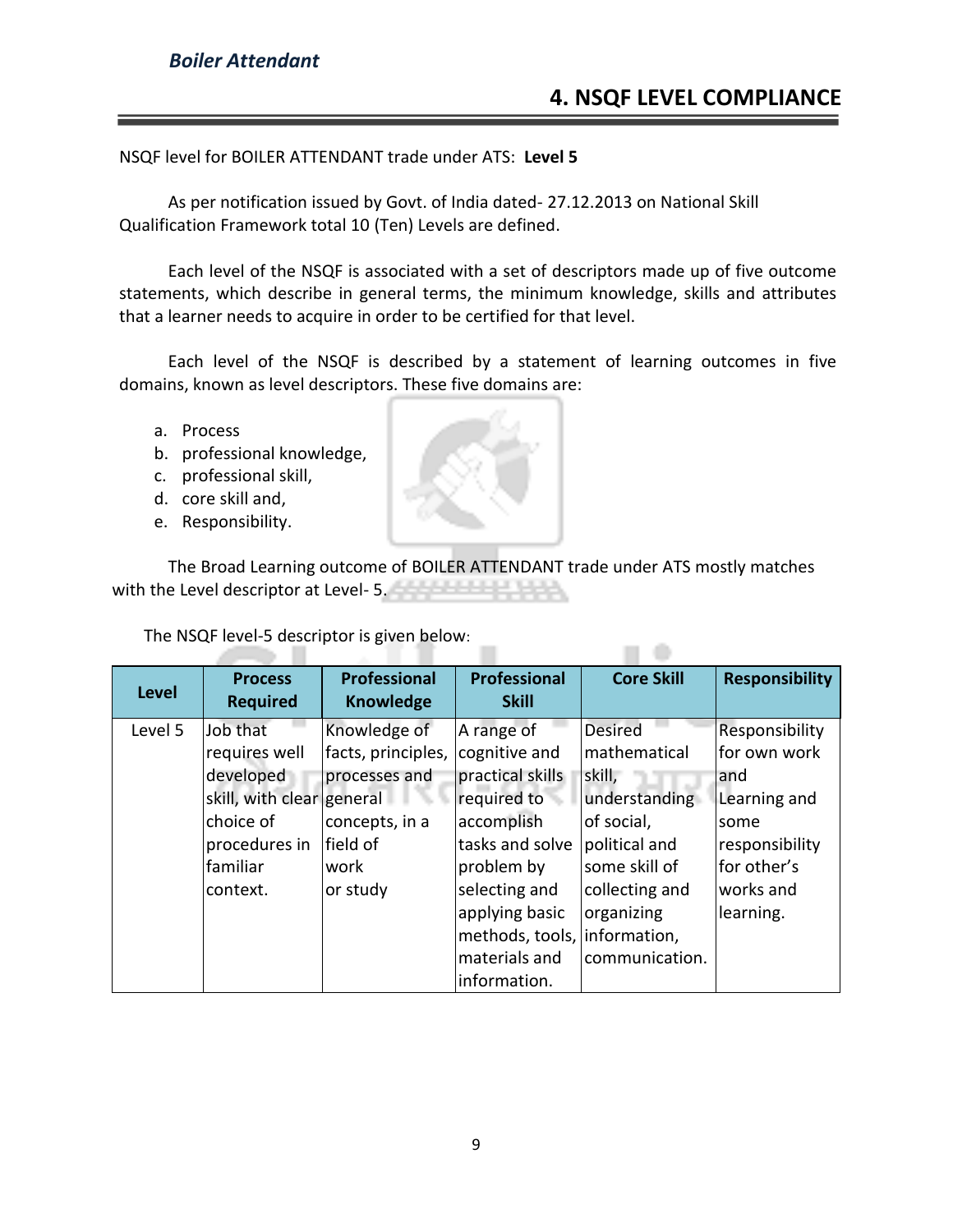#### **5. GENERAL INFORMATION**

| <b>Name of the Trade</b>                                    |                              | <b>BOILER ATTENDANT</b>                                    |                                                        |                                                          |                                                                  |
|-------------------------------------------------------------|------------------------------|------------------------------------------------------------|--------------------------------------------------------|----------------------------------------------------------|------------------------------------------------------------------|
| <b>NCO - 2015</b>                                           | 8182.0200                    |                                                            |                                                        |                                                          |                                                                  |
| <b>NSQF Level</b>                                           | $Level - 5$                  |                                                            |                                                        |                                                          |                                                                  |
| <b>Duration of Apprenticeship</b>                           |                              |                                                            |                                                        |                                                          |                                                                  |
| <b>Training</b>                                             |                              |                                                            | Two years (02 Blocks each of one year duration).       |                                                          |                                                                  |
| (Basic Training + On-Job Training)                          |                              |                                                            |                                                        |                                                          |                                                                  |
| <b>Duration of Basic Training</b>                           |                              |                                                            | a) Block $-I$ : 3 months                               |                                                          |                                                                  |
|                                                             |                              |                                                            | b) Block $- II : 3$ months                             |                                                          |                                                                  |
|                                                             |                              |                                                            | <b>Total duration of Basic Training: 6 months</b>      |                                                          |                                                                  |
| <b>Duration of On-Job Training</b>                          |                              |                                                            | a) a ) Block-I: 9 months                               |                                                          |                                                                  |
|                                                             |                              |                                                            | b) Block-II: 9 months                                  |                                                          |                                                                  |
|                                                             |                              |                                                            | <b>Total duration of Practical Training: 18 months</b> |                                                          |                                                                  |
| <b>Entry Qualification</b>                                  |                              |                                                            |                                                        |                                                          | Passed 10 <sup>th</sup> Class with Science and Mathematics under |
|                                                             |                              | 10+2 system of Education or its equivalent                 |                                                        |                                                          |                                                                  |
| <b>Selection of Apprenticeship</b>                          |                              | As per ITI instructors qualifications as amended time to   |                                                        |                                                          |                                                                  |
|                                                             | time for the specific trade. |                                                            |                                                        |                                                          |                                                                  |
| <b>Instructors Qualification for Basic</b>                  |                              |                                                            |                                                        | As per ITI instructors qualifications as amended time to |                                                                  |
| <b>Training</b>                                             |                              |                                                            | time for the specific trade.                           |                                                          |                                                                  |
| <b>Infrastructure for Basic Training</b>                    |                              | As per related trade of ITI                                |                                                        |                                                          |                                                                  |
| Examination                                                 |                              | The internal examination/assessment will be held on        |                                                        |                                                          |                                                                  |
|                                                             |                              | completion of each block.                                  |                                                        |                                                          |                                                                  |
|                                                             |                              | Final examination for all subjects will be held at the end |                                                        |                                                          |                                                                  |
|                                                             |                              | of course and same will be conducted by NCVT.              |                                                        |                                                          |                                                                  |
| <b>Rebate to Ex-ITI Trainees</b>                            |                              | Nil                                                        |                                                        |                                                          |                                                                  |
| <b>CTS trades eligible for BOILER</b>                       |                              | <b>NA</b>                                                  |                                                        |                                                          |                                                                  |
| <b>ATTENDANT Apprenticeship</b>                             |                              |                                                            |                                                        |                                                          |                                                                  |
| Distribution of training on Hourly basis: (Indicative only) |                              |                                                            |                                                        |                                                          |                                                                  |
| <b>A. Basic Training</b>                                    |                              |                                                            |                                                        |                                                          |                                                                  |
| <b>Total hours</b>                                          | <b>Trade</b>                 | <b>Trade</b>                                               | <b>Work shop</b>                                       | Engg.                                                    | Employability                                                    |
| (40 hrs./ wk X 13 wks.)                                     | practical                    | theory                                                     | Cal. &Sc.                                              | <b>Drawing</b>                                           | skills                                                           |
| 830 Hours<br>520 Hours                                      |                              |                                                            | 40 Hours                                               | 60 Hours                                                 | 110 Hours                                                        |
| B. On-Job Training - 3120 Hrs.                              |                              |                                                            |                                                        |                                                          |                                                                  |

*Note:*

- *Industry may impart training as per above time schedule for different block, however this is not fixed. The industry may adjust the duration of training considering the fact that all the components under the syllabus must be covered. However the flexibility should be given keeping in view that no safety aspects is compromised.*
- *For imparting Basic Training the industry to tie-up with ITIs having such specific trade and affiliated to NCVT.*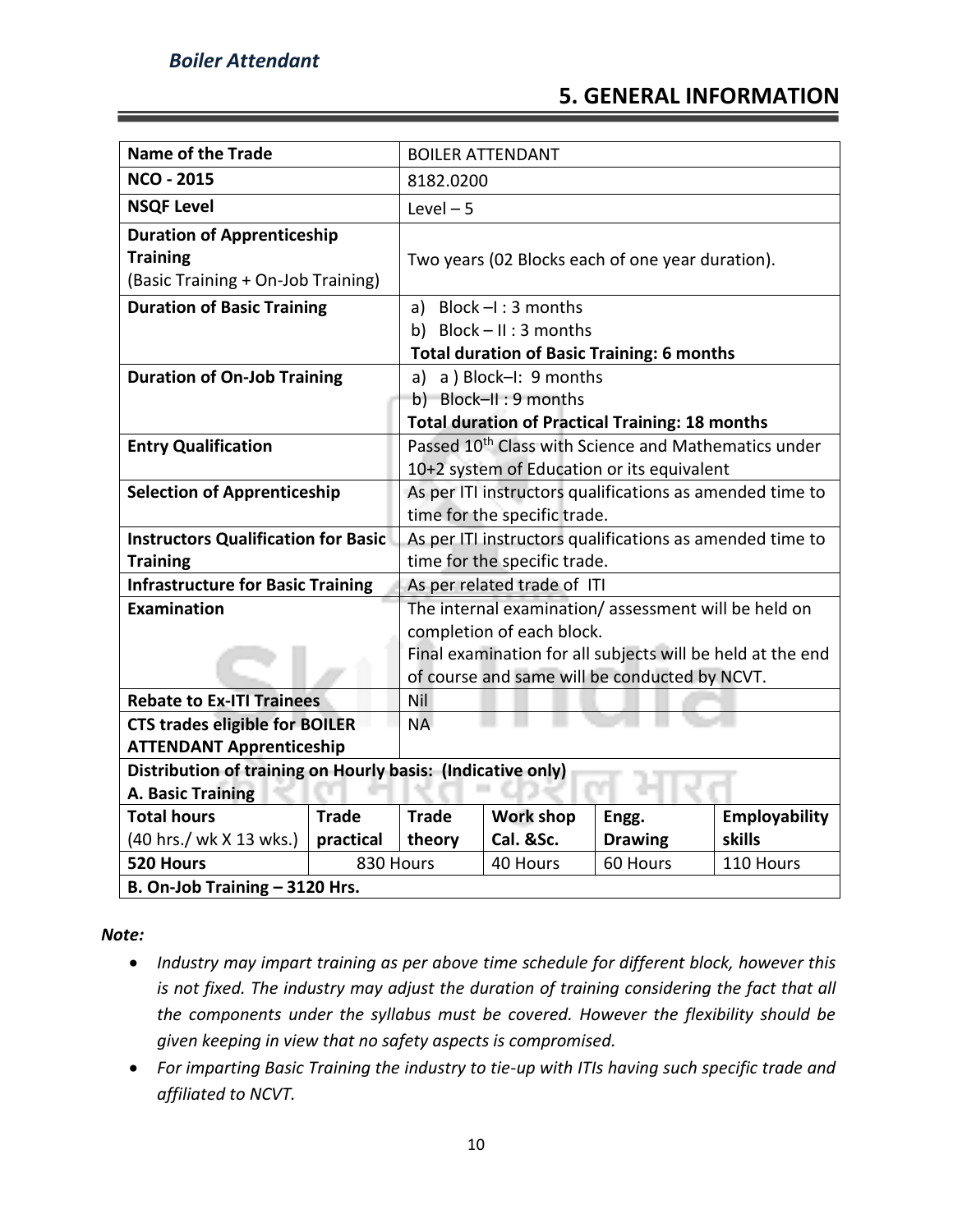#### **6.1 GENERIC LEARNING OUTCOME**

The following are minimum broad Common Occupational Skills/ Generic Learning Outcome after completion of the BOILER ATTENDANT course of 02 years duration under ATS.

#### **Block I:-**

- 1. Recognize & comply safe working practices, environment regulation and housekeeping.
- 2. Understand and explain different mathematical calculation & science in the field of study including basic chemical. *[Different mathematical calculation & science – units, material science, fraction, mass, weight and density, ratio proportion, percentage, Work, Power & Energy, & Mensuration, Heat & Temperature,*
- 3. Interpret specifications, different engineering drawing and apply for different application in the field of work. *[Different engineering drawing-Drawing instruments, lines, Geometrical figures, Dimensioning of solids ,drawing Layout ,free hand sketches,*
- 4. Select and ascertain measuring instrument and measure and record data.
- 5. Explain the concept in productivity, quality tools, and labour welfare legislation and apply such in day to day work to improve productivity & quality.
- 6. Explain energy conservation, global warming and pollution and contribute in day to day work by optimally using available resources.
- 7. Explain personnel finance, entrepreneurship and manage/organize related task in day to day work for personal & societal growth.
- 8. Plan and organize the work related to the occupation.

#### **6.2 SPECIFIC LEARNING OUTCOME**

#### $Block - I$

- 1. Practice and understand precautions to be followed while working in shop.
- 2. Prepare different types of documentation as per industrial need by different methods of recording information.

-कशल मारत

- 3. Service all types of pump and its accessories by using servicing equipments.
- 4. Operate and maintained of all types of pumps used in boilers house.
- 5. Operate and maintained of all types fans and blowers.
- 6. Operates and maintained the fuel (i.e. Coal /Oil/Gas) feeding mechanism.
- 7. Operate and maintained the ash disposal plant, pumps, hydro vectors, hydro ejectors, clinker grinder and submerged type ash plants
- 8. Read, operate and control normal level in Boilers, the gauge glass etc.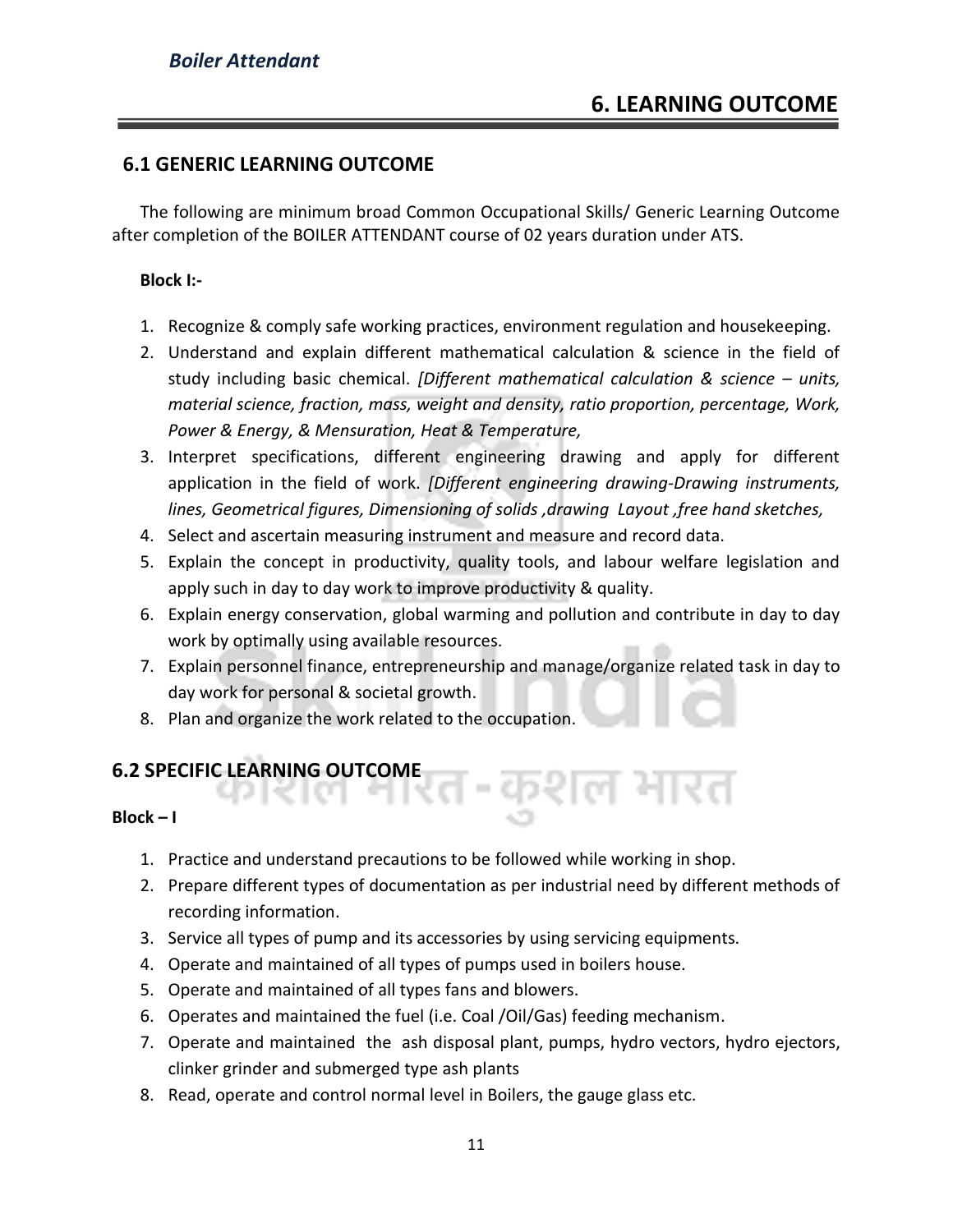- 9. Operates, Control and maintained the super heater and re-heater of superheat and reheat temperature.
- 10. Controls the steam pressure reducing station for auxiliary steam supply for oil heater, dearatorpagging and process steam, if any.
- 11. Operates and maintained the water softener and coal handling equipments.
- 12. Correct use of various types of cocks, mounting and accessories used on boilers.
- 13. Operates boiler and its other operations.
- 14. Operate the boiler feed pumps with safety.
- 15. Check and test Boiler water in chemical laboratory.
- 16. Conditioned the steam and condensate cycle.
- 17. Periodically inspect, service ant test the boilers.
- 18. Check calibrates the all types of gauges.

#### **Block II**

- 19. Prime the boiler with safety–
- 20. Replace of gauge glass as per Procedure.
- 21. Adjust the safety valves for correct blowing with the safety.
- 22. Procedure to be adopted in putting as economizer into commission and also in putting it out of commission when boiler is on steam.
- 23. Checked and renewed of gland packing's of pump and valves. Stocked boiler including cleaning and banking fires in a workman like manner to prevent avoidable smoke.
- 24. Checked and adjust boiler mountings.
- 25. Operates and maintained and service of easing a safety valve, blow down cock, fusible plug. Service of spark igniters and oil sumps for oil torches.
- 26. Services of economizer by using appropriate appliances
- 27. Operates and maintained and service of multi come dust collectors and electrostatic precipitators if available.
- 28. Operate boilers in Emergency in the event of :
	- a) Loss of fire
	- b) Failure of one F.D. Fan.
	- c) Failure of one I.D. Fan
	- d) Failure of one air pre-heater
	- e) Fire in coal mill
	- f) Fire in air pre-heater
	- g) Boiler tube failure
	- h) Failure of economizer tube, furnace tube and super heater tube, furnace tube and super heater tube
	- i) Failure of boiler feed pump and sudden less of read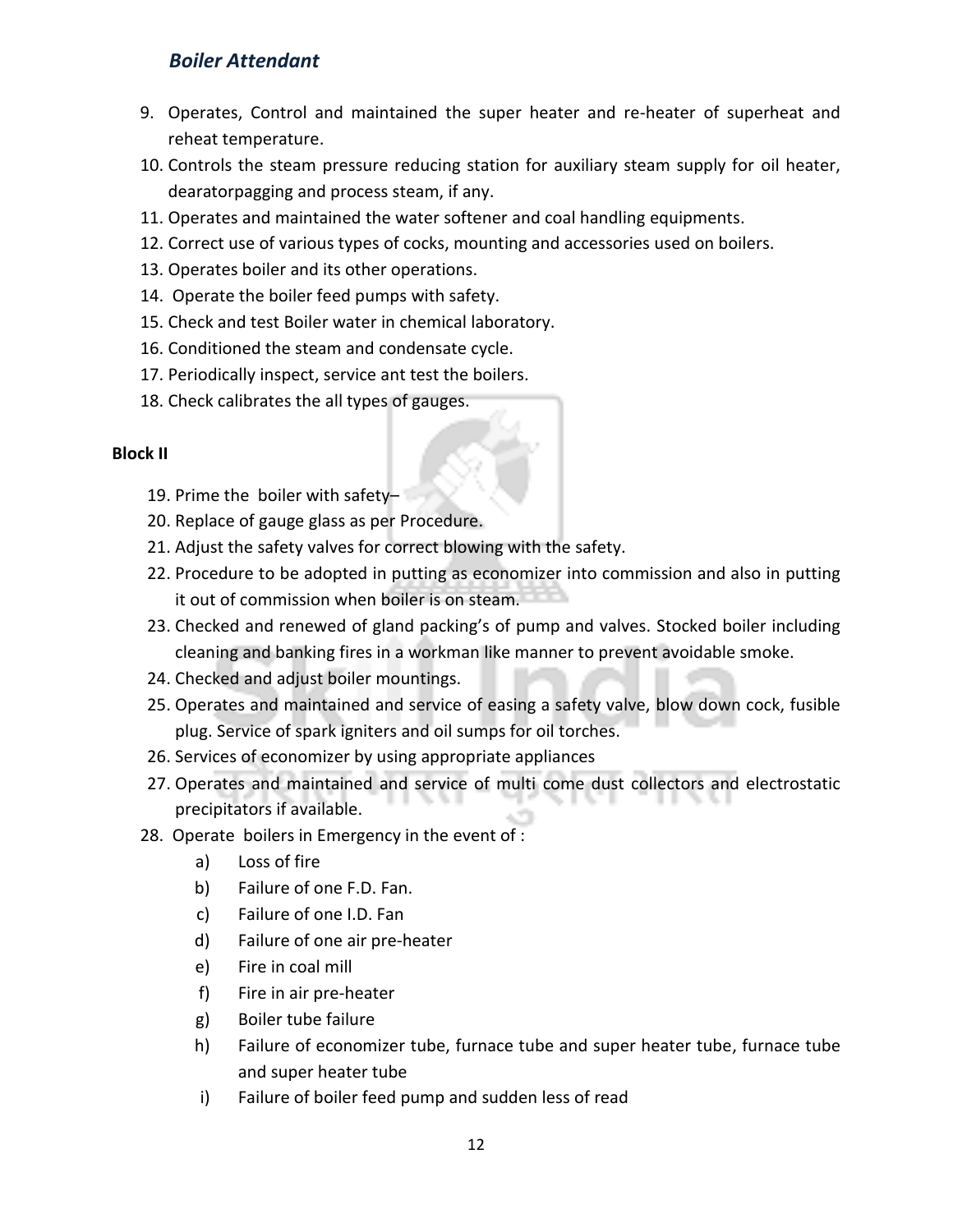- j) Blocking of coal passage
- k) Failure of lagging
- l) Jamming of the grate,
- m) Failure of gauge glass.
- 29. Operates , maintained and service Soot blowing and boiler furnace during operation
- 30. Explain Importance of Draft temperature readings at special loads. Interpretation of deviation from standard reading for identical loads.
- 31. Maintain Entries and upkeep of log sheet, trouble log, etc. operate and maintain of modern package type and automatic boilers.

*Note: Learning outcomes are reflection of total competencies of a trainee and assessment will be carried out as per assessment criteria.*



### Skill India कोशल भारत-कुशल भारत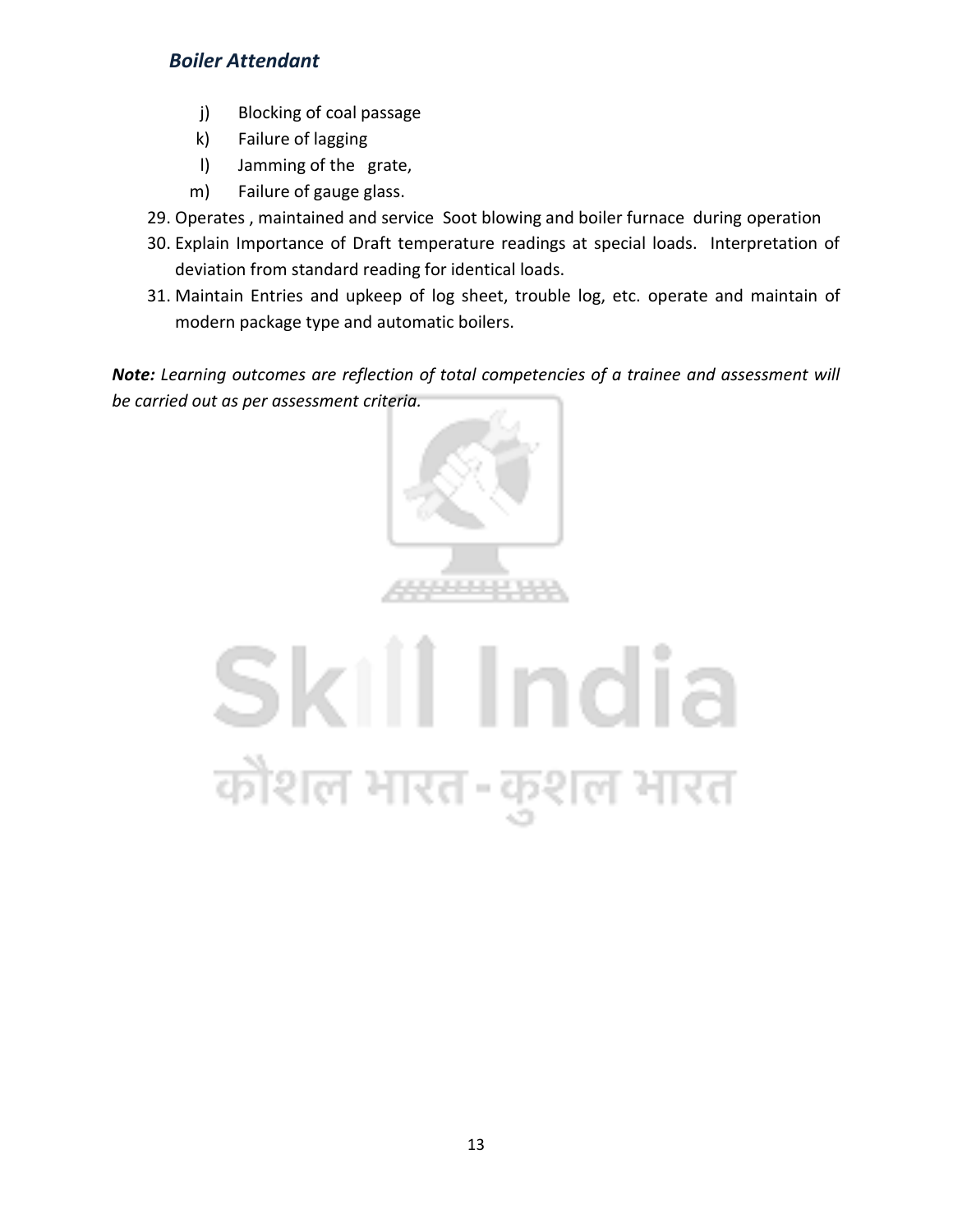#### **7. LEARNING OUTCOME WITH ASSESSMENT CRITERIA**

| <b>Outcomes to be assessed/NOSs</b>                                                                     | Assessment criteria for the outcome                                                                                                                                                             |
|---------------------------------------------------------------------------------------------------------|-------------------------------------------------------------------------------------------------------------------------------------------------------------------------------------------------|
| to be assessed                                                                                          |                                                                                                                                                                                                 |
| Recognize & comply with safe<br>1.<br>working practices,<br>environment regulation and<br>housekeeping. | Follow and maintain procedures to achieve a<br>1.1<br>safe working environment in line with<br>occupational health and safety regulations and<br>requirements.                                  |
|                                                                                                         | Recognize and report all unsafe situations<br>1.2<br>according to site policy.                                                                                                                  |
|                                                                                                         | Identify and take necessary precautions on fire<br>1.3<br>and safety hazards and report according to site<br>policy and procedures.                                                             |
|                                                                                                         | Identify, handle and store/ dispose of<br>1.4<br>dangerous/unsalvageable goods and substances<br>according to site policy and procedures<br>following safety regulations and requirements.      |
|                                                                                                         | Identify and observe site policies and procedures<br>1.5<br>in regard to illness or accident.                                                                                                   |
|                                                                                                         | Identify safety alarms accurately.<br>$1.6\phantom{0}$                                                                                                                                          |
|                                                                                                         | 1.7<br>Report supervisor/ Competent of authority in the<br>event of accident or sickness of any staff and<br>record accident details correctly according to site<br>accident/injury procedures. |
|                                                                                                         | Identify and observe site evacuation procedures<br>1.8<br>according to site policy.                                                                                                             |
|                                                                                                         | 1.9<br>Identify Personal Productive Equipment (PPE) and<br>use the same as per related working environment.                                                                                     |
|                                                                                                         | 1.10 Identify basic first aid and use them under<br>different circumstances.                                                                                                                    |
|                                                                                                         | 1.11 Identify different fire extinguisher and use the<br>same as per requirement.                                                                                                               |
|                                                                                                         | 1.12 Identify environmental pollution & contribute to<br>avoidance of same.                                                                                                                     |
|                                                                                                         | 1.13 Take opportunities to use energy and materials in<br>an environmentally friendly manner.                                                                                                   |
|                                                                                                         | 1.14 Avoid waste and dispose waste as per procedure.                                                                                                                                            |
|                                                                                                         | 1.15 Recognize different components of 5S and apply<br>the same in the working environment.                                                                                                     |
|                                                                                                         |                                                                                                                                                                                                 |
| Understand, explain different<br>2.<br>mathematical calculation &                                       | Explain concept of basic science related to the<br>2.1<br>field such as Material science, Mass, weight,                                                                                         |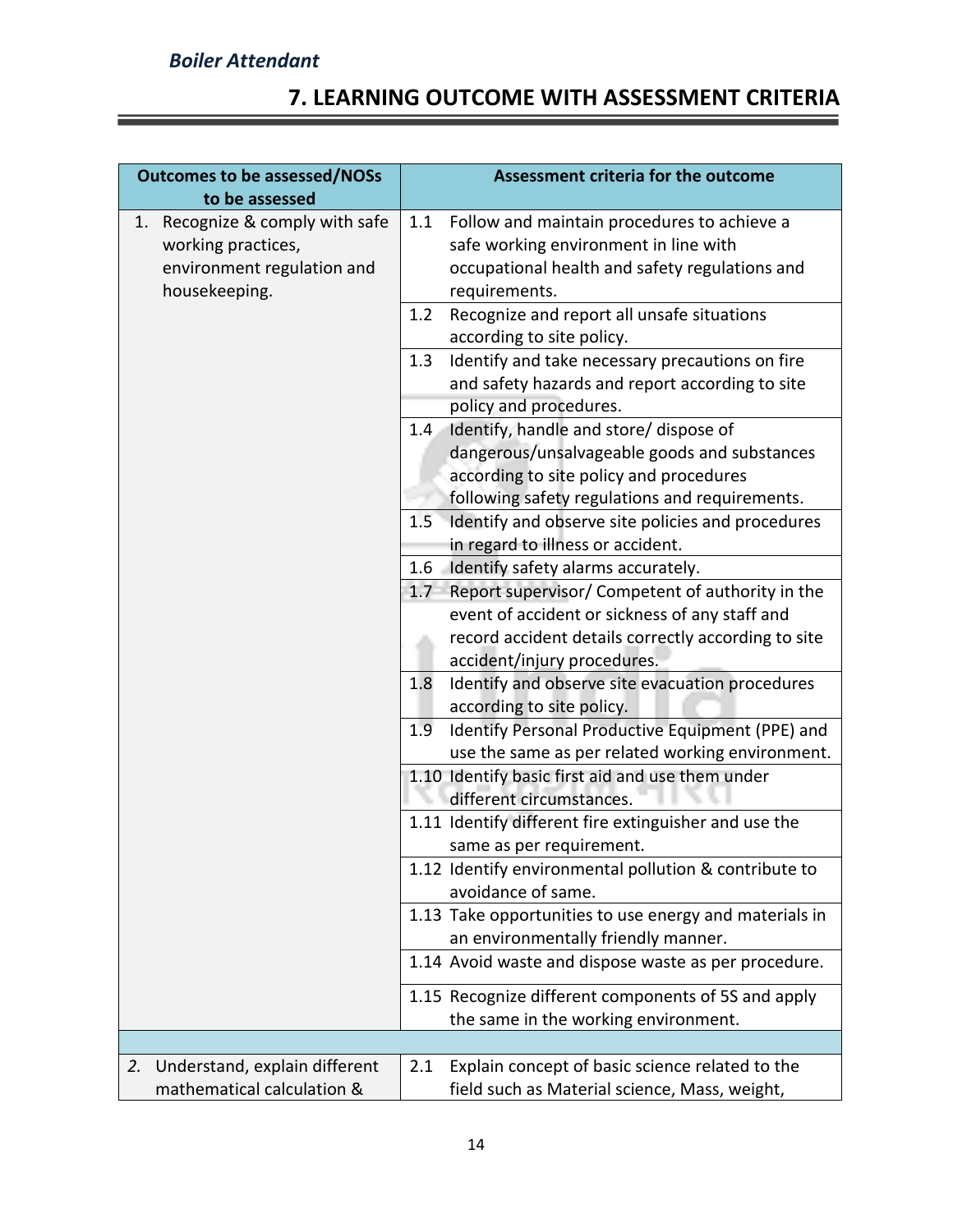|    | science in the field of study     |     | density, speed, velocity, heat & temperature,        |
|----|-----------------------------------|-----|------------------------------------------------------|
|    | including basic electrical and    |     | force, motion, pressure, heat treatment, centre of   |
|    | apply in day-to-day               |     | gravity, friction.                                   |
|    | work.[Different mathematical      |     | Measure dimensions as per drawing.                   |
|    | calculation & science - Work,     | 2.3 | Use scale/ tapes to measure for fitting to           |
|    | Power & Energy, Algebra,          |     | specification.                                       |
|    | Geometry & Mensuration,           | 2.4 | Comply given tolerance.                              |
|    | Trigonometry, Heat &              | 2.5 | Prepare list of appropriate materials by             |
|    | Temperature, Levers & Simple      |     | interpreting detail drawings and determine           |
|    | machine, graph, Statistics,       |     | quantities of such materials.                        |
|    | Centre of gravity, Power          | 2.6 | Ensure dimensional accuracy of assembly by using     |
|    | transmission, Pressure]           |     | different instruments/gauges.                        |
|    |                                   | 2.7 | Explain basic electricity, insulation & earthing.    |
|    |                                   |     |                                                      |
| 3. | Interpret specifications,         | 3.1 | Read & interpret the information on drawings and     |
|    | different engineering drawing     |     | apply in executing practical work.                   |
|    | and apply for different           | 3.2 | Read & analyse the specification to ascertain the    |
|    | application in the field of work. |     | material requirement, tools, and machining/          |
|    | [Different engineering            |     | assembly/maintenance parameters.                     |
|    | drawing-Geometrical               | 3.3 | Encounter drawings with missing/unspecified key      |
|    | construction, Dimensioning,       |     | information and make own calculations to fill in     |
|    | Layout, Method of                 |     | missing dimension/parameters to carry out the        |
|    | representation, Symbol, scales,   |     | work.                                                |
|    | Different Projections,            |     |                                                      |
|    | Machined components &             |     |                                                      |
|    | different thread forms,           |     |                                                      |
|    | Assembly drawing, Sectional       |     |                                                      |
|    | views, Estimation of material,    |     |                                                      |
|    | Electrical & electronic symbol]   |     |                                                      |
|    |                                   |     |                                                      |
|    | 4. Select and ascertain measuring |     | 4.1 Select appropriate measuring instruments such as |
|    | instrument and measure            |     | micrometers, vernier calipers, dial gauge, bevel     |
|    | dimension of components and       |     | protector and height gauge (as per tool list).       |
|    | record data.                      |     | 4.2 Ascertain the functionality & correctness of the |
|    |                                   |     | instrument.                                          |
|    |                                   |     | 4.3 Measure dimension of the components & record     |
|    |                                   |     | data to analyse with the given                       |
|    |                                   |     | drawing/measurement.                                 |
|    |                                   |     |                                                      |
| 5. | Explain the concept in            | 5.1 | Explain the concept of productivity and quality      |
|    | productivity, quality tools, and  |     | tools and apply during execution of job.             |
|    | labour welfare legislation and    | 5.2 | Understand the basic concept of labour welfare       |
|    | apply such in day-to-day work     |     | legislation and adhere to responsibilities and       |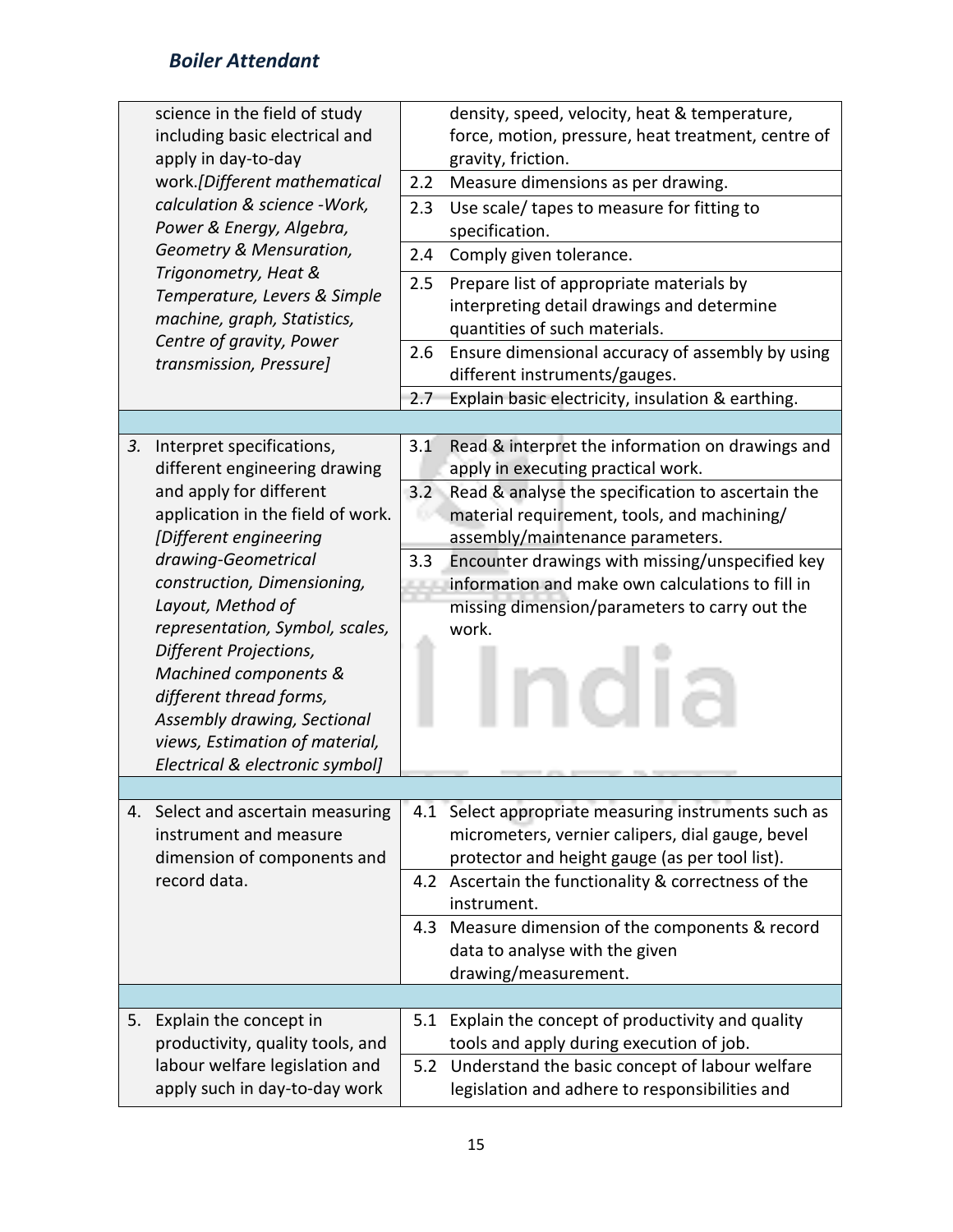|    | to improve productivity &<br>quality.                                                                                                        |                   | remain sensitive towards such laws.                                                                                                                                                                                                                                                                                                                                                                            |  |  |  |
|----|----------------------------------------------------------------------------------------------------------------------------------------------|-------------------|----------------------------------------------------------------------------------------------------------------------------------------------------------------------------------------------------------------------------------------------------------------------------------------------------------------------------------------------------------------------------------------------------------------|--|--|--|
|    |                                                                                                                                              | 5.3               | Knows benefits guaranteed under various acts.                                                                                                                                                                                                                                                                                                                                                                  |  |  |  |
|    |                                                                                                                                              |                   |                                                                                                                                                                                                                                                                                                                                                                                                                |  |  |  |
| 6. | Explain energy conservation,<br>global warming, pollution and<br>contribute in day-to-day work<br>by optimally using available<br>resources. | 6.2               | 6.1 Explain the concept of energy conservation, global<br>warming, pollution and utilize the available<br>resources optimally & remain sensitive to avoid<br>environment pollution.<br>Dispose waste following standard procedure.                                                                                                                                                                             |  |  |  |
|    |                                                                                                                                              |                   |                                                                                                                                                                                                                                                                                                                                                                                                                |  |  |  |
| 7. | Explain personnel finance,<br>entrepreneurship and<br>manage/ organize related task<br>in day-to-day work for<br>personal & societal growth. | 7.1<br>7.2        | Explain personnel finance and entrepreneurship.<br>Explain role of various schemes and institutes for<br>self-employment i.e. DIC, SIDA, SISI, NSIC, SIDO,<br>Idea for financing/ non-financing support agencies<br>to familiarize with the policies/ programmes,<br>procedure & the available scheme.<br>7.3 Prepare Project report to become an<br>entrepreneur for submission to financial<br>institutions. |  |  |  |
| 8. | Plan and organize the work<br>related to the occupation.                                                                                     | 8.2<br>8.3<br>8.4 | 8.1 Use documents, drawings and recognize hazards<br>in the work site.<br>Plan workplace/assembly location with due<br>consideration to operational stipulation.<br>Communicate effectively with others and plan<br>project tasks.<br>Assign roles and responsibilities of the co-trainees<br>for execution of the task effectively and monitor<br>the same.                                                   |  |  |  |
|    | <b>SPECIFIC OUTCOME</b>                                                                                                                      |                   |                                                                                                                                                                                                                                                                                                                                                                                                                |  |  |  |
|    | Block-I & II (Section:10 in the competency based curriculum)                                                                                 |                   |                                                                                                                                                                                                                                                                                                                                                                                                                |  |  |  |

*Assessment Criteria i.e. the standard of performance, for each specific learning outcome mentioned under block – I & block – II (section: 10) must ensure that the trainee achieves well developed skill with clear choice of procedure in familiar context. Assessment criteria should broadly cover the aspect of Planning (Identify, ascertain, estimate etc.); Execution (perform, illustration, demonstration etc. by applying 1) a range of cognitive and practical skills required to accomplish tasks and solve problems by selecting and applying basic methods, tools, materials and information 2) Knowledge of facts, principles, processes, and general concepts, in a field of work or study 3)Desired Mathematical Skills and some skill of collecting and organizing information, communication) and Checking/ Testing to ensure functionality during the assessment of each outcome. The assessments parameters must also ascertain that the candidate is responsible for own work and learning and some responsibility for other's work and learning.*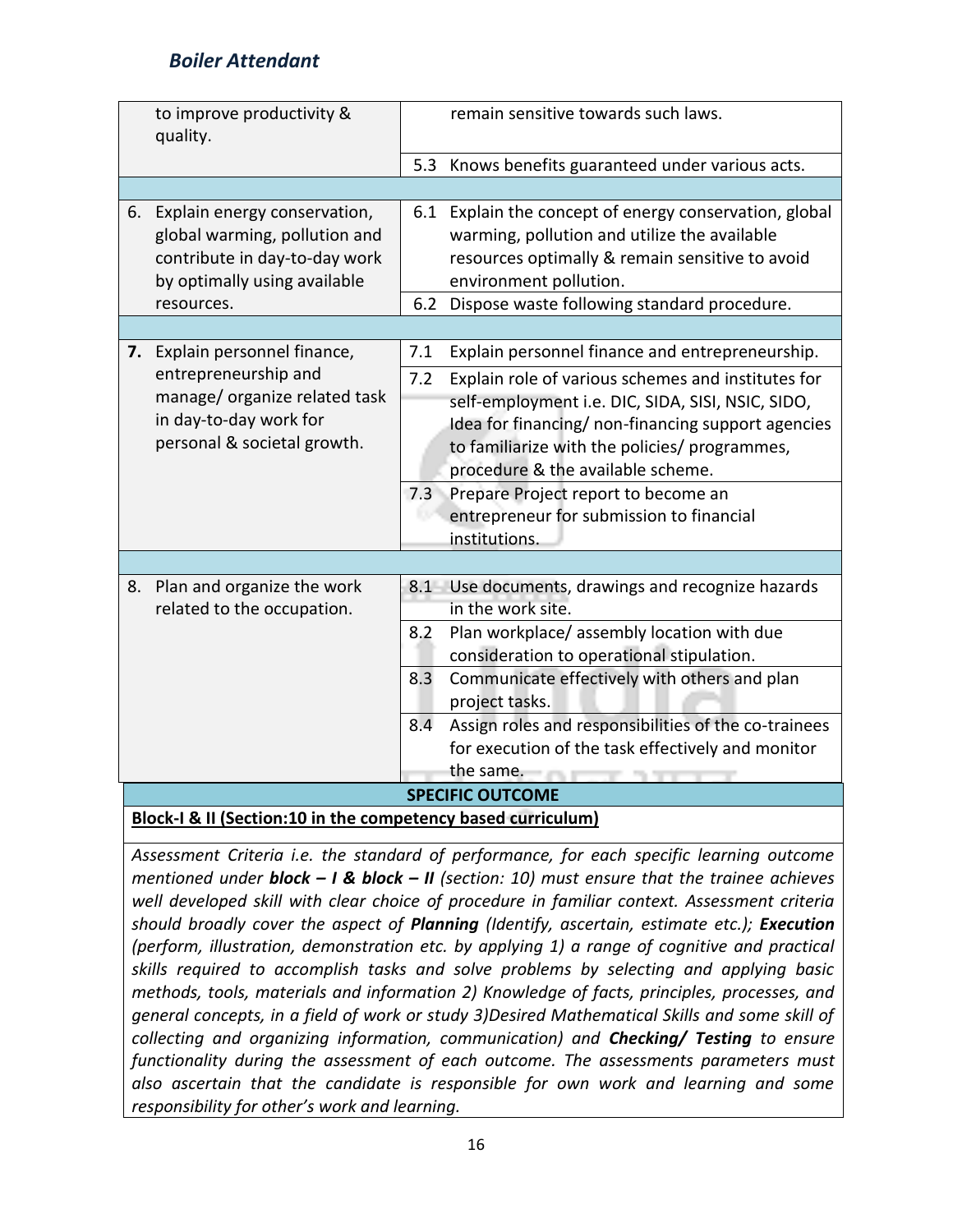#### **BASIC TRAINING (Block – I) Duration: (03) Three Months**

| <b>Week</b>    | <b>Professional Skills</b>                                                                                                                                                                                                    | <b>Professional Knowledge</b>                                                                                                                                                             |
|----------------|-------------------------------------------------------------------------------------------------------------------------------------------------------------------------------------------------------------------------------|-------------------------------------------------------------------------------------------------------------------------------------------------------------------------------------------|
| No.            |                                                                                                                                                                                                                               |                                                                                                                                                                                           |
| $\mathbf{1}$   | Filing practice, surface filing, Marking<br>of Straight and Parallel lines with odd<br>leg calipers and Steel Rule, Marking<br>practice with dividers / odd leg calipers<br>and Steel Rule (Circles, Arcs, Parallel<br>lines) | Introduction of Trade and Importance of<br>Safety and General Precautions observed<br>in the workshop. Introduction of Steel<br>Rule, Calipers types and uses                             |
| $\overline{2}$ | Filing Flat, Square and Parallel to an<br>accuracy of 0.5 mm. Marking accuracy<br>to simple Blue Print Reading using<br>Scribing Block and Dividers.                                                                          | Introduction of functions and types. Try<br>square and functions & uses of scribing<br>Block / Marking Block. Introduction of<br>Files, Types of Filing - Details                         |
| 3              | Hacksawing along a straight line,<br>Curved line, on different sections of<br>Metal Straight Saw on Thick section,<br>M.S. angle and Pipes.                                                                                   | Introduction of Hacksaw, types functions<br>and Blade, specifications types & uses etc.<br>types of Files, Special files, functions, uses.                                                |
| 4              | Chipping Practice, using different types<br>of Chisels on keyways, slots and<br>practice of Chipping.                                                                                                                         | Introduction of Chisels, types, Chipping &<br>types of Hammers uses & functions. Safety<br>Precautions.                                                                                   |
| 5              | <b>Exercise on Drilling Practice by</b><br>different diameters of Holes and<br>Tapping Practice - Threading Practice<br>[External & Internal]                                                                                 | Introduction of Drill bits in detail and<br>types, functions and Types of Drilling<br>Machines. Introduction of Taps & types<br>and other related details - Tap drill size<br>calculation |
| 6              | Exercise on simple fitting involving<br>different operations like filing to<br>dimensions, drilling and tapping by<br>using vernier callipers & Micrometers.                                                                  | Introduction of precision instruments,<br>vernier caliper, Micrometers, Vernier<br>height gauge & other related instruments.                                                              |
| 7              | Making external thread using Dyes &<br>its accessories. Checking by Square<br>head                                                                                                                                            | Introduction of Dyes, Types & Function,<br>Safety Precautions during Dye operation.<br>Introduction about combination set & its<br>uses.                                                  |
| 8              | Making a Nut by using Taps - Simple<br>Exercise on Screw threads.                                                                                                                                                             | Introduction about nomenclature of screw<br>threads - types. Introduction about Nuts &<br>Bolts - types of spanners & studs.                                                              |
| 9              | Making keys & key ways on round bar<br>or M.S. flat (Key way Practice)                                                                                                                                                        | Introduction about fasteners - keys -<br>keyways - types - functions & other<br>related details.                                                                                          |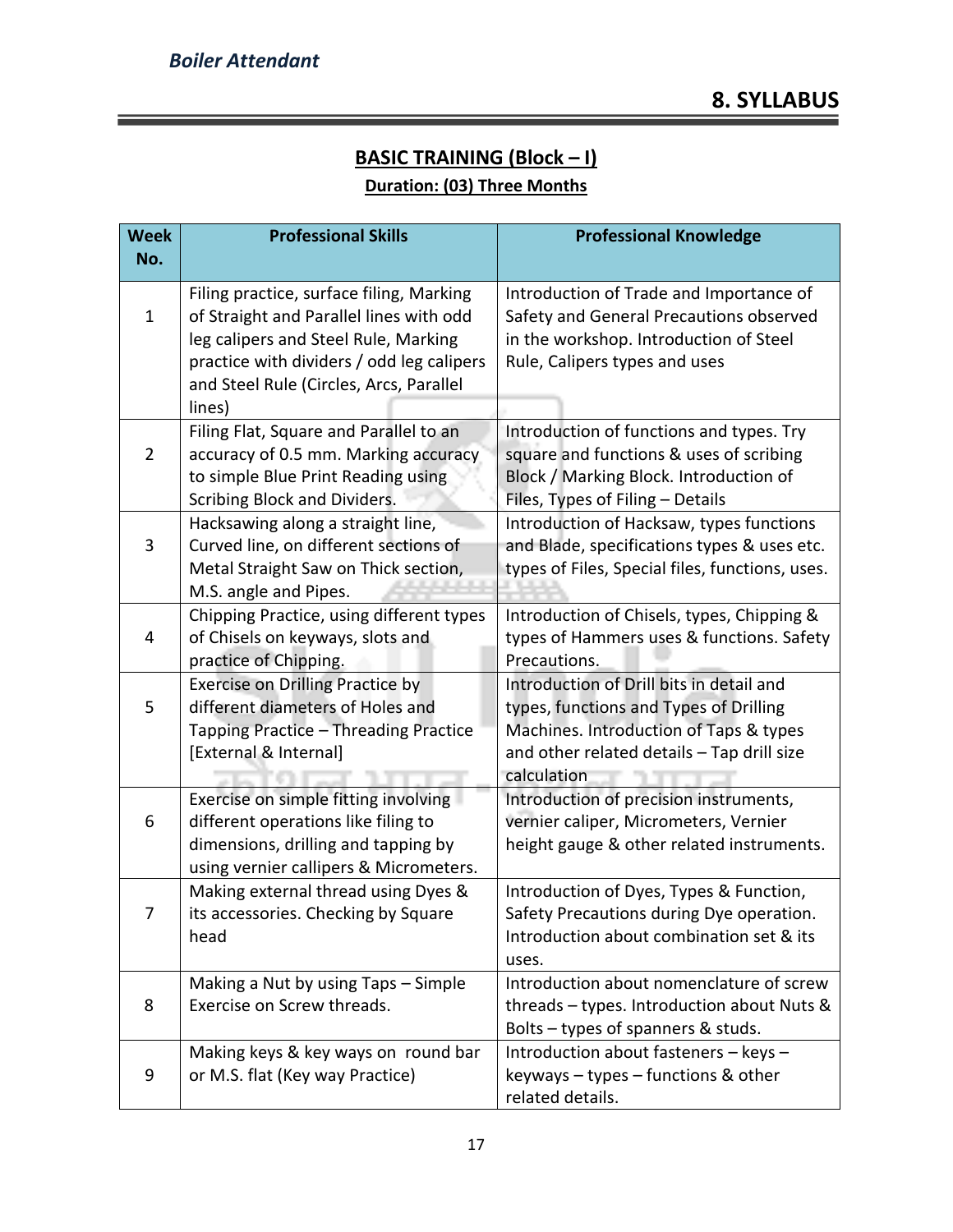| 10 | Making simple joints on sheet metal      | Introduction of sheet metal – cutting snips |
|----|------------------------------------------|---------------------------------------------|
|    | involving different sheet metal joints.  | - different sheet metal tools - stakes &    |
|    |                                          | types – Hand shearing maching & its         |
|    |                                          | function - types of sheet metal joints      |
|    | Exercise on riveting by different types  | Rivets - types & their uses, method of      |
| 11 | of rivets & simple fitting exercise.     | riveting - specification of rivet - safety  |
|    |                                          | precaution while riveting.                  |
|    | Exercise on filing, blind hole drilling, | Removing of broken tapes by various         |
| 12 | blind hole tapping.                      | methods (stud extractors, Tap extractors)   |
|    |                                          | Safety precaution during blind hole         |
|    |                                          | tapping & drilling.                         |
|    | Make a fitting job - dove tail fitting   | Introduction of gauges $-$ types $-$ uses & |
| 13 | with 0.10 tolerances.                    | functions (ring gauges, snap gauges, plug   |
|    |                                          | gauge etc.)                                 |
|    |                                          | <b>Internal Assessment 03days</b>           |



## Skill India कौशल भारत-कुशल भारत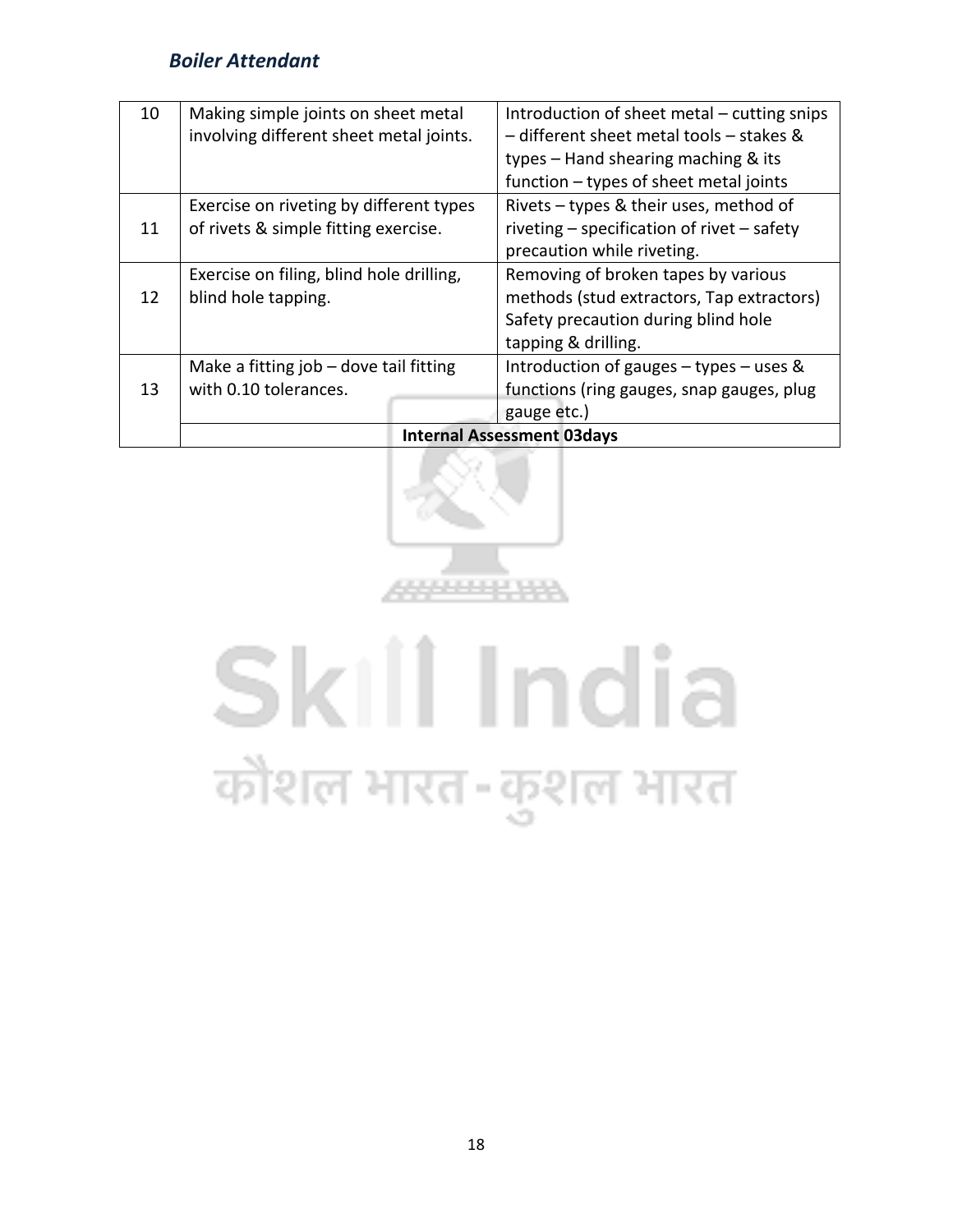#### **BASIC TRAINING (Block – II)**

#### **Duration: (03) Three Months**

| <b>Week</b><br>No. | <b>Professional Skills</b>                                                                                                                                                                                                                                                                   | <b>Professional Knowledge</b>                                                                                                                                                                                                                                                                                                                    |  |
|--------------------|----------------------------------------------------------------------------------------------------------------------------------------------------------------------------------------------------------------------------------------------------------------------------------------------|--------------------------------------------------------------------------------------------------------------------------------------------------------------------------------------------------------------------------------------------------------------------------------------------------------------------------------------------------|--|
| 1.                 | 1. Verification of ohm's law<br>2. Specific resistance of wire by<br>Wheatstone bridge<br>3. Electrical safety and safety at boiler<br>and boiler house                                                                                                                                      | Safety at work causes and types of fire.<br>fire extinguishers types and uses<br>General Safety precautions in Boiler<br>house, different equipment and<br>Instruments used for boiler.<br>Electricity- electric safety Ohm's law,                                                                                                               |  |
|                    |                                                                                                                                                                                                                                                                                              | series & parallel connections,<br>What is IBR and non IBR Boilers?                                                                                                                                                                                                                                                                               |  |
| 2.                 | Study different types pressure sensing<br>elements.<br>Dismantling and Assembling of<br>bourdon tube<br>Pressure gauge.<br>Measurement of pressure using<br>manometers.<br>Draft gauge and its calibration<br>Calibration of pressure gauge using                                            | <b>PRESSURE:</b><br>Definition of pressure. Types of pressure &<br>their units.<br>Types of pressure sensing elements-<br>bourdon tube, diaphragms, capsules, and<br>bellows.<br>Pressure switches types and applications.<br>Types of manometers. Dead weight tester<br>and comparators and applications.                                       |  |
| 3.                 | dead weight tester and comparator.<br>Temperature measurement using -<br>Filled system thermometers, bimetallic<br>thermometers, Thermocouple & RTD.<br>Calibration of Thermocouple and RTD<br>temperature Transmitter,<br>Measurement of temperature using<br>Optical & Radiation pyrometer | Importance of ID fan & FD fan in Boiler<br>Temperature measurement :<br>Definition, Units of Temperature, modes<br>of heat transfer, Temperature gauges -<br>bimetallic, liquid filled system<br>thermometer working and application.<br>Temperature sensors, RTD, Thermocouple,<br>Optical and radiation pyrometer working<br>and application.  |  |
| 4.                 | Dismantling, assembling of sight glass<br>gauge.<br>Level measurement using by sight glass<br>and float type gauge.<br>Installation and testing of hydrostatic<br>level gauge. Installation and testing of<br>venturi and orifice flow meter. Rota<br>meter and testing                      | Basic properties of fluids, fluids in motion,<br>getting fluids to flow, units of flow rate<br>and quantity flow, factors affecting flow<br>rate. Relation between flow rate and<br>pressure, area, quantity. Head type flow<br>meter types.<br>Working and application of venturi and<br>orifice flow meter. Rota meter working,<br>application |  |
| 5.                 | CO, CO <sub>2</sub> and O <sub>2</sub> Analyzer, pH<br>measurement<br>Study the working PID process loop.                                                                                                                                                                                    | Gases - CO, CO <sub>2</sub> , O <sub>2</sub> ., Cooling tower.<br>Working, Application of I to P, and valve<br>positioner, ON-OFF controller, P, PI, PD,<br>PID control limitations and application.                                                                                                                                             |  |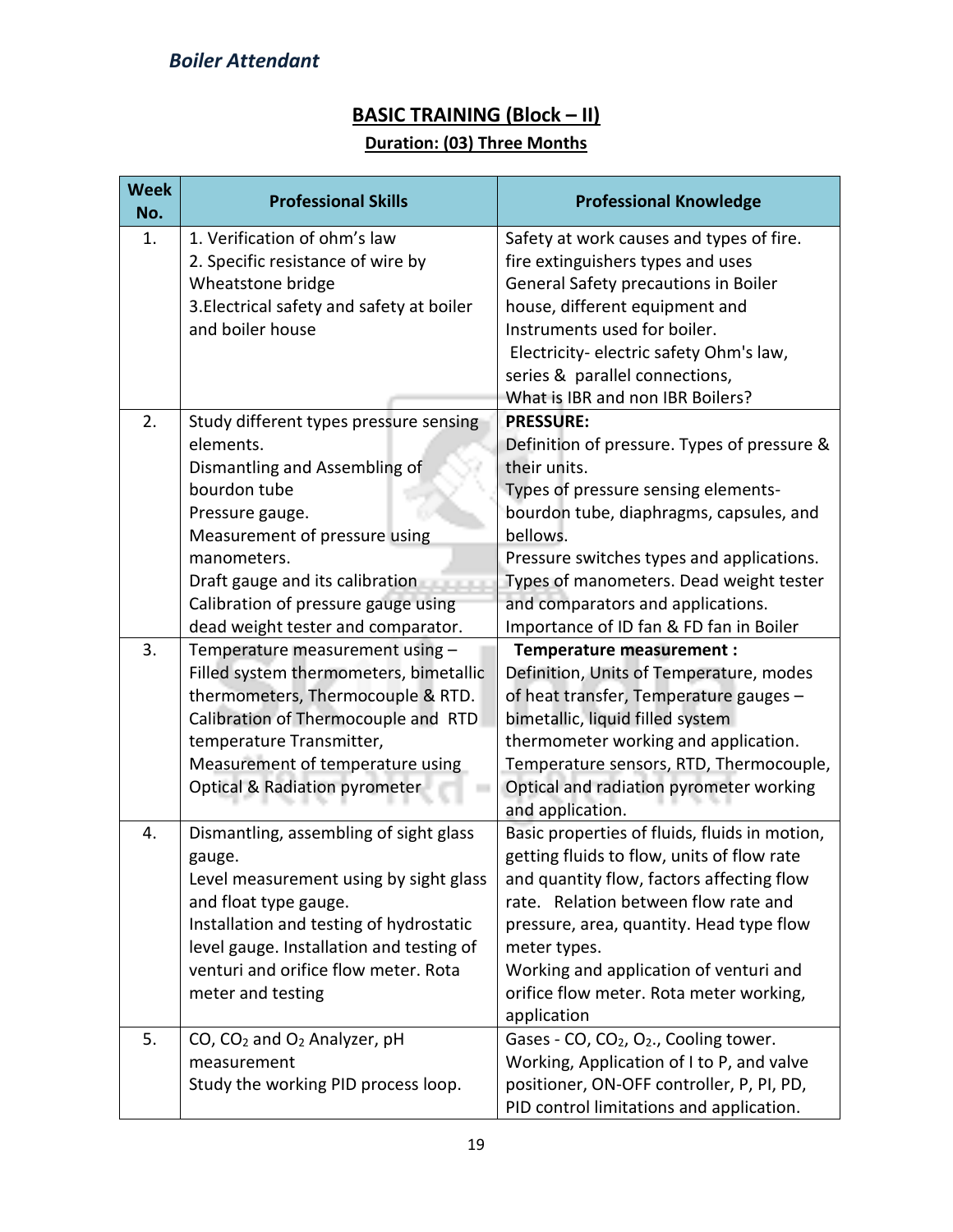| 7.8<br>8. | Dismantling, overhauling and<br>assembling of safety valve. | Steam: Its heating and power properties:<br>Principles of steam and application in   |
|-----------|-------------------------------------------------------------|--------------------------------------------------------------------------------------|
|           |                                                             | Modern Boilers. Steam preventing, escape                                             |
|           | Dismantling, overhauling and                                | of heat, lagging, steam distribution,                                                |
|           | assembling of pressure switch.                              | charging of steam and water line, steam                                              |
|           |                                                             | quality, condensate handling, traps etc.                                             |
|           |                                                             | Wet steam saturated steam, super heated                                              |
|           |                                                             | steam and their properties. Boiling point,                                           |
|           |                                                             | temperature and pressure relations,<br>sensible heat, latest heat super heat,        |
|           |                                                             | reheat and total heat. Use of steam table                                            |
|           |                                                             | and entropy chart. boiling and                                                       |
|           |                                                             | condensation                                                                         |
| 9.        | Dismantle, clean & Reassemble of                            | Construction, working and uses of various                                            |
|           | different types of valves                                   | types of valves.                                                                     |
| 10.       | Dismantle, clean & Reassemble of                            | Construction, working and uses of various                                            |
|           | different types of Pumps.                                   | types of Pumps, Introduction / overview of                                           |
|           | Dismantle, clean & Reassemble of shell                      | thermodynamics                                                                       |
|           | & tube Heat exchanger                                       | Construction, working and uses of various<br>types of heat exchangers, condenser &   |
|           |                                                             | cooler                                                                               |
| 11.       | Use and maintenance of lagging                              | Object of feed water<br>Water treatment:                                             |
|           | materials such as glass wool, asbestos                      | treatment - water analysis water of high                                             |
|           | and thermocol.                                              | Pressure boilers. Impurities in water and                                            |
|           | Gasket cutting as per size of given                         | their harmful effects.<br>Effects of other                                           |
|           | flange diameter.                                            | suspended matter such as Oil,<br>alkalinity,                                         |
|           |                                                             | in feed water- Total<br>hardness, etc.<br>dissolved solids - Methods of purification |
|           |                                                             |                                                                                      |
|           |                                                             |                                                                                      |
|           | .                                                           | - use of Deaerators - Priming and foaming                                            |
|           |                                                             | - scale formation and corrosion. Chemical                                            |
|           |                                                             | cleaning of boiler, softening and de-<br>mineralized Water Plant.                    |
| 12        | Hydraulic test of non-IBR boiler.                           | Types of boilers-fire tube and water tube                                            |
|           | Operation of non- IBR boiler and                            | boilers Forced circulation boilers. Pre-                                             |
|           | observation of all Parameters while                         | heater, Economizer, waste heat boiler.                                               |
|           | operating boiler and testing of Boiler                      | Boiler drum. Boiler mounting and fittings.                                           |
|           | mounting<br>and<br>fittings,<br><b>Boiler</b>               | Boiler accessories. IBR and non IBR Boiler,                                          |
| 13        | accessories and shut down of boiler.                        | Knowledge of Indian Boilers Acts and Rules.<br><b>Internal Assessment 03 days</b>    |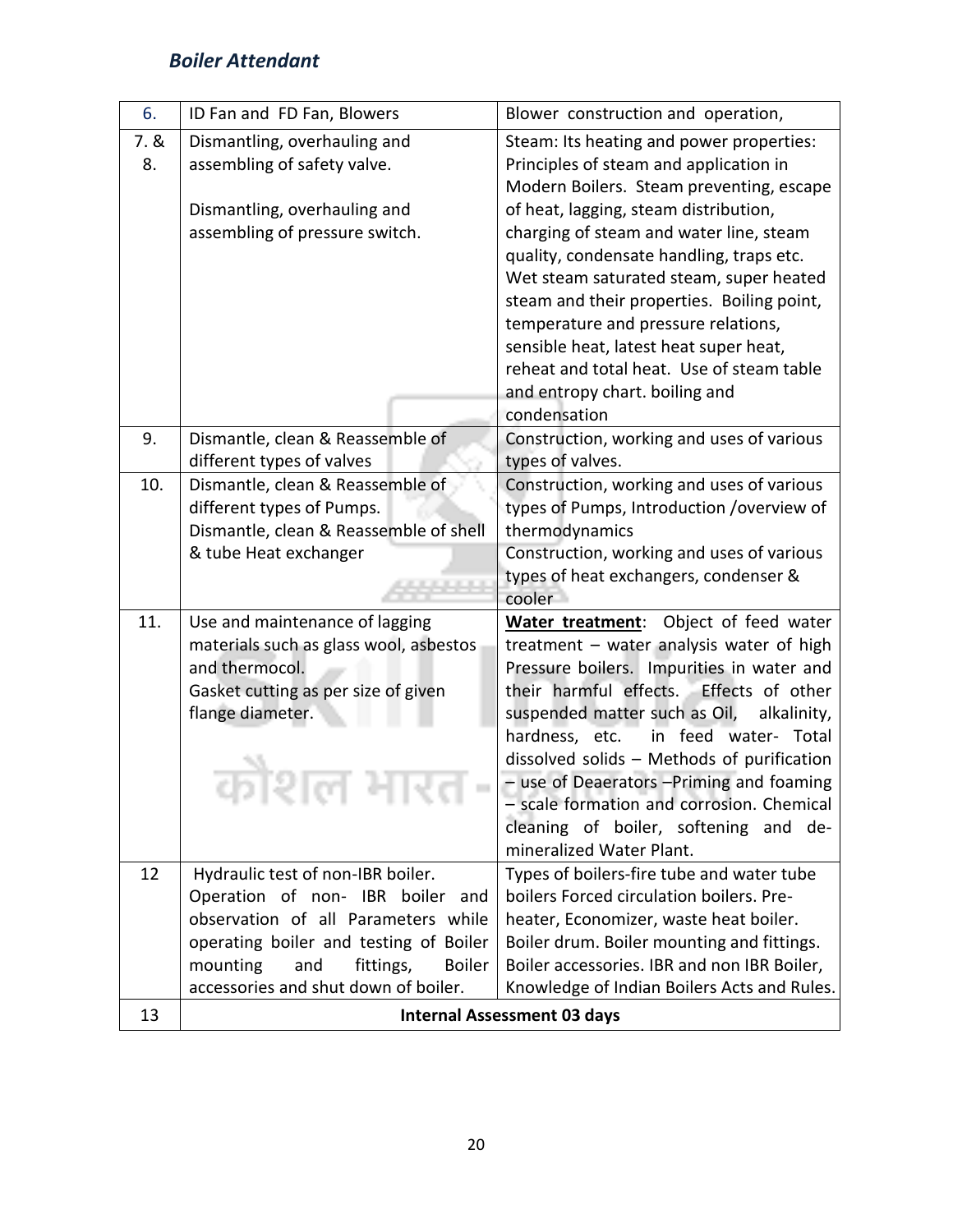=

#### **9.1 WORKSHOP CALCULATION SCIENCE & ENGINEERING DRAWING**

|     | $Block - I$                                    |                                                    |
|-----|------------------------------------------------|----------------------------------------------------|
| SI. | <b>Workshop Calculation and Science</b>        | <b>Engineering Drawing</b>                         |
| No. | (Duration: - 20 hrs.)                          | (Duration: - 30 hrs.)                              |
| 1.  | Unit: Systems of unit- CGS, MKS/SI unit,       | Engineering Drawing: Introduction and its          |
|     | unit of length, Mass and time,                 | importance                                         |
|     | Conversion of units                            | Drawing Instruments : their Standard and           |
|     | <b>Material Science: Properties - Physical</b> | uses                                               |
|     | & Mechanical, Types - Ferrous & Non-           | - Drawing board, T-Square, Drafter (Drafting       |
|     | Ferrous, difference between Ferrous            | M/c), Set Squares, Protractor, Drawing             |
|     | and non-Ferrous metals                         | Instrument Box (Compass, Dividers, Scale,          |
|     |                                                | Diagonal Scales etc.), Pencils of different        |
|     |                                                | Grades, Drawing pins / Clips.                      |
|     |                                                | Lines:                                             |
|     |                                                | - Definition, types and applications in            |
|     |                                                | Drawing as per BIS SP:46-2003                      |
|     |                                                | - Classification of lines (Hidden, centre,         |
|     |                                                | construction, Extension, Dimension, Section)       |
|     |                                                | - Drawing lines of given length (Straight,         |
|     |                                                | curved)                                            |
|     |                                                | - Drawing of parallel lines, perpendicular line    |
| 2.  | <b>Fractions:</b> Fractions, Decimal fraction, | <b>Drawing of Geometrical Figures: Definition,</b> |
|     | L.C.M., H.C.F. Multiplication and              | nomenclature and practice of - Angle:              |
|     | Division of Fractions and Decimals,            | Measurement and its types, method of               |
|     | conversion of Fraction to Decimal and          | bisecting.                                         |
|     | vice versa. Simple problems using              | - Triangle -different types                        |
|     | Scientific Calculator.                         | - Rectangle, Square, Rhombus,                      |
|     | Mass, Weight and Density: Mass, Unit           | Parallelogram, polygons.                           |
|     | of Mass, Weight, difference between            | - Circle and its elements.                         |
|     | mass and weight, Density, unit of              | Lettering and Numbering as per BIS SP46-           |
|     | density, specific gravity of metals.           | 2003:                                              |
|     |                                                | - Single Stroke, Double Stroke, inclined,          |
|     |                                                | Upper case and Lower case                          |
| 3.  | Ratio & Proportion: Simple calculation         | <b>Practice of Lettering and Title Block</b>       |
|     | on related problems.                           | <b>Dimensioning practice:</b>                      |
|     | Speed and Velocity: Rest and motion,           | - Position of dimensioning (unidirectional,        |
|     | speed, velocity, difference between            | aligned, oblique as per BIS SP:46-2003)            |
|     | speed and velocity, acceleration,              | - Symbols preceding the value of dimension         |
|     | retardation.                                   | and dimensional tolerance.                         |
| 4.  | Percentage: Introduction, Simple               | Drawing of Solid figures (Cube, Cuboids,           |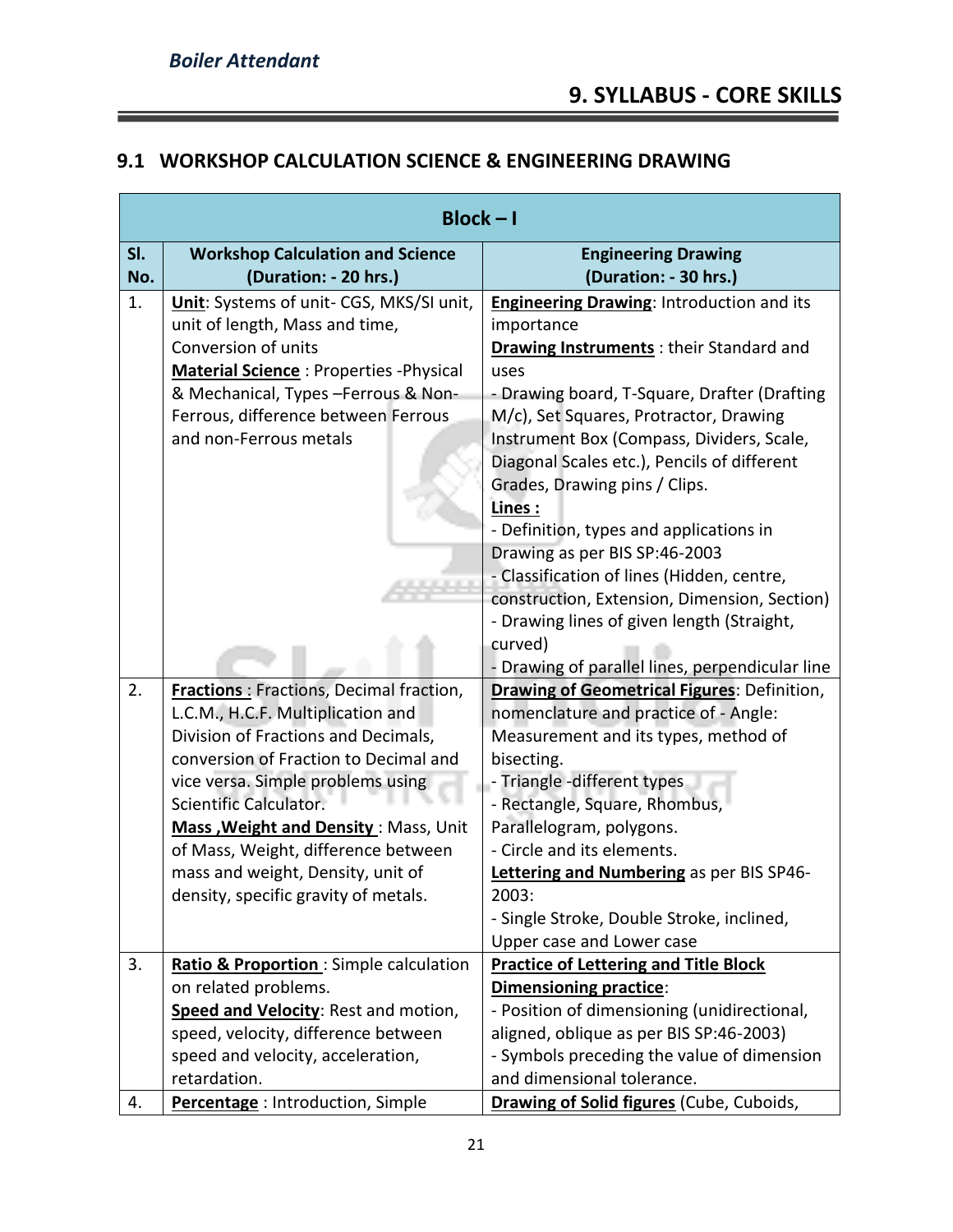| Cone, Prism, Pyramid, Frustum of Cone and<br>calculation. Changing percentage to<br>decimal and fraction and vice-versa<br>Pyramid.) with dimensions.<br>Work, Power and Energy: work, unit of<br>work, power, unit of power, Horse<br><b>Free Hand sketch of hand tools and</b><br>power of engines, mechanical<br>measuring tools used in respective trades.<br>efficiency, energy, use of energy,<br>potential and kinetic energy, examples<br>of potential energy and kinetic energy.<br>5.<br>Mensuration : Area and perimeter of<br>Free-hand sketches of Hand Tools, Screw<br>square, rectangle, parallelogram,<br>drivers, Pliers,<br>triangle, circle, semi circle,<br>Spanner, Tweezer. Free-hand sketches of<br>Volume of solids - cube, cuboid,<br>Vernier Caliper, micrometer, Depth Gauge,<br>cylinder and Sphere.<br>Dial Test Indicator, Bevel protractor<br>Surface area of solids - cube, cuboid,<br><b>ISI symbols</b> of Generator, Voltmeter,<br>cylinder and Sphere.<br>Ammeter, Watt- meter. Resister, inductor,<br><b>Heat &amp; Temperature: Heat and</b><br>Capacitor, Transformer, AC & DC motors.etc.<br>temperature, their units, difference<br>Drawing of pressure control process line<br>between heat and temperature, boiling<br>point, melting point, scale of<br>temperature, relation between<br>different scale of temperature,<br>Thermometer, pyrometer, transmission<br>of heat, conduction, convection,<br>radiation. |  |  |
|----------------------------------------------------------------------------------------------------------------------------------------------------------------------------------------------------------------------------------------------------------------------------------------------------------------------------------------------------------------------------------------------------------------------------------------------------------------------------------------------------------------------------------------------------------------------------------------------------------------------------------------------------------------------------------------------------------------------------------------------------------------------------------------------------------------------------------------------------------------------------------------------------------------------------------------------------------------------------------------------------------------------------------------------------------------------------------------------------------------------------------------------------------------------------------------------------------------------------------------------------------------------------------------------------------------------------------------------------------------------------------------------------------------------------------------------------------------|--|--|
|                                                                                                                                                                                                                                                                                                                                                                                                                                                                                                                                                                                                                                                                                                                                                                                                                                                                                                                                                                                                                                                                                                                                                                                                                                                                                                                                                                                                                                                                |  |  |
|                                                                                                                                                                                                                                                                                                                                                                                                                                                                                                                                                                                                                                                                                                                                                                                                                                                                                                                                                                                                                                                                                                                                                                                                                                                                                                                                                                                                                                                                |  |  |
|                                                                                                                                                                                                                                                                                                                                                                                                                                                                                                                                                                                                                                                                                                                                                                                                                                                                                                                                                                                                                                                                                                                                                                                                                                                                                                                                                                                                                                                                |  |  |
|                                                                                                                                                                                                                                                                                                                                                                                                                                                                                                                                                                                                                                                                                                                                                                                                                                                                                                                                                                                                                                                                                                                                                                                                                                                                                                                                                                                                                                                                |  |  |
|                                                                                                                                                                                                                                                                                                                                                                                                                                                                                                                                                                                                                                                                                                                                                                                                                                                                                                                                                                                                                                                                                                                                                                                                                                                                                                                                                                                                                                                                |  |  |
|                                                                                                                                                                                                                                                                                                                                                                                                                                                                                                                                                                                                                                                                                                                                                                                                                                                                                                                                                                                                                                                                                                                                                                                                                                                                                                                                                                                                                                                                |  |  |
|                                                                                                                                                                                                                                                                                                                                                                                                                                                                                                                                                                                                                                                                                                                                                                                                                                                                                                                                                                                                                                                                                                                                                                                                                                                                                                                                                                                                                                                                |  |  |
|                                                                                                                                                                                                                                                                                                                                                                                                                                                                                                                                                                                                                                                                                                                                                                                                                                                                                                                                                                                                                                                                                                                                                                                                                                                                                                                                                                                                                                                                |  |  |
|                                                                                                                                                                                                                                                                                                                                                                                                                                                                                                                                                                                                                                                                                                                                                                                                                                                                                                                                                                                                                                                                                                                                                                                                                                                                                                                                                                                                                                                                |  |  |
|                                                                                                                                                                                                                                                                                                                                                                                                                                                                                                                                                                                                                                                                                                                                                                                                                                                                                                                                                                                                                                                                                                                                                                                                                                                                                                                                                                                                                                                                |  |  |
|                                                                                                                                                                                                                                                                                                                                                                                                                                                                                                                                                                                                                                                                                                                                                                                                                                                                                                                                                                                                                                                                                                                                                                                                                                                                                                                                                                                                                                                                |  |  |
|                                                                                                                                                                                                                                                                                                                                                                                                                                                                                                                                                                                                                                                                                                                                                                                                                                                                                                                                                                                                                                                                                                                                                                                                                                                                                                                                                                                                                                                                |  |  |
|                                                                                                                                                                                                                                                                                                                                                                                                                                                                                                                                                                                                                                                                                                                                                                                                                                                                                                                                                                                                                                                                                                                                                                                                                                                                                                                                                                                                                                                                |  |  |
|                                                                                                                                                                                                                                                                                                                                                                                                                                                                                                                                                                                                                                                                                                                                                                                                                                                                                                                                                                                                                                                                                                                                                                                                                                                                                                                                                                                                                                                                |  |  |
|                                                                                                                                                                                                                                                                                                                                                                                                                                                                                                                                                                                                                                                                                                                                                                                                                                                                                                                                                                                                                                                                                                                                                                                                                                                                                                                                                                                                                                                                |  |  |
|                                                                                                                                                                                                                                                                                                                                                                                                                                                                                                                                                                                                                                                                                                                                                                                                                                                                                                                                                                                                                                                                                                                                                                                                                                                                                                                                                                                                                                                                |  |  |
|                                                                                                                                                                                                                                                                                                                                                                                                                                                                                                                                                                                                                                                                                                                                                                                                                                                                                                                                                                                                                                                                                                                                                                                                                                                                                                                                                                                                                                                                |  |  |
|                                                                                                                                                                                                                                                                                                                                                                                                                                                                                                                                                                                                                                                                                                                                                                                                                                                                                                                                                                                                                                                                                                                                                                                                                                                                                                                                                                                                                                                                |  |  |
|                                                                                                                                                                                                                                                                                                                                                                                                                                                                                                                                                                                                                                                                                                                                                                                                                                                                                                                                                                                                                                                                                                                                                                                                                                                                                                                                                                                                                                                                |  |  |
|                                                                                                                                                                                                                                                                                                                                                                                                                                                                                                                                                                                                                                                                                                                                                                                                                                                                                                                                                                                                                                                                                                                                                                                                                                                                                                                                                                                                                                                                |  |  |
|                                                                                                                                                                                                                                                                                                                                                                                                                                                                                                                                                                                                                                                                                                                                                                                                                                                                                                                                                                                                                                                                                                                                                                                                                                                                                                                                                                                                                                                                |  |  |
|                                                                                                                                                                                                                                                                                                                                                                                                                                                                                                                                                                                                                                                                                                                                                                                                                                                                                                                                                                                                                                                                                                                                                                                                                                                                                                                                                                                                                                                                |  |  |
|                                                                                                                                                                                                                                                                                                                                                                                                                                                                                                                                                                                                                                                                                                                                                                                                                                                                                                                                                                                                                                                                                                                                                                                                                                                                                                                                                                                                                                                                |  |  |
|                                                                                                                                                                                                                                                                                                                                                                                                                                                                                                                                                                                                                                                                                                                                                                                                                                                                                                                                                                                                                                                                                                                                                                                                                                                                                                                                                                                                                                                                |  |  |
|                                                                                                                                                                                                                                                                                                                                                                                                                                                                                                                                                                                                                                                                                                                                                                                                                                                                                                                                                                                                                                                                                                                                                                                                                                                                                                                                                                                                                                                                |  |  |

|            | $Block - II$                                                                                                                                                                                                                           |                                                                                                                                                                                                                                                                            |
|------------|----------------------------------------------------------------------------------------------------------------------------------------------------------------------------------------------------------------------------------------|----------------------------------------------------------------------------------------------------------------------------------------------------------------------------------------------------------------------------------------------------------------------------|
| SI.<br>No. | <b>Workshop Calculation and Science</b><br>(Duration: - 20 hrs.)                                                                                                                                                                       | <b>Engineering Drawing</b><br>(Duration : - 30 hrs.)                                                                                                                                                                                                                       |
| 1.         | Archimedes's principle, principle of<br>floatation hydrometers.<br>Centre of gravity and<br>Equilibrium condition.<br>Definition - viscosity, flash point, fire<br>point, flash points of standard<br>lubricating oils, octane number. | Drawing sketches of different types of<br>valves, such as gate valve, globe valve, ball<br>valve, Plug Valve, check valve etc.<br>Drawing of different types locking devices<br>such as double nut, castle nut, pin etc.                                                   |
| 2.         | Pressure, temperature, Boyle's law,<br>Charles's law, Equation of perfect gas.<br>Calculations.<br>Newton's laws of motion unit of force,<br>find out resultant force parallelogram<br>law of forces,                                  | <b>Symbolic representation of different types</b><br>of valves- gate valve, globe valve, butterfly<br>valve, ball valve, diaphragm valve, control<br>valve, non-return valve, and needle valve.<br>Free hand sketches of Belt conveyor, Screw<br>conveyer, Bucket elevator |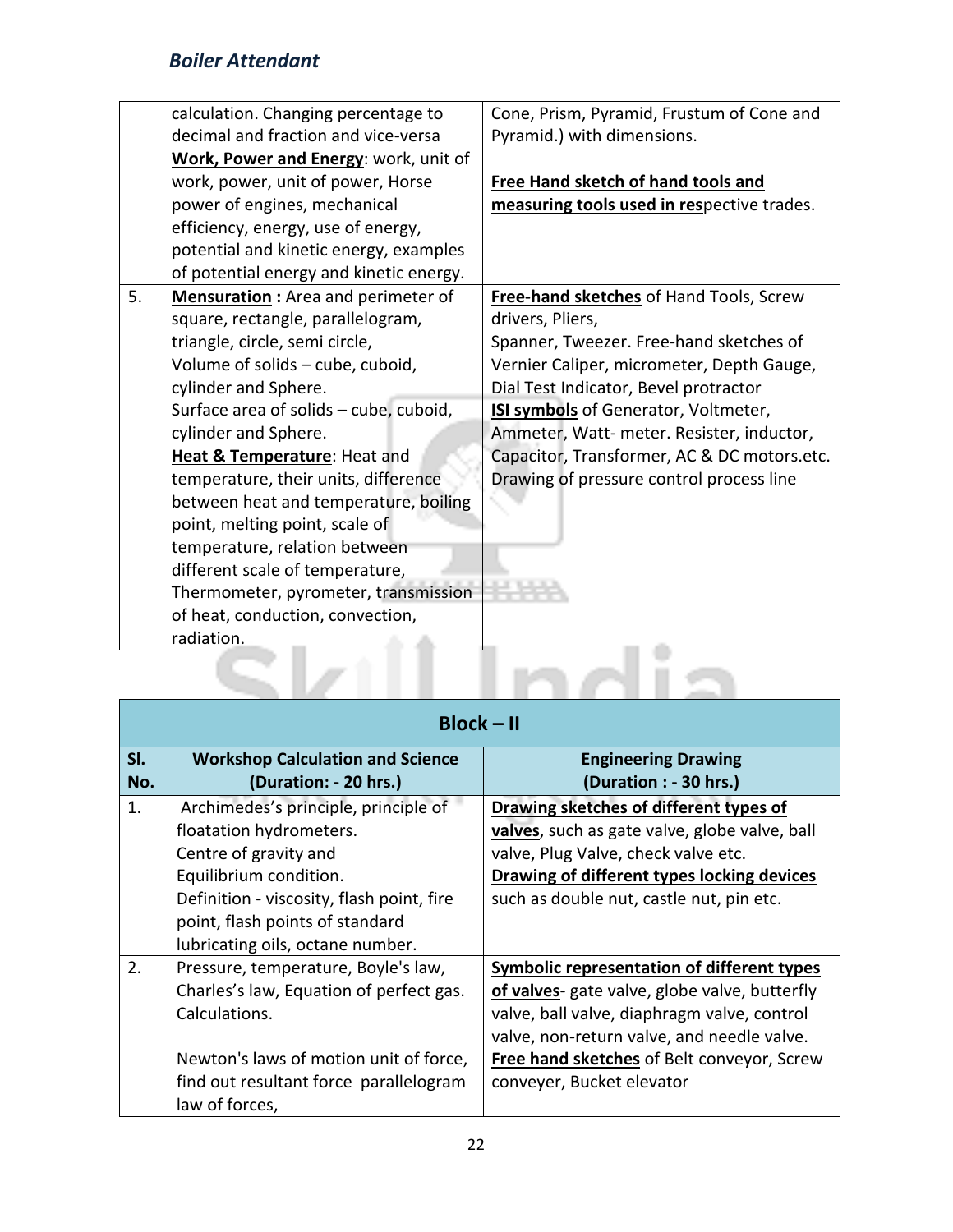| 3. | Centre of Gravity, (C.G. Of square,         | Drawing of pressure, Level, flow and       |
|----|---------------------------------------------|--------------------------------------------|
|    | rectangle, triangle, circle, semicircle,    | temperature control system.                |
|    | cone) & its calculations                    | Free hand sketches of crushers, ball mill, |
|    |                                             | hammer mill and centrifuges                |
|    | Condition of equilibrium, kind of           |                                            |
|    | equilibrium, some examples of               |                                            |
|    | equilibrium in daily life,                  |                                            |
| 4. | Flow of fluids-                             | Free hand sketches of steam jet ejector,   |
|    | Equation of continuity, Bernoulli's         | steam trap                                 |
|    | theorem                                     | Diagram of distillation column with all    |
|    | Advantages & Disadvantages of               | accessories                                |
|    | friction, Limiting friction, Laws of        | Free hand sketches of process instrument-  |
|    | limiting friction, Coefficient of friction, | such as temperature indicator, level       |
|    | angle of friction, Inclined plane, Force    | indicator, LIC, TIC, PI, PIC, FI, FIC      |
|    | of friction                                 |                                            |
| 5. | Flow measurement by orifice meter,          | Flow sheet / Block diagram of              |
|    | venturi meter, Rota meter, U-tube           | 1.Sulphuric acid                           |
|    | manometer.                                  | 2. Nitric acid                             |
|    | Latent heat, sensible heat, saturated       | 3.Ammonia                                  |
|    | steam, wet steam, superheated steam.        | 4. Urea                                    |
|    | Reynolds's number, at different             | 4. Ethanol                                 |
|    | velocities.                                 |                                            |

## Skill India कौशल भारत-कुशल भारत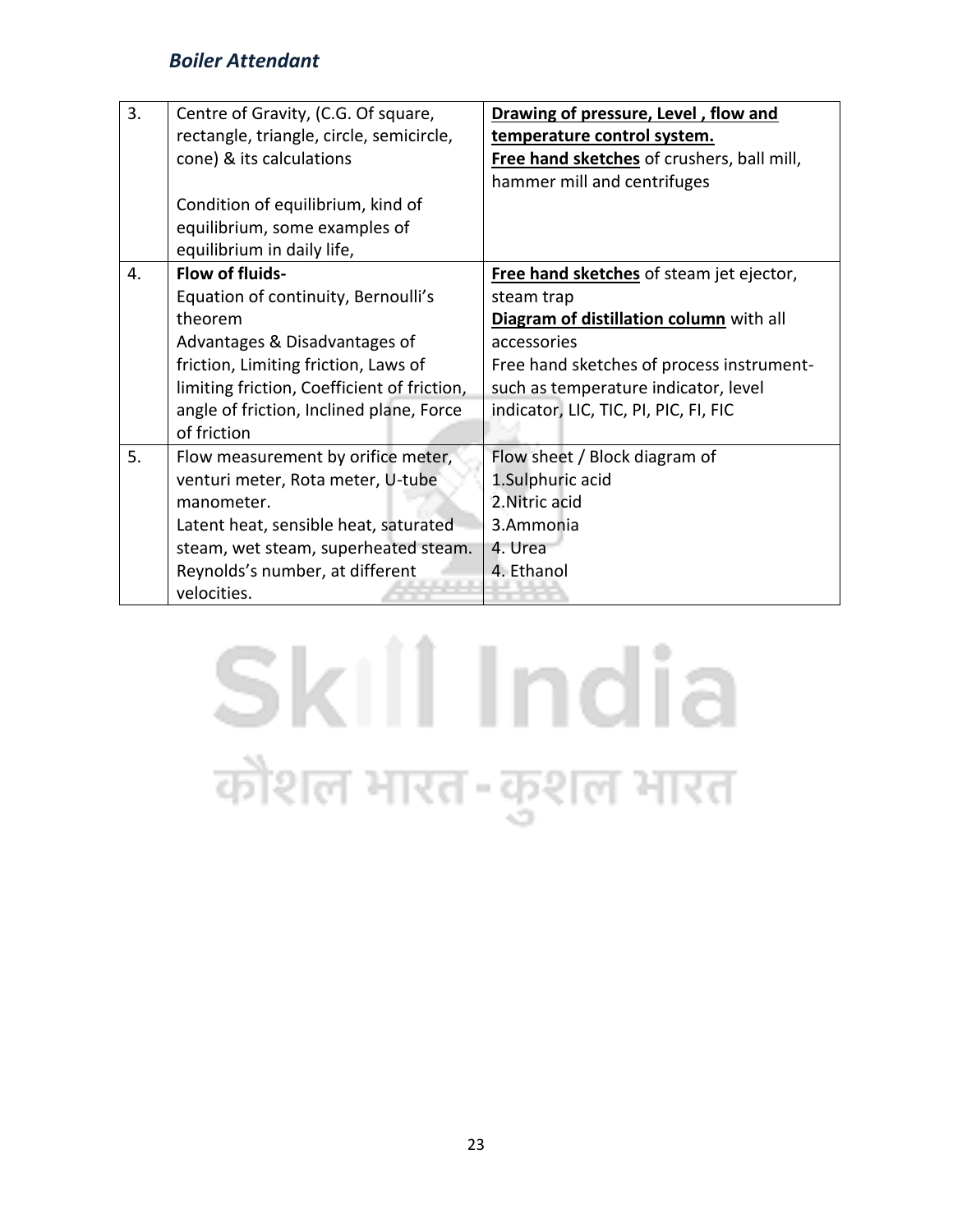#### **9.2 EMPLOYABILITY SKILLS**

 **(DURATION: - 110 HRS.)**

| $Block - I$               |                                                                         |  |
|---------------------------|-------------------------------------------------------------------------|--|
| (Duration - 55 hrs.)      |                                                                         |  |
| 1. English Literacy       |                                                                         |  |
| Duration: 20 Hrs.         | :09<br><b>Marks</b>                                                     |  |
| Pronunciation             | Accentuation (mode of pronunciation) on simple words, Diction           |  |
|                           | (use of word and speech)                                                |  |
| <b>Functional Grammar</b> | Transformation of sentences, Voice change, Change of tense,             |  |
|                           | Spellings.                                                              |  |
|                           |                                                                         |  |
| <b>Reading</b>            | Reading and understanding simple sentences about self, work and         |  |
|                           | environment                                                             |  |
|                           |                                                                         |  |
| <b>Writing</b>            | Construction of simple sentences Writing                                |  |
|                           | simple English                                                          |  |
|                           |                                                                         |  |
| <b>Speaking / Spoken</b>  | Speaking with preparation on self, on family, on friends/ classmates,   |  |
| <b>English</b>            | on know, picture reading gain confidence through role-playing and       |  |
|                           | discussions on current happening job description, asking about          |  |
|                           | someone's job habitual actions. Cardinal (fundamental) numbers          |  |
|                           | ordinal numbers. Taking messages, passing messages on and filling in    |  |
|                           | message forms Greeting and introductions office hospitality, Resumes    |  |
|                           | or curriculum vita essential parts, letters of application reference to |  |
|                           | previous communication.                                                 |  |
| 2. I.T. Literacy          |                                                                         |  |
| Duration: 20 Hrs.         | <b>Marks</b><br>:09                                                     |  |
| <b>Basics of Computer</b> | Introduction, Computer and its applications, Hardware<br>and            |  |
|                           | peripherals, Switching on-Starting and shutting down of computer.       |  |
|                           |                                                                         |  |
| <b>Computer Operating</b> | Basics of Operating System, WINDOWS, The user interface of              |  |
| System                    | Windows OS, Create, Copy, Move and delete Files and Folders, Use of     |  |
|                           | External memory like pen drive, CD, DVD etc, Use of Common              |  |
|                           | applications.                                                           |  |
|                           |                                                                         |  |
| Word processing and       | Basic operating of Word Processing, Creating, opening and closing       |  |
| Worksheet                 | Documents, use of shortcuts, Creating and Editing of Text, Formatting   |  |
|                           | the Text, Insertion & creation of Tables. Printing document.            |  |
|                           | Basics of Excel worksheet, understanding basic commands, creating       |  |
|                           | simple worksheets, understanding sample worksheets, use of simple       |  |
|                           | formulas and functions, Printing of simple excel sheets.                |  |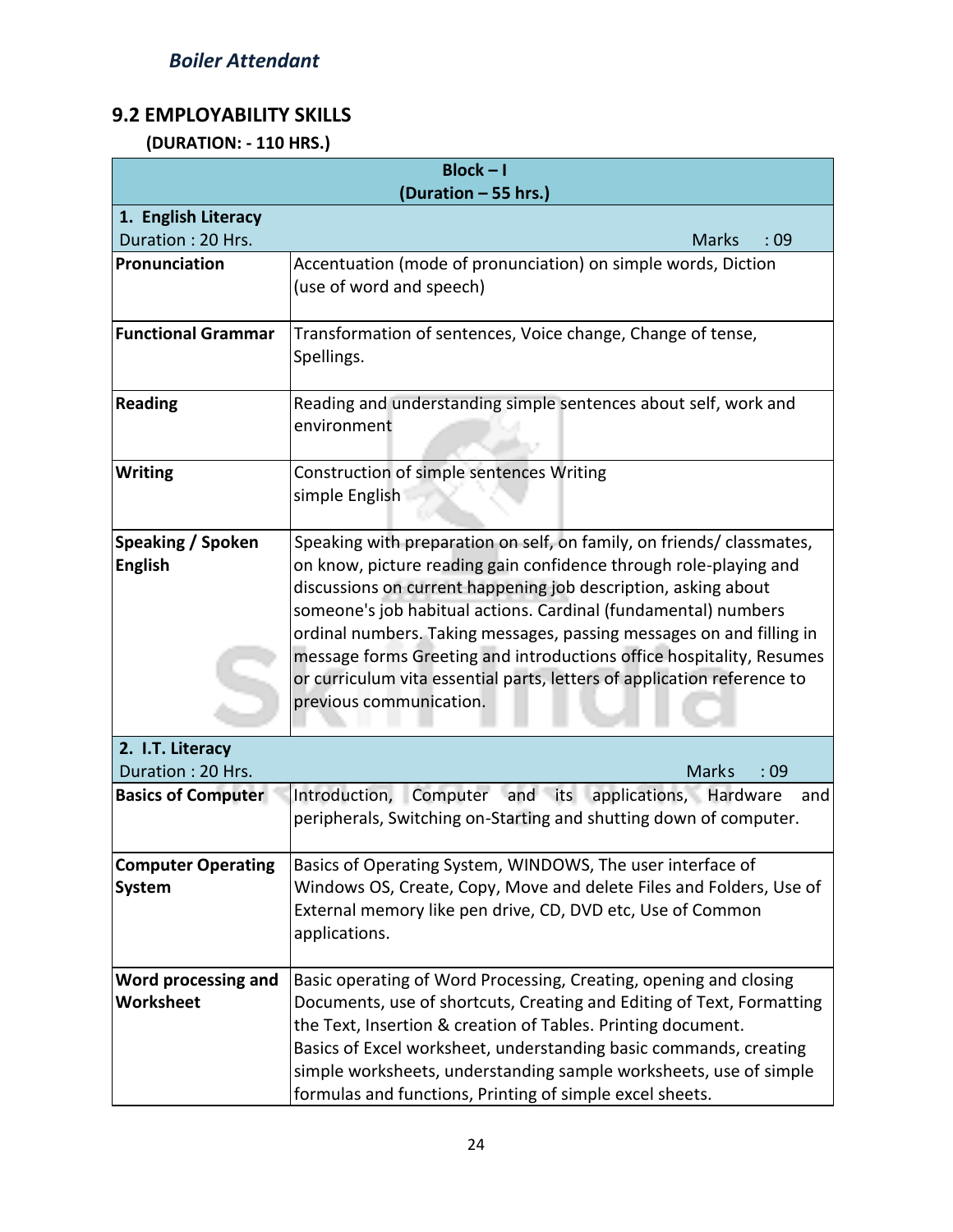| Computer<br><b>Networking and</b><br>Internet | Basic of computer Networks (using real life examples), Definitions of<br>Local Area Network (LAN), Wide Area Network (WAN), Internet,<br>Concept of Internet (Network of Networks),<br>Meaning of World Wide Web (WWW), Web Browser, Web Site, Web<br>page and Search Engines. Accessing the Internet using Web Browser,<br>Downloading and Printing Web Pages, Opening an email account and<br>use of email. Social media sites and its implication.<br>Information Security and antivirus tools, Do's and Don'ts in |  |
|-----------------------------------------------|-----------------------------------------------------------------------------------------------------------------------------------------------------------------------------------------------------------------------------------------------------------------------------------------------------------------------------------------------------------------------------------------------------------------------------------------------------------------------------------------------------------------------|--|
|                                               | Information Security, Awareness of IT - ACT, types of cyber crimes.                                                                                                                                                                                                                                                                                                                                                                                                                                                   |  |
| <b>3. Communication Skills</b>                |                                                                                                                                                                                                                                                                                                                                                                                                                                                                                                                       |  |
| Duration: 15 Hrs.                             | <b>Marks</b><br>: 07                                                                                                                                                                                                                                                                                                                                                                                                                                                                                                  |  |
| <b>Introduction to</b>                        | Communication and its importance                                                                                                                                                                                                                                                                                                                                                                                                                                                                                      |  |
|                                               | <b>Communication Skills Principles of Effective communication</b>                                                                                                                                                                                                                                                                                                                                                                                                                                                     |  |
|                                               | Types of communication - verbal, non verbal, written, email, talking                                                                                                                                                                                                                                                                                                                                                                                                                                                  |  |
|                                               | on phone.                                                                                                                                                                                                                                                                                                                                                                                                                                                                                                             |  |
|                                               | Non verbal communication -characteristics, components-Para-                                                                                                                                                                                                                                                                                                                                                                                                                                                           |  |
|                                               | language                                                                                                                                                                                                                                                                                                                                                                                                                                                                                                              |  |
|                                               | Body language                                                                                                                                                                                                                                                                                                                                                                                                                                                                                                         |  |
|                                               | Barriers to communication and dealing with barriers.                                                                                                                                                                                                                                                                                                                                                                                                                                                                  |  |
|                                               | Handling nervousness/ discomfort.                                                                                                                                                                                                                                                                                                                                                                                                                                                                                     |  |
|                                               |                                                                                                                                                                                                                                                                                                                                                                                                                                                                                                                       |  |
| <b>Listening Skills</b>                       | Listening-hearing and listening, effective listening, barriers to                                                                                                                                                                                                                                                                                                                                                                                                                                                     |  |
|                                               | effective listening guidelines for effective listening.                                                                                                                                                                                                                                                                                                                                                                                                                                                               |  |
|                                               | Triple- A Listening - Attitude, Attention & Adjustment.                                                                                                                                                                                                                                                                                                                                                                                                                                                               |  |
|                                               | <b>Active Listening Skills.</b>                                                                                                                                                                                                                                                                                                                                                                                                                                                                                       |  |
|                                               |                                                                                                                                                                                                                                                                                                                                                                                                                                                                                                                       |  |
|                                               | Motivational Training Characteristics Essential to Achieving Success.                                                                                                                                                                                                                                                                                                                                                                                                                                                 |  |
|                                               | The Power of Positive Attitude.                                                                                                                                                                                                                                                                                                                                                                                                                                                                                       |  |
|                                               | Self awareness<br>Importance of Commitment <sup>427</sup>                                                                                                                                                                                                                                                                                                                                                                                                                                                             |  |
|                                               | <b>Ethics and Values</b>                                                                                                                                                                                                                                                                                                                                                                                                                                                                                              |  |
|                                               |                                                                                                                                                                                                                                                                                                                                                                                                                                                                                                                       |  |
|                                               | <b>Ways to Motivate Oneself</b><br>Personal Goal setting and Employability Planning.                                                                                                                                                                                                                                                                                                                                                                                                                                  |  |
|                                               |                                                                                                                                                                                                                                                                                                                                                                                                                                                                                                                       |  |
|                                               | Manners, Etiquettes, Dress code for an interview                                                                                                                                                                                                                                                                                                                                                                                                                                                                      |  |
|                                               | Do's & Don'ts for an interview.                                                                                                                                                                                                                                                                                                                                                                                                                                                                                       |  |
| <b>Facing Interviews</b>                      |                                                                                                                                                                                                                                                                                                                                                                                                                                                                                                                       |  |
| <b>Behavioral Skills</b>                      | Problem Solving                                                                                                                                                                                                                                                                                                                                                                                                                                                                                                       |  |
|                                               | <b>Confidence Building</b>                                                                                                                                                                                                                                                                                                                                                                                                                                                                                            |  |
|                                               | Attitude                                                                                                                                                                                                                                                                                                                                                                                                                                                                                                              |  |
|                                               |                                                                                                                                                                                                                                                                                                                                                                                                                                                                                                                       |  |
| <b>Block-II</b>                               |                                                                                                                                                                                                                                                                                                                                                                                                                                                                                                                       |  |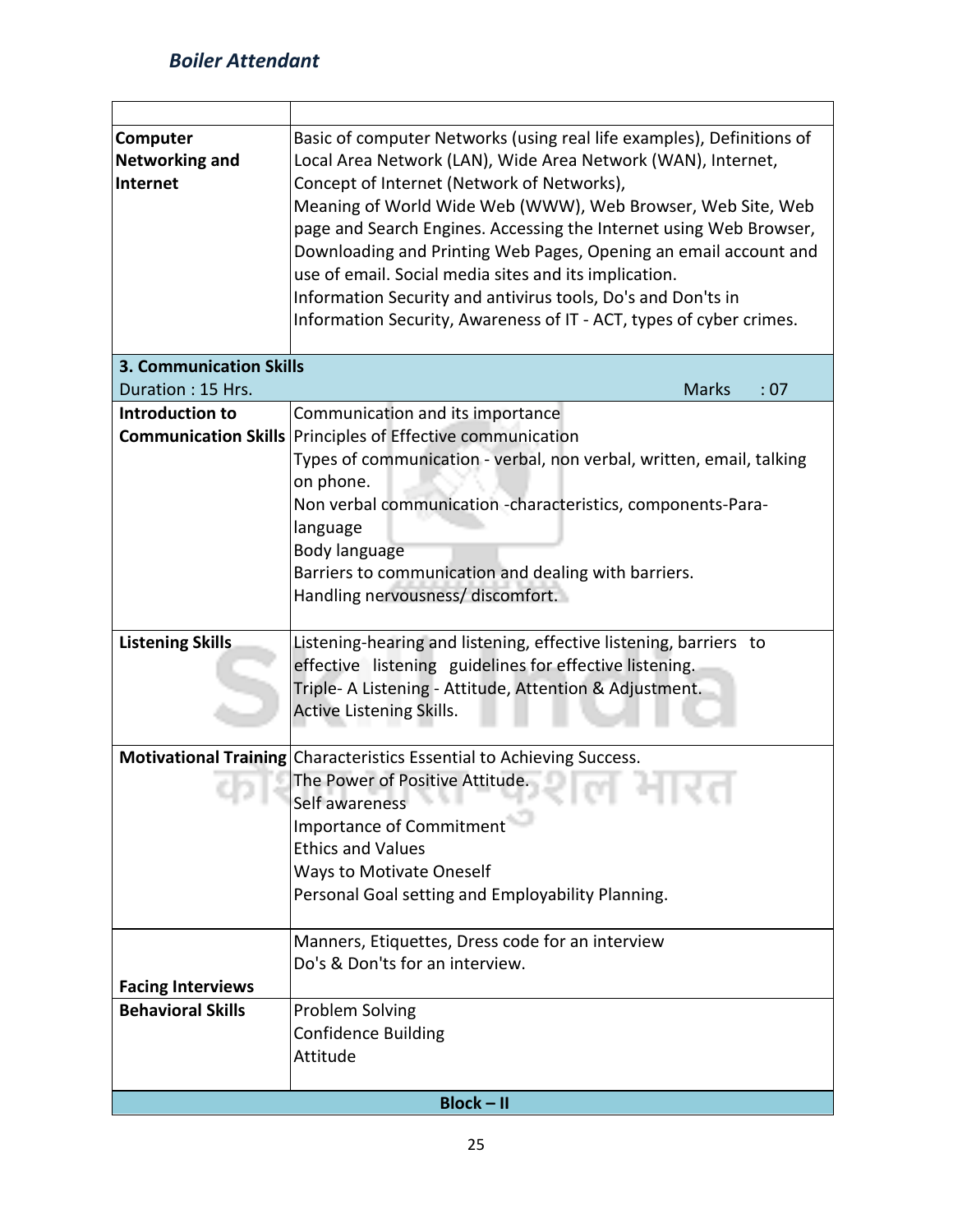| Duration - 55 hrs.                                 |                                                                                                                                       |  |
|----------------------------------------------------|---------------------------------------------------------------------------------------------------------------------------------------|--|
| 4. Entrepreneurship Skills                         |                                                                                                                                       |  |
| Duration: 15 Hrs.                                  | <b>Marks</b><br>:06                                                                                                                   |  |
| Concept of                                         | Entrepreneur - Entrepreneurship - Enterprises:-Conceptual issue                                                                       |  |
| Entrepreneurship                                   | Entrepreneurship vs. management, Entrepreneurial motivation.                                                                          |  |
|                                                    | Performance & Record, Role & Function of entrepreneurs in relation                                                                    |  |
|                                                    | to the enterprise & relation to the economy, Source of business ideas,                                                                |  |
|                                                    | Entrepreneurial opportunities, The process of setting up a business.                                                                  |  |
|                                                    |                                                                                                                                       |  |
| <b>Project Preparation</b><br>& Marketing analysis | Qualities of a good Entrepreneur, SWOT and Risk Analysis. Concept &<br>application of PLC, Sales & distribution Management. Different |  |
|                                                    | Between Small Scale & Large Scale Business, Market Survey, Method                                                                     |  |
|                                                    | of marketing, Publicity and advertisement, Marketing Mix.                                                                             |  |
| <b>Institutions Support</b>                        | Preparation of Project. Role of Various Schemes and Institutes for self-                                                              |  |
|                                                    | employment i.e. DIC, SIDA, SISI, NSIC, SIDO, Idea for financing/ non                                                                  |  |
|                                                    | financing support agencies to familiarizes with the Policies                                                                          |  |
|                                                    | /Programmes & procedure & the available scheme.                                                                                       |  |
|                                                    |                                                                                                                                       |  |
| Investment                                         | Project formation, Feasibility, Legal formalities i.e., Shop Act,                                                                     |  |
| Procurement                                        | Estimation & Costing, Investment procedure - Loan procurement -                                                                       |  |
|                                                    | <b>Banking Processes.</b>                                                                                                             |  |
|                                                    |                                                                                                                                       |  |
| 5. Productivity                                    |                                                                                                                                       |  |
| Duration: 10 Hrs.                                  | <b>Marks</b><br>:05                                                                                                                   |  |
| <b>Benefits</b>                                    | Personal / Workman - Incentive, Production linked Bonus,<br>Improvement in living standard.                                           |  |
|                                                    |                                                                                                                                       |  |
| <b>Affecting Factors</b>                           | Skills, Working Aids, Automation, Environment, Motivation - How                                                                       |  |
|                                                    | improves or slows down.                                                                                                               |  |
|                                                    |                                                                                                                                       |  |
| <b>Comparison with</b>                             | Comparative productivity in developed countries (viz. Germany, Japan                                                                  |  |
| developed countries                                | and Australia) in selected industries e.g. Manufacturing, Steel, Mining,                                                              |  |
|                                                    | Construction etc. Living standards of those countries, wages.                                                                         |  |
|                                                    |                                                                                                                                       |  |
| <b>Personal Finance</b>                            | Banking processes, Handling ATM, KYC registration, safe cash                                                                          |  |
| <b>Management</b>                                  | handling, Personal risk and Insurance.                                                                                                |  |
|                                                    |                                                                                                                                       |  |
|                                                    | 6. Occupational Safety, Health and Environment Education                                                                              |  |
| Duration: 15 Hrs.                                  | <b>Marks</b><br>:06                                                                                                                   |  |
| Safety & Health                                    | Introduction to Occupational Safety and Health importance of safety<br>and health at workplace.                                       |  |
|                                                    |                                                                                                                                       |  |
| Occupational                                       | Basic Hazards, Chemical Hazards, Vibroacoustic Hazards, Mechanical                                                                    |  |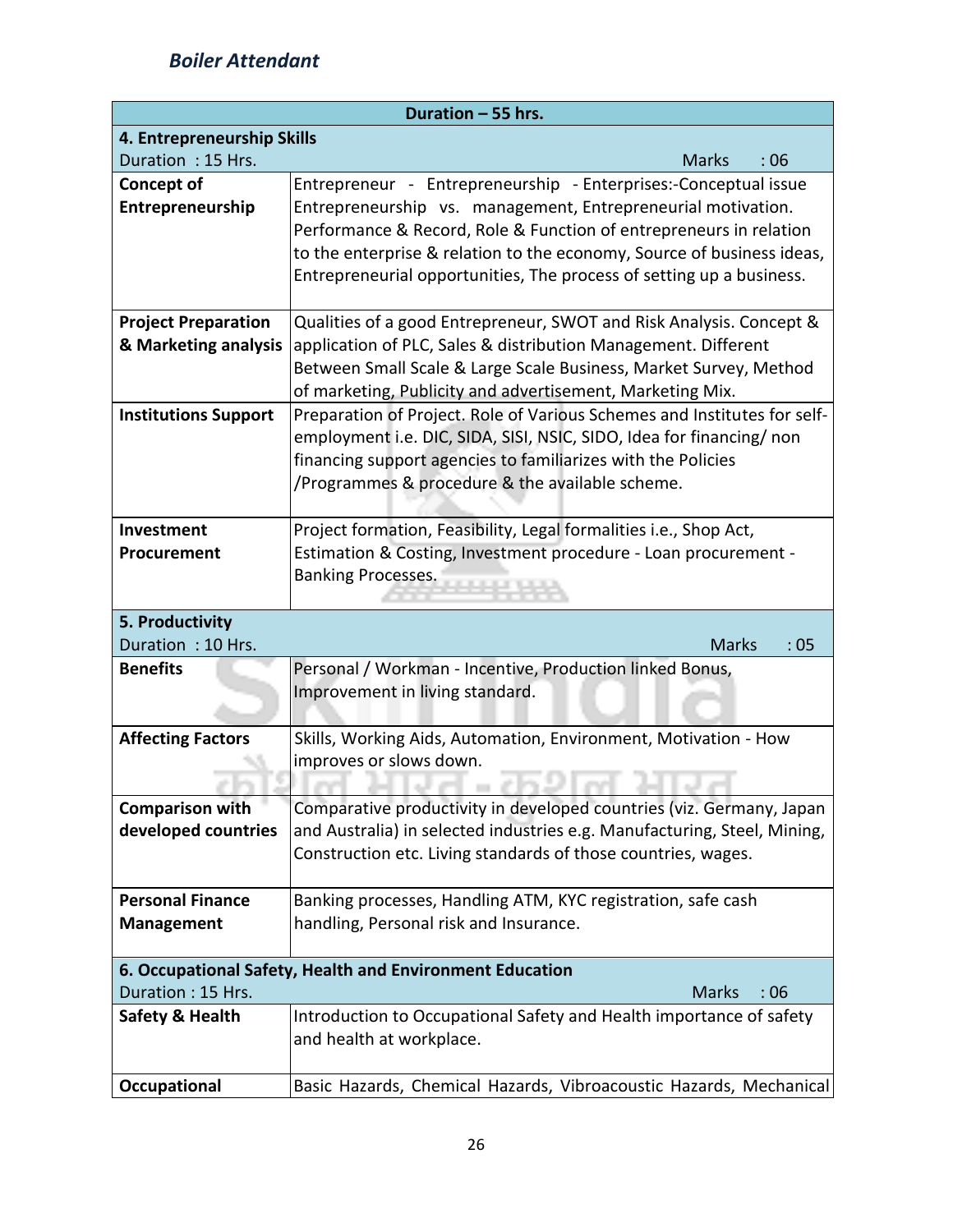| <b>Hazards</b>                | Hazards, Electrical Hazards, Thermal Hazards. Occupational health,       |  |
|-------------------------------|--------------------------------------------------------------------------|--|
|                               |                                                                          |  |
|                               | hygienic, Occupational Diseases/ Disorders &<br>Occupational<br>its      |  |
|                               | prevention.                                                              |  |
|                               |                                                                          |  |
| <b>Accident &amp; safety</b>  | Basic principles for protective equipment.                               |  |
|                               | Accident Prevention techniques - control of accidents and safety         |  |
|                               | measures.                                                                |  |
|                               |                                                                          |  |
| <b>First Aid</b>              | Care of injured & Sick at the workplaces, First-Aid & Transportation of  |  |
|                               | sick person.                                                             |  |
|                               |                                                                          |  |
|                               |                                                                          |  |
| <b>Basic Provisions</b>       | Idea of basic provision legislation of India.                            |  |
|                               | safety, health, welfare under legislative of India.                      |  |
|                               |                                                                          |  |
| Ecosystem                     | Introduction to Environment. Relationship between Society and            |  |
|                               | Environment, Ecosystem and Factors causing imbalance.                    |  |
|                               |                                                                          |  |
| <b>Pollution</b>              | Pollution and pollutants including liquid, gaseous, solid and hazardous  |  |
|                               | waste.                                                                   |  |
|                               |                                                                          |  |
| <b>Energy Conservation</b>    | Conservation of Energy, re-use and recycle.                              |  |
|                               |                                                                          |  |
|                               |                                                                          |  |
| <b>Global warming</b>         | Global warming, climate change and Ozone layer depletion.                |  |
| <b>Ground Water</b>           | Hydrological cycle, ground and surface water, Conservation and           |  |
|                               | Harvesting of water.                                                     |  |
|                               |                                                                          |  |
| Environment                   | Right attitude towards environment, Maintenance of in-house              |  |
|                               | environment.                                                             |  |
|                               |                                                                          |  |
| 7. Labour Welfare Legislation |                                                                          |  |
| Duration: 05 Hrs.             | <b>Marks</b><br>:03                                                      |  |
| <b>Welfare Acts</b>           | Benefits guaranteed under various acts- Factories Act, Apprenticeship    |  |
|                               | Act, Employees State Insurance Act (ESI), Payment Wages Act,             |  |
|                               | Employees Provident Fund Act, The Workmen's compensation Act.            |  |
|                               |                                                                          |  |
| 8. Quality Tools              |                                                                          |  |
| Duration: 10 Hrs.             | Marks<br>:05                                                             |  |
|                               |                                                                          |  |
| Quality                       | Meaning of quality, Quality characteristic.                              |  |
| <b>Consciousness</b>          |                                                                          |  |
| <b>Quality Circles</b>        | Definition, Advantage of small group activity, objectives of quality     |  |
|                               | Circle, Roles and function of Quality Circles in Organization, Operation |  |
|                               | of Quality circle. Approaches to starting Quality Circles, Steps for     |  |
|                               | continuation Quality Circles.                                            |  |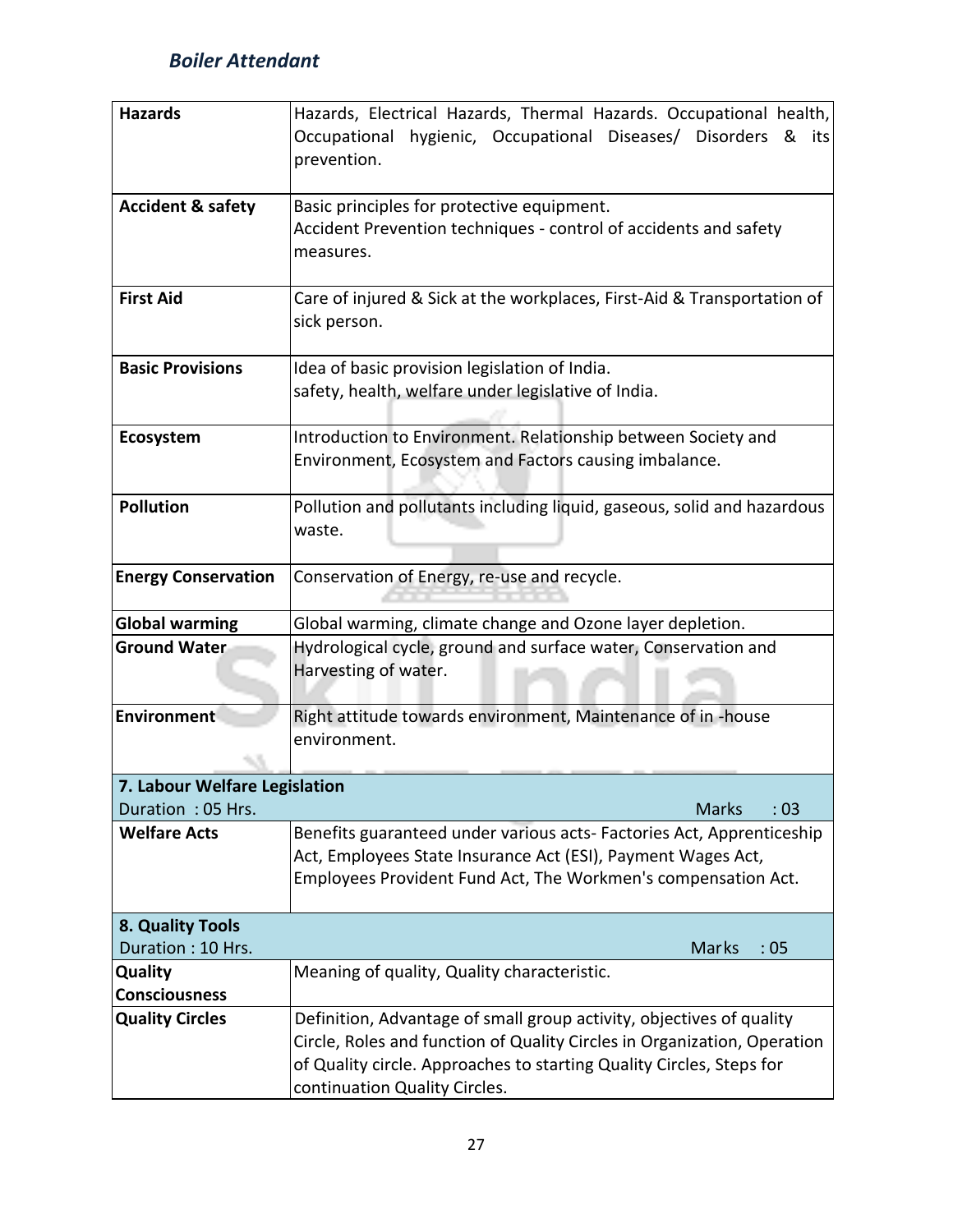| System               | <b>Quality Management</b>   Idea of ISO 9000 and BIS systems and its importance in maintaining<br>qualities. |
|----------------------|--------------------------------------------------------------------------------------------------------------|
| <b>House Keeping</b> | Purpose of House-keeping, Practice of good Housekeeping.                                                     |
| <b>Quality Tools</b> | Basic quality tools with a few examples.                                                                     |



# Skill India कौशल भारत-कुशल भारत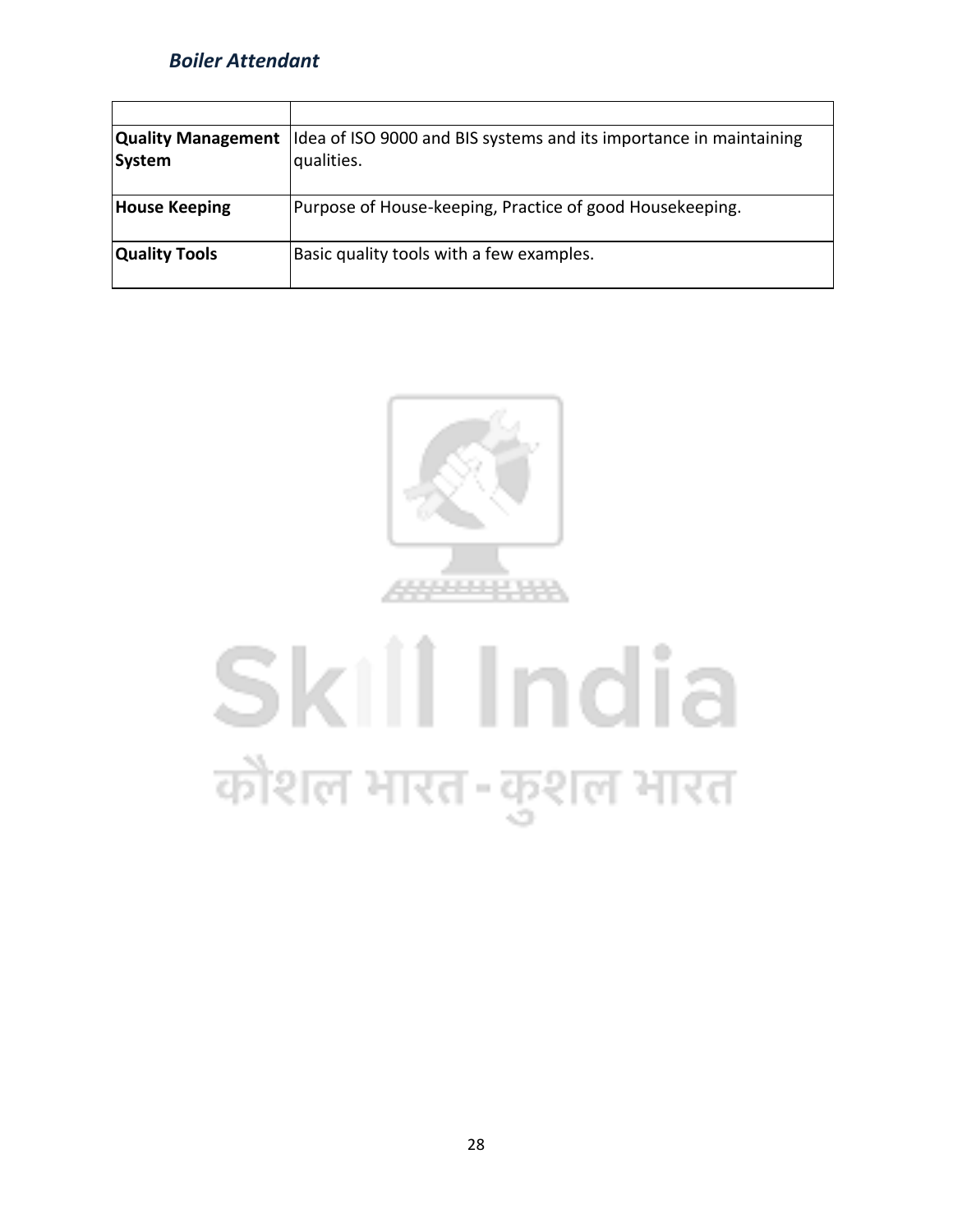The **competencies/ specific outcomes** on completion of On-Job Training are detailed below: -

#### **A. BLOCK – I**

- 1. Repair & Introduction in safety precautions as applicable to the Boiler Attendant trade
- 2. Reading and recording of process variables like pressure, temperature, flow, etc.
- 3. Lubrication: Pumping out lubricating oil from drums, feeding oil to bearings of equipment, Pumps etc. use of grease gun. Operation of oil filters both – centrifugal and stationery.
- 4. Operation of various types of valves: Check valve, stop valve, by pass valve, Gate valve, needle valve, steam valve, etc. Setting of feed water and steam regulators as well as serve control valves.
- 5. Pumps: Operation of different types of pumps.
- 6. Operation of fans and blowers like forced draft fans, induced draft fans etc. including starting, stopping capacity adjustment etc. Operation of steam driven equipments like feed water pumps, fans etc. if available.
- 7. Operation of fuel (i.e. Coal /Oil/Gas) feeding mechanism including adjustment of flow of coal, Grate drive and draft regulation for proper combustion Use of mechanical stoker. Study of burners for oil and gas and also filters.
- 8. Operation of ash disposal plant, function and maintenance of pumps, hydrovactors, hydro ejectors, clinker grinder and submerged type ash plants
- 9. Normal level control in Boilers, Operation and reading of gauge glass etc. level control during the emergency operations and use of blow down valves.
- 10. Operation of super heater and re-heater. Control of superheat and reheat temperature.
- 11. Operation of steam pressure reducing station for auxiliary steam supply for oil heater, deaerator pagging and process steam, if any.
- 12. Operation of water softener equipment including feed water softener. Clarificulators, precipitators, filters, chemical, dosing etc. Pre and post chlorination System. Reactivation of Ion exchanges etc.
- 13. Operation of pulverisers, exhauster, P.A. fans, Coal scales, Coal feeders. Coal classifiers, etc. regulation of primary air, control of mill temperature, regulation of secondary air and flame shape, use of pilot oil torches both as flame stabilizers and at start, use of load carrying oil burners, if any and regulation of air for proper combination of oil. Adjustment of coal fineness.
- 14. Correct use of various types of cocks, mounting and accessories used on boilers. Firing and raising, steam and blow down in Boilers – precautions to be taken- procedure to be observed before starting, firing and when raising steam.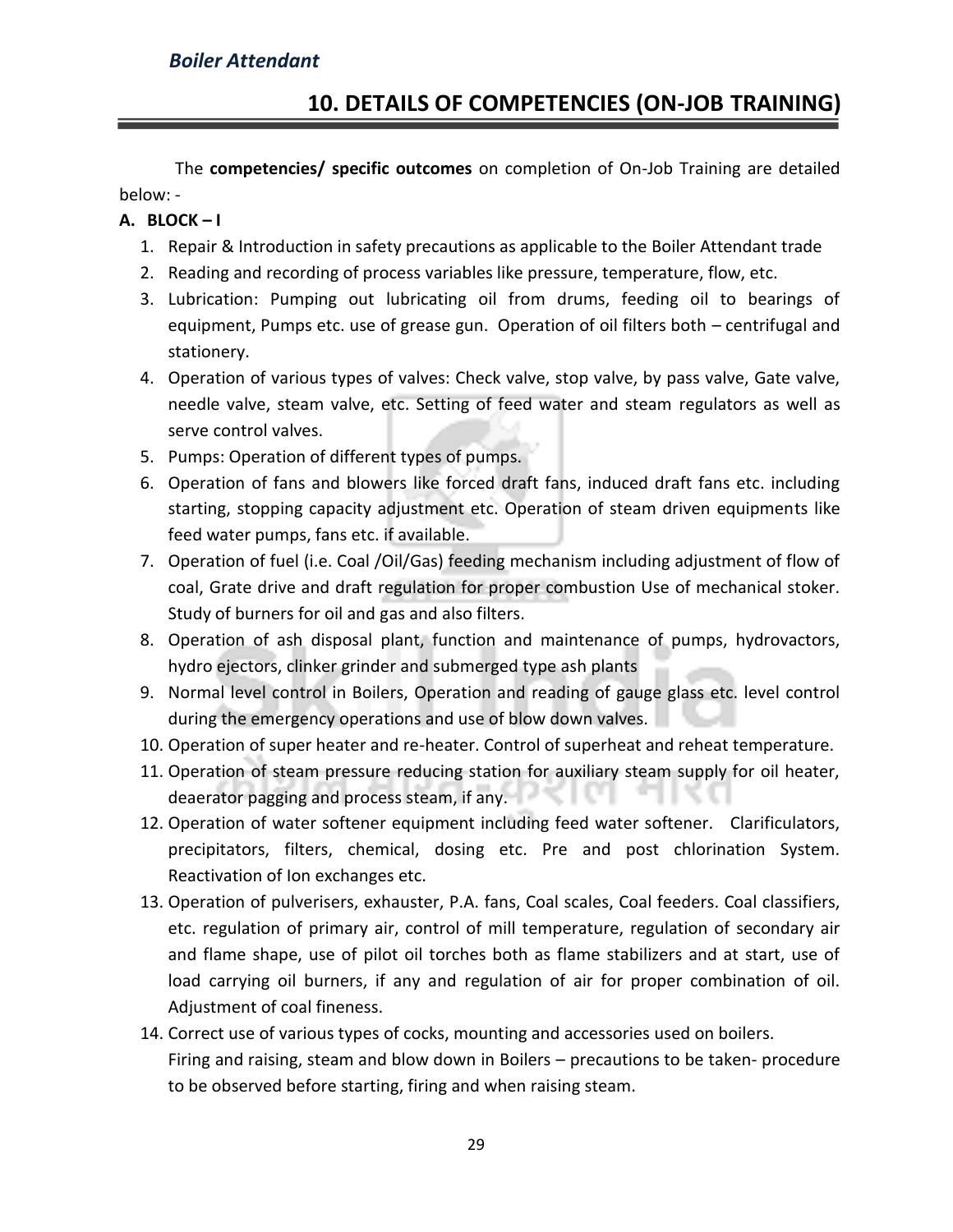- 15. Operation of boiler feed pumps starting and stopping, including emergency operation, purpose of balance chamber, leak off and recirculation lines. Checking and correctness of pressure gauge.
- 16. Internal conditioning of Boiler water by checking the TDS and alkalinity by blow down to prevent sealing, priming, carry over and causing gauging.
- 17. Conditioning of steam and condensate cycle. Importance of silica in high pressure boilers and how it is controlled.
- 18. Periodical cleaning and filling the boiler with demineraled or condensate for prevention of scale or other deposits on heating surfaces.
- 19. Periodical inspection of boilers preparation of boilers for testing Hydraulic test and steam test.
- 20. Precautions to be taken before entering or allowing persons to enter a boiler which is connected to another boiler on the steam.
- 21. Correct method of firing and combustion control for prevention of smoke.
- 22. Testing the correctness of gauge glass and cocks by blowing through them Maintenance work of Boiler and boiler mountings and fittings.

#### **B. BLOCK – II**

- 23. Repair & Maintenance Priming of boiler the danger of water logging steam pipes and precautions to be observed in running.
- 24. Replacement of gauge glass. Procedure to be followed in the event of shortage of water bulging or facture of furnace of flat plates or bursting of tubes or of any accident to a boiler or a steam pipe.
- 25. Adjustment of safety valves for correct blowing pressure. Precaution to be taken when starting an economiser to work after period of rest. Detection of false water level and knowledge of alarm devices.
- 26. Procedure to be adopted in putting as economiser into commission and also in putting it out of commission when boiler is on steam.
- 27. Checking and renewal of gland packing's of pump and valves.
- 28. Correct method of stocking boiler including cleaning and banking fires in a workman like manner to prevent avoidable smoke.
- 29. Checking and adjustment of boiler mountings. Working knowledge and fitting of feed pump and injectors. Working of feed water heaters and deaerators.
- 30. Operation of easing a safety valve. Use of blow down cock or valve.
- 31. Cleaning of oil torches.
- 32. Adjustment of high steam and low water safety valve. Renewal of fusible plug.
- 33. Use of spark igniters and oil sumps for oil torches.
- 34. Cleaning of economizer by using appropriate appliances
- 35. Inter lock tripping of boiler auxiliaries and basic knowledge of purgainter lock.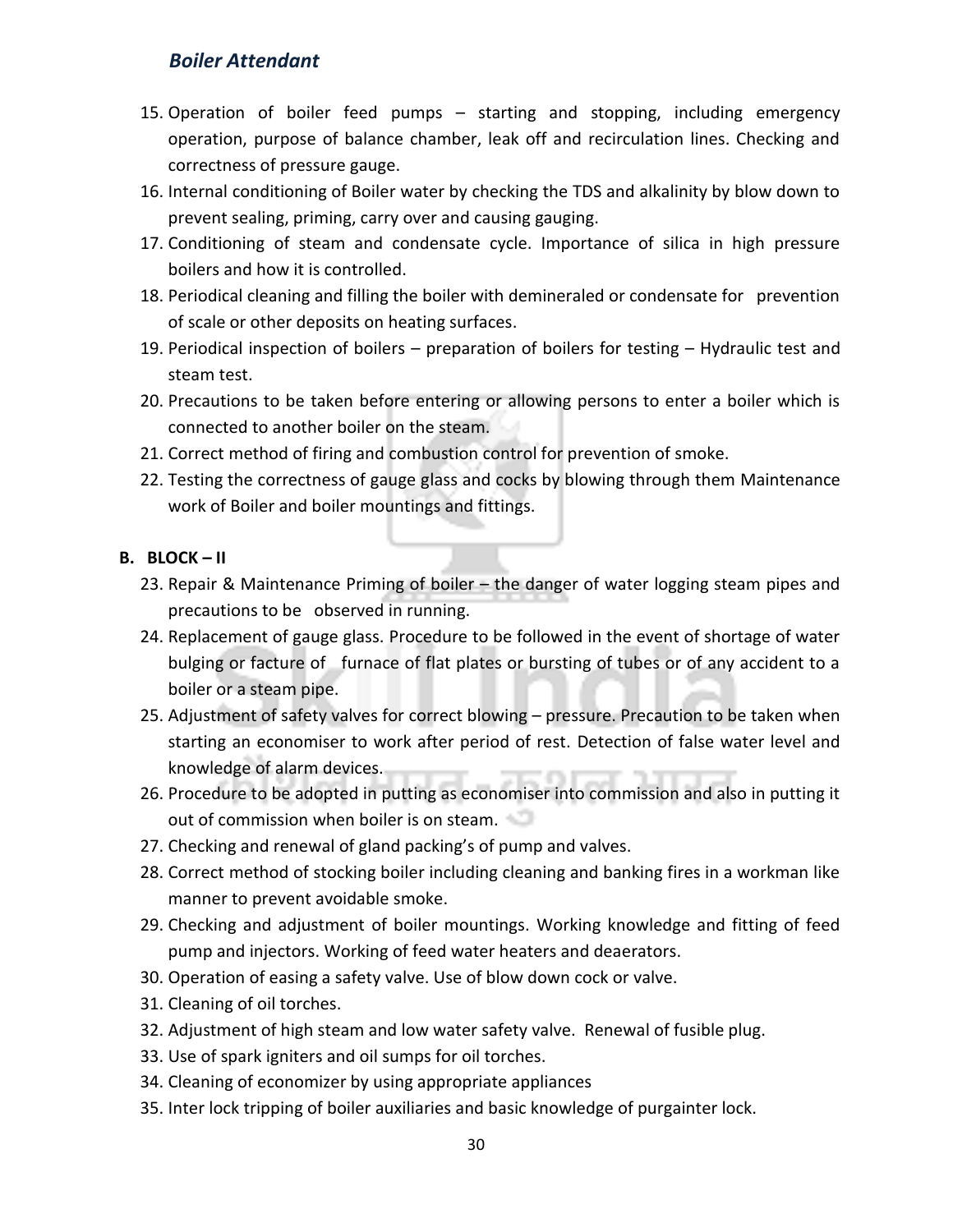Operation and working of multicome dust collectors and electrostatic precipitators if available.

36. Emergency operations of boilers in the event of :

a) Loss of fire b) failure of one F.D. Fan c) Failure of one I.D. Fan

d) Failure of one air pre-heater e) Fire in coal mill f) Fire in air pre-heater

g) Boiler tube failure h) Failure of economizer tube, furnace tube and super heater tube, furnace tube and super heater tube i) Failure of boiler feed pump and sudden less of read j) Blocking of coal passage k) Failure of lagging l) jamming of the grate, failure of gauge glass.

- 37. Soot blowing and boiler furnace cleaning during operation. Use and care of different types of soot blowers.
- 38. Importance of Draft temperature readings at special loads. Interpretation of deviation from standard reading for identical loads.
- 39. Economical working of boilers.
- 40. Entry and upkeep of log sheet, trouble log, etc.
- 41. Observation of use, operation and maintenance of modern package type and automatic boilers. Work of Boiler and boiler mountings and fittings.

**Note:** 

1. Industry must ensure that above mentioned competencies are achieved by the trainees during their on job training.

2. In addition to above competencies/ outcomes industry may impart additional training relevant to the specific industry.าดเล

कौशल भारत-कुशल भारत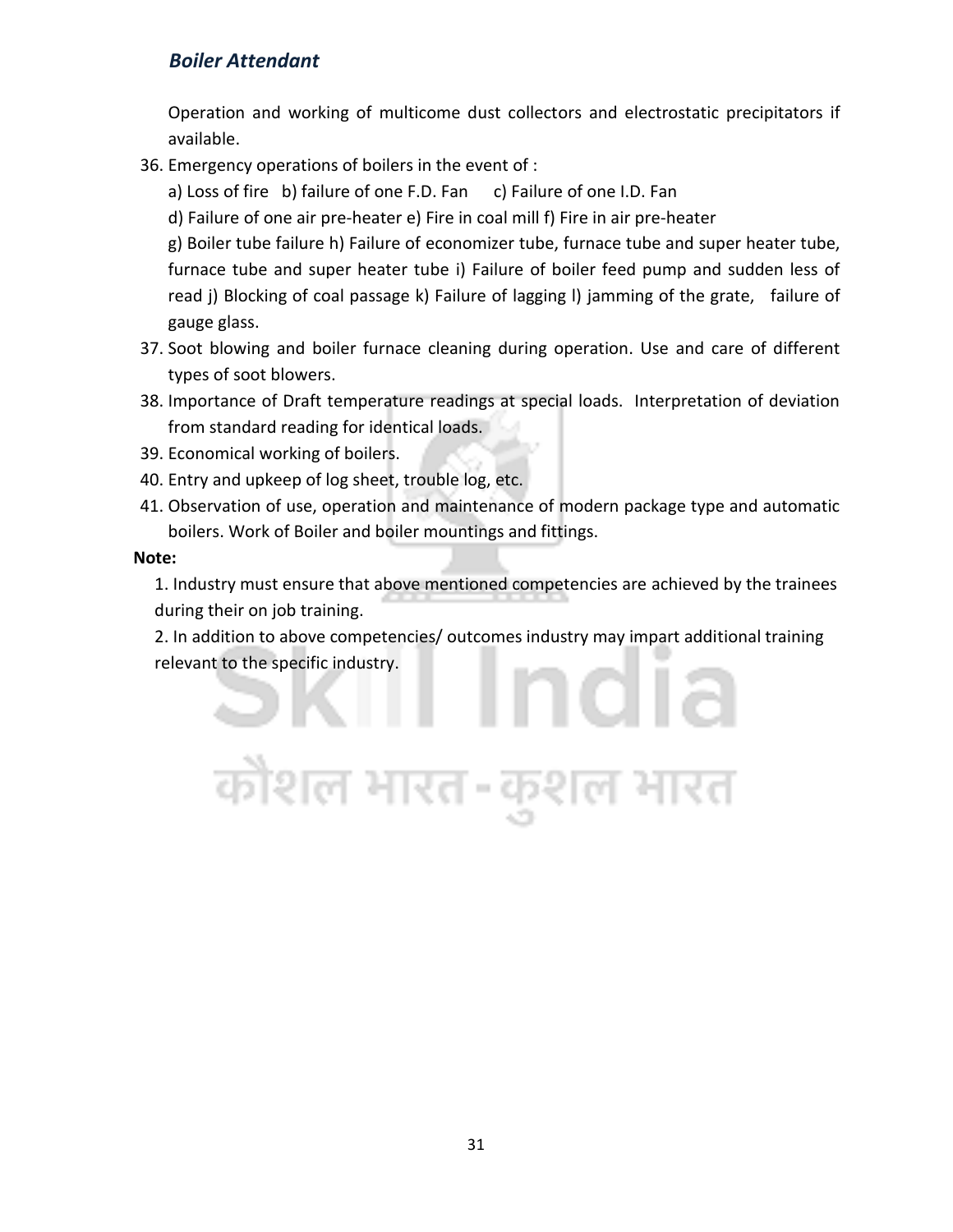#### INFRASTRUCTURE FOR PROFESSIONAL SKILL & PROFESSIONAL KNOWLEDGE

#### **BOILER ATTENDANT**

#### **LIST OF TOOLS AND EQUIPMENT for Basic Training (For 20 Apprentices)**

#### **A. TRAINEES TOOL KIT ( For each additional unit trainees tool kit Sl. 1-18 is required additionally)**

|                | auunuunan v <i>i</i>                            |                          |          |  |  |  |  |
|----------------|-------------------------------------------------|--------------------------|----------|--|--|--|--|
| SI.<br>no.     | <b>Name of the Tool &amp; Equipments</b>        | <b>Specification</b>     | Quantity |  |  |  |  |
| $\mathbf{1}$   | <b>Steel Rule</b>                               | 15 cm with metric        | 20       |  |  |  |  |
|                |                                                 | graduation               |          |  |  |  |  |
| $\overline{2}$ | Try Square 10 cm blade                          | 10 mm blade              | 20       |  |  |  |  |
| 3              | Caliper outside 15 cm spring                    | 150 mm                   | 20       |  |  |  |  |
| 4              | Caliper inside.                                 | 15 cm spring             | 20       |  |  |  |  |
| 5              | Caliper                                         | 15 cm hermaphrodite      | 20       |  |  |  |  |
| 6              | Divider                                         | 15 cm spring             | 20       |  |  |  |  |
| $\overline{7}$ | Scriber.                                        | 15 cm                    | 20       |  |  |  |  |
| 8              | Centre Punch                                    | 10C m and                | 20       |  |  |  |  |
| 9              | Screw driver                                    | 15 c m                   | 20       |  |  |  |  |
| 10             | Chisel cold flat 10 cm                          | 15 cm                    | 20       |  |  |  |  |
| 11             | Hammer ball peen                                | 0.45 kg. With handle     | 20       |  |  |  |  |
| 12             | Hammer ball peen                                | 0.22 kg. With handle.    | 20       |  |  |  |  |
| 13             | Chisel - Cold - Flat                            | $-20$ mm $X$ 150 mm      | 20       |  |  |  |  |
| 14             | File flat                                       | 25 cm. second cut        | 20       |  |  |  |  |
| 15             | File flat                                       | 25 cm. smooth            | 20       |  |  |  |  |
| 16             | File half round second cut                      | 15 cm.                   | 20       |  |  |  |  |
| 17             | Hacksaw frame fixed                             | 30 cm.                   | 20       |  |  |  |  |
| 18             | Safety goggles.                                 |                          |          |  |  |  |  |
| 19             | Dot slot punch                                  | 10 cm.                   |          |  |  |  |  |
|                | <b>B: INSTRUMENTS &amp; GENERAL SHOP OUTFIT</b> |                          |          |  |  |  |  |
| 1.             | <b>Steel Rule</b>                               | 30 cm                    | 05       |  |  |  |  |
| 2.             | <b>Steel Rule</b>                               | 60 cm                    | 05       |  |  |  |  |
| 3.             | Straight edge steel                             | 45 cm                    | 02       |  |  |  |  |
| 4.             | Surface plate                                   | 45 x 45 cm CI / Granite. | 02       |  |  |  |  |
| 5.             | Marking table                                   | 91 x 91 x 122 cm.        | 01       |  |  |  |  |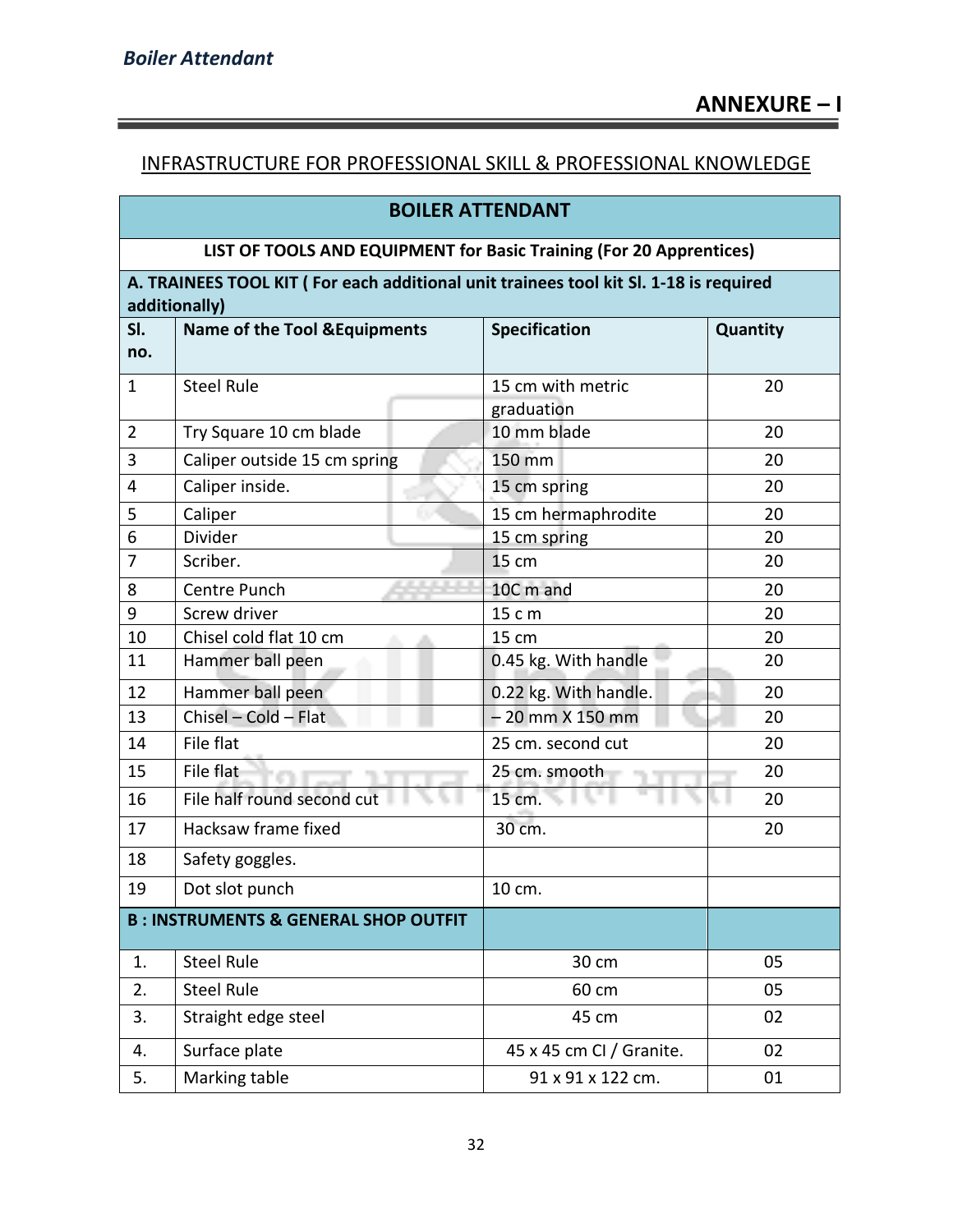| 6.  | Universal scribing block                         | 22 cm.                        | 02         |  |
|-----|--------------------------------------------------|-------------------------------|------------|--|
| 7.  | V-Block pair                                     | 7 cm and 15 cm with<br>clamps | 02         |  |
| 8.  | Angle plate                                      | 10 x 20 cm                    | 02         |  |
| 9.  | Spirit Level metal                               | 15 cm                         | 01         |  |
| 10. | Punch letter                                     | 3 mm set.                     | 01         |  |
| 11. | Punch number                                     | set 3 mm.                     | 01         |  |
| 12. | Punch hollow                                     | 6 mm to 19 set of 5           | 02         |  |
| 13. | Punch round                                      | 3mm x 4 mm set of 2           | 02         |  |
| 14. | Portable hand drill (Electric)                   | $0$ to $6$ mm                 | 02         |  |
| 15. | Drill twist straight shank                       | 1.5 to 12 mm by 0.5 mm        | 01 set     |  |
| 16. | Drill twist straight shank                       | 3 mm to 15 mm by 1/2 mm       | 01 set     |  |
| 17. | Taps and dies complete set in box B.A            |                               | 01         |  |
| 18. | Taps and dies complete set in box<br>with-worth. |                               | 01         |  |
| 19. | Taps and dies complete set in                    | box 3-18 mm set of 10         | 01         |  |
| 20. | File knife edge smooth                           | 15 cm                         | 05         |  |
| 21. | File warding smooth                              | 15 cm                         | 05         |  |
| 22. | <b>CALLA</b><br>File cut saw smooth              | 15 cm                         | 05         |  |
| 23. | File feather edge smooth                         | 15 cm                         | 05         |  |
| 24. | File triangular smooth                           | 15 cm                         | 02         |  |
| 25. | File round                                       | 20 cm second cut              | 10         |  |
| 26. | <b>File Square</b>                               | 15 cm second cut              | 05         |  |
| 27. | File square                                      | 25 cm second cut              | 05         |  |
| 28. | Feeler gauge                                     | 10 blades                     | 1 set      |  |
| 29. | File triangular                                  | 20 cm second cut.             | 10         |  |
| 30. | File flat                                        | 30 cm second cut.<br>51       | 79 L<br>10 |  |
| 31. | File flat                                        | 20 cm bastard                 | 10         |  |
| 32. | File flat                                        | 30 cm bastard.                | 10         |  |
| 33. | File Swiss type needle                           | set of 12.                    | 02         |  |
| 34. | File half round                                  | 25 cm second cut.             | 10         |  |
| 35. | File half round                                  | 25 cm bastard.                | 10         |  |
| 36. | File round                                       | 30 cm bastard.                | 10         |  |
| 37. | File hand                                        | 15 cm second cut.             | 10         |  |
| 38. | Soldering Iron                                   | 350 gm.                       | 02         |  |
| 39. | <b>Blow Lamp</b>                                 | 0.50 liters.                  | 02         |  |
| 40. | Spanner D.E.                                     | 6 -26 mm set of 10 pcs.       | 05 sets    |  |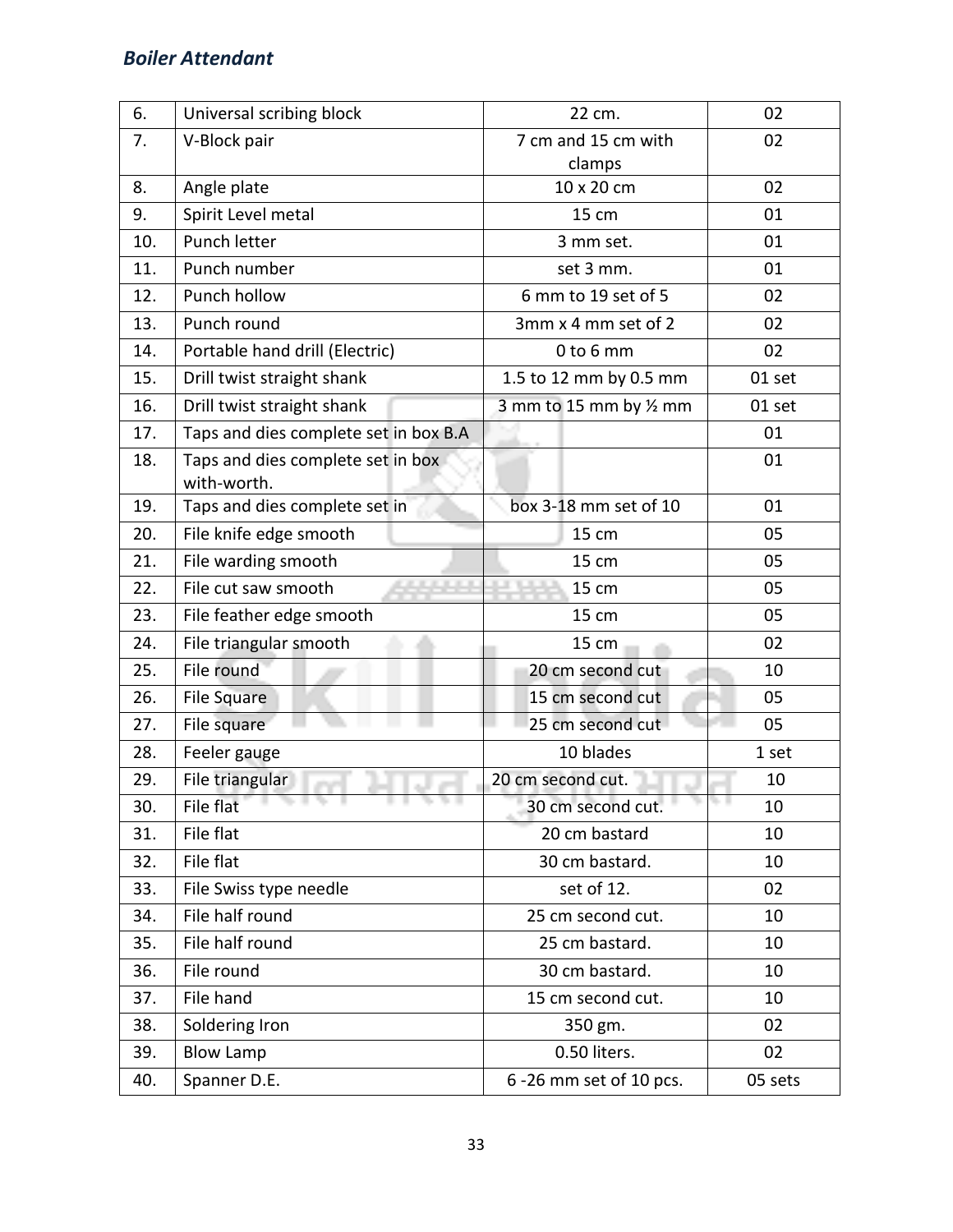| 41. | Interchangeable ratchet socket                         | set with a 12 mm driver,<br>size D10-32 mm set of 18<br>socket & attachments. | 1 set          |
|-----|--------------------------------------------------------|-------------------------------------------------------------------------------|----------------|
| 42. | Box spanner                                            | set 6-25 mm set of 8 with<br>Tommy bar.                                       | 1 set          |
| 43. | Glass magnifying                                       | 7 cm                                                                          | 02             |
| 44. | Clamp toolmaker                                        | 5 cm and 7.5 cm set of 2.                                                     | 02             |
| 45. | Clamp "C"                                              | 5 cm                                                                          | 02             |
| 46. | Clamp "C"                                              | 10 cm                                                                         | 02             |
| 47. | Hand Reamer adjustable cover                           | max 9, 12, 18mm - set of 3                                                    | 1 set          |
| 48. | Hand Reamer taper                                      | 4 -9mm set of 6 OR 4 -7<br>mm set of 4.                                       | 1 set          |
| 49. | Reamer parallel                                        | 12 - 16mm set of 5.                                                           | 01             |
| 50. | Scraper flat                                           | 15 cm.                                                                        | 10             |
| 51. | Scraper triangular                                     | 15 cm                                                                         | 10             |
| 52. | Scraper half round                                     | 15cm                                                                          | 10             |
| 53. | Chisel cold diamond.                                   | 9 mm cross cut 9 mm                                                           | 10             |
| 54. | Chisel cold diamond.                                   | 9 mm cross cut 9 mm                                                           | 10             |
| 55. | Chisel cold round noze.<br><b>.</b>                    | 9 mm                                                                          | 10             |
| 56. | Stud Extractor EZY - out                               |                                                                               | 02             |
| 57. | Micrometer                                             | $0 - 25$ mm outside.                                                          | 10             |
| 58. | Micrometer                                             | 25 - 50 mm outside.                                                           | 05             |
| 59. | Micrometer                                             | 50-75 mm outside.                                                             | $\overline{2}$ |
| 60. | Micrometer inside with extension<br>rods.              | 25 - 50 mm                                                                    | 01             |
| 61. | Vernier caliper                                        | 20 cm                                                                         | 01             |
| 62. | Vernier bevel protractor                               |                                                                               | 01             |
| 63. | Vernier height gauges.                                 | 30 cm<br>$\mathcal{L}(\mathcal{D})$                                           | 01             |
| 64. | Screw pitch gauge.                                     |                                                                               | 01             |
| 65. | Drill twist Taper Shank                                | 06 mm to 25 mm x 1.5 mm                                                       | 01             |
| 66. | Drill chuck                                            | 12 mm.                                                                        | 01             |
| 67. | Pipe wrench                                            | 40 cm                                                                         | 01             |
| 68. | Pipe wrench                                            | 40 cm                                                                         | 01             |
| 69. | Pipe vice                                              | 100mm                                                                         | 01             |
| 70. | Adjustable pipe tap set BSP with die<br>set cover pipe | size15,20,25,32,38,50 mm.                                                     | 01             |
| 71. | Wheel dresser                                          | (One for 4 units).                                                            | 01             |
| 72. | Machine vice                                           | 10 cm                                                                         | 01             |
| 73. | Sleeve drill Morse                                     | $0 - 1$ , $1 - 2$ , $2 - 3$ .                                                 | 01set          |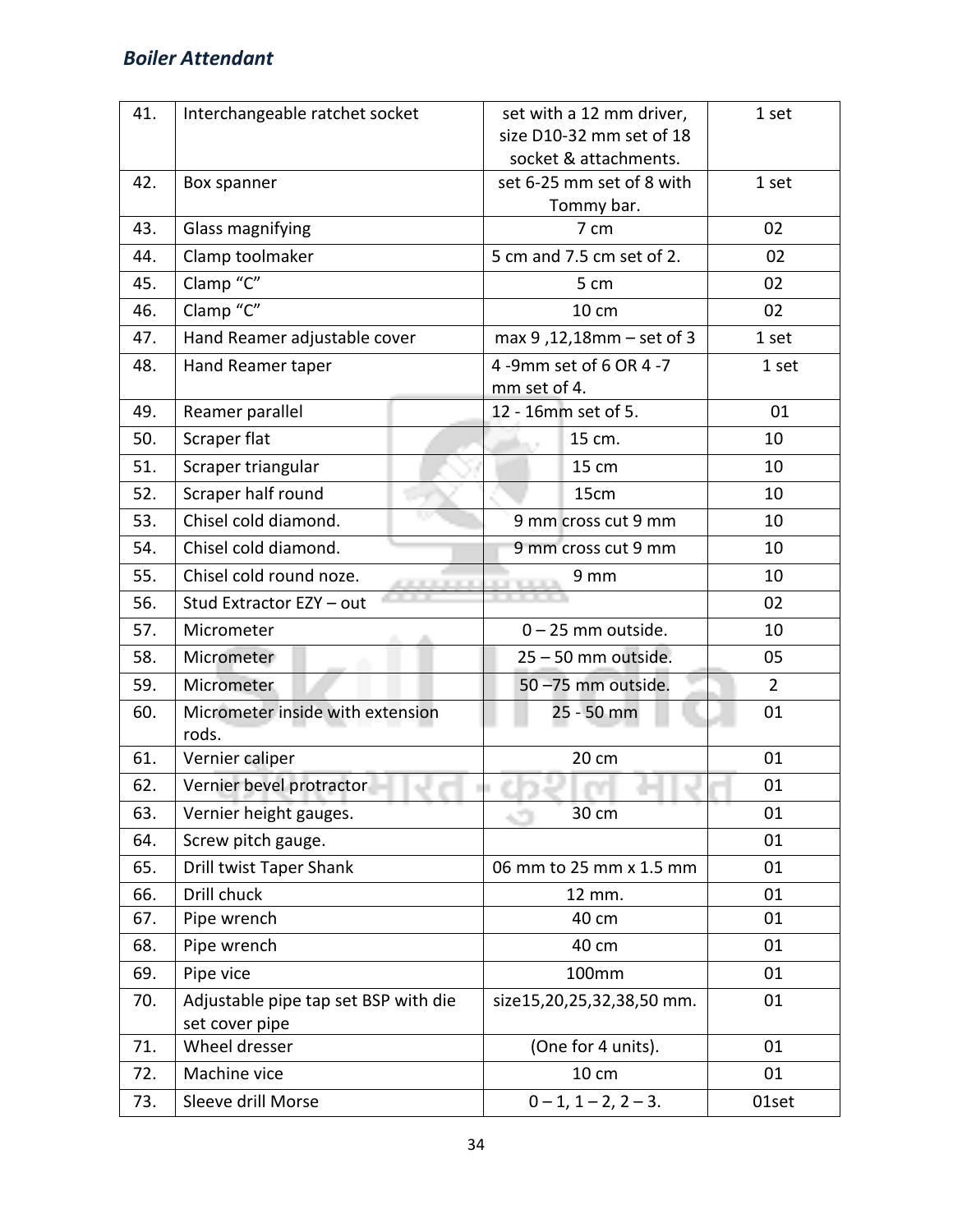| 74. | Vice bench jaw                                                            | 12 cm                                                                       | 20                |  |  |  |
|-----|---------------------------------------------------------------------------|-----------------------------------------------------------------------------|-------------------|--|--|--|
| 75. | Vice leg jaw                                                              | 10 cm                                                                       | 02                |  |  |  |
| 76. | <b>Bench working</b>                                                      | 240 x 120 x 90 cm.                                                          | 05                |  |  |  |
| 77. | Almirah                                                                   | 180 x 90 x 45 cm.                                                           | 01                |  |  |  |
| 78. | Lockers with 6 drawers (standard<br>size).                                |                                                                             | 03                |  |  |  |
| 79. | Metal rack                                                                | 182 x 182 x 45 cm                                                           | 01                |  |  |  |
| 80. | Fire extinguisher (For 4 Units)                                           |                                                                             | 02                |  |  |  |
| 81. | Fire buckets.                                                             |                                                                             | 02                |  |  |  |
| 82. | Hand hammer with handle and Mallet                                        | $1$ kg.                                                                     | 02 each           |  |  |  |
| 83. | Resistance coils                                                          | (2 Ohms, 5, ohms, 10 ohms,<br>100 ohms)                                     | 2 sets            |  |  |  |
| 84. | <b>Resistance boxes</b>                                                   | (0-100 ohms and 0 to 500<br>ohms)                                           | 2 sets            |  |  |  |
| 85. | Ampere meters                                                             | DC: 0-1Amp, 0-3 Amp, 0-<br>10Amp, 0-30Amp<br>AC: 0-10Amp, 0-30Amp           | 2 each            |  |  |  |
| 86. | Volt meters                                                               | $DC : 0 - 1V, 0 - 4 V, 0 - 10 V,$<br>2 each<br>0-50V 0-250 V<br>AC: 0-250 V |                   |  |  |  |
| 87. | Rheostat:                                                                 | 25 Ohms, 100 ohms, 500<br>ohms                                              | 2each             |  |  |  |
| 88. | Wheatstone bridge                                                         |                                                                             | 2 sets            |  |  |  |
| 89. | Potentiometer                                                             |                                                                             | 2 sets            |  |  |  |
| 90. | Bourdon Tube Pressure gauges.                                             | (0-10 Kg/sq. cm)                                                            | 2 sets            |  |  |  |
| 91. | Mercury filled U-tube manometer<br>(100 cms height)                       |                                                                             | 2 nos.            |  |  |  |
| 92. | Dead weight tester with accessories<br>and comparator                     |                                                                             | The La<br>One set |  |  |  |
| 93. | Pressure switch                                                           | (0-10 Kg/sq. cm)                                                            | 2 nos             |  |  |  |
| 94. | Glass Rod Thermometer (Mercury and<br>alcohol) Range: (various ranges)    |                                                                             | 2 each            |  |  |  |
| 95. | Bi-Metal thermometers, stem & dial<br>(various ranges)                    |                                                                             | 04                |  |  |  |
| 96. | <b>RTD</b><br>Resistance-bulb<br>Wheatstone<br><b>Bridge Thermometers</b> | $(PT - 100, PT - 1000)$                                                     | 02                |  |  |  |
| 97. | Thermo-couple<br>(with<br>Pyrometers<br>different thermocouple)           |                                                                             | 10                |  |  |  |
| 98. | mill-volt-<br>Thermo-couple<br>with<br>potentiometer pyrometer            |                                                                             | 02                |  |  |  |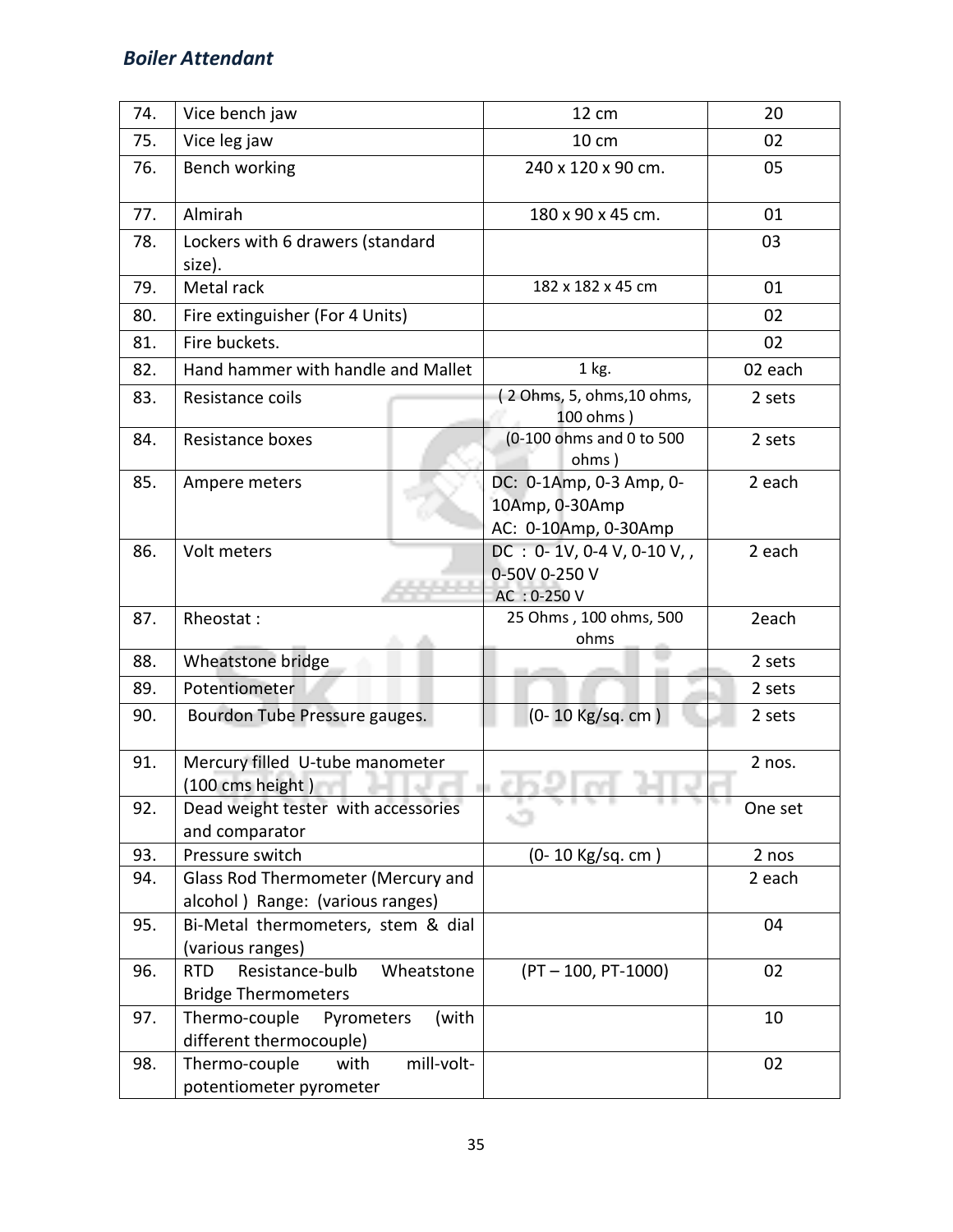| 99.  | Optical Pyrometer and<br>radiation          |                      | One each |
|------|---------------------------------------------|----------------------|----------|
|      | pyrometer                                   |                      |          |
| 100. | Mercury in Steel Thermometers,              |                      | 2 nos    |
|      | Remote Indicating                           |                      |          |
| 101. | Controller P,<br>ON-OFF<br>PI,<br><b>PD</b> |                      | One each |
|      | controllers PID controller                  |                      |          |
| 102. | Control valve with valve positioned         |                      | One set  |
|      | and I/P convertor and P /I convertor        |                      |          |
| 103. | Flow meter Test rig                         |                      | 1set     |
|      | (Rota meter- Venturi meter- Orifice         |                      |          |
|      | meter - Pitot Tube- water meter)            |                      |          |
| 104. | Different types of valves (Gate, Globe,     |                      | 2 sets   |
|      | Needle,<br>Ball,<br>Plug,<br>Butterfly,     |                      |          |
|      | Diaphragm, check valves (NRVs),             |                      |          |
|      | spring loaded safety valves, etc.)          |                      |          |
| 105. | Different types of pumps (Centrifugal       |                      | 1 each   |
|      | pump, multistage centrifugal pump,          |                      |          |
|      | Reciprocating and Gear pump test            |                      |          |
|      | rigs)                                       |                      |          |
| 106. | Plunger pump for hydraulic test of          |                      | 1no.     |
|      | Non-IBR Boiler                              |                      |          |
| 107. | Digital P <sup>H</sup> Meter                |                      | 2 nos    |
| 108. | Gas analyses                                |                      | 1 no.    |
| 109. | Air Blowers                                 |                      | 1 no     |
|      |                                             |                      |          |
|      | <b>C: GENERAL MACHINERY INSTALLATIONS</b>   |                      |          |
| 1.   | Anvil on stand                              | 50 kg                | 01       |
| 2.   | Drilling machine pillar sensitive 0-        |                      | 01       |
|      | 20mm cap with swivel table motorise         |                      |          |
|      | with chuck and key.                         |                      | n i      |
| 3.   | Drilling machine pillar sensitive 0-        |                      | 02       |
|      | 12mm cap with swivel table motorise         |                      |          |
|      | with chuck and key.                         |                      |          |
| 4.   | Forge portable hand blower                  | 30cm to 45 cm        | 01       |
| 5.   | Grinding machine D.E. pedestal with         |                      | 01       |
|      | 17mm diameter wheels rough and              |                      |          |
|      | smooth with twist drill grinding            |                      |          |
|      | attachment                                  |                      |          |
| 6.   | Shell and tube Heat Exchanger               |                      | 01       |
| 7.   | Non-IBR Boiler with all mounting &          | (100 kg steam output | 01       |
|      | fitting, Accessories with feed water        | capacity)            |          |
|      | tank and control panel for operation        |                      |          |
|      | of boiler.                                  |                      |          |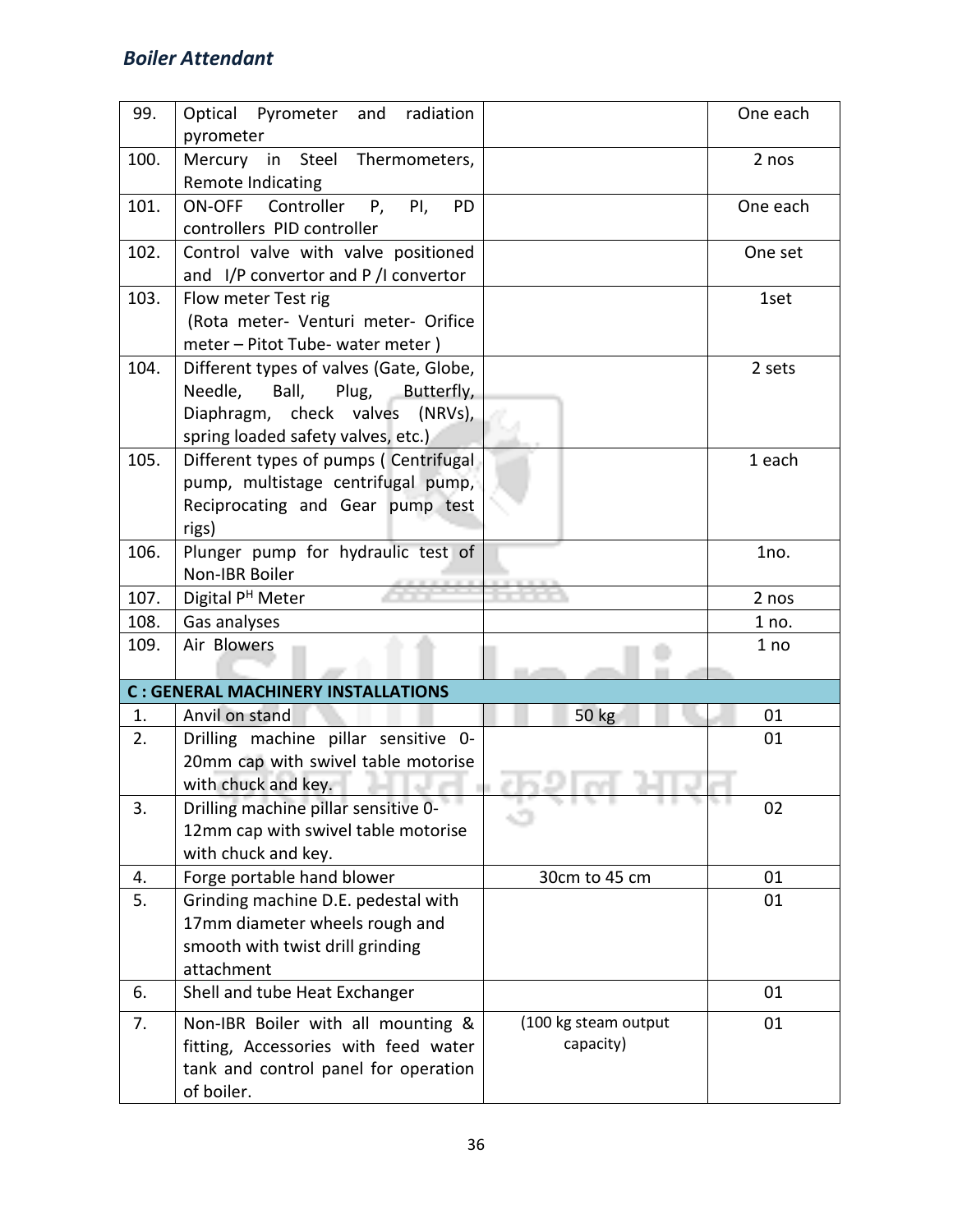#### INFRASTRUCTURE FOR WORKSHOP CALCULATION & SCIENCE AND ENGINEERING DRAWING

#### **TRADE: BOILER ATTENDANT**

#### **LIST OF TOOLS& EQUIPMENTS FOR -20APPRENTICES**

1) **Space Norms** : 45 Sq. m.(For Engineering Drawing)

#### **2) Infrastructure:**

|                | <b>A: TRAINEES TOOL KIT:-</b>      |                         |             |  |
|----------------|------------------------------------|-------------------------|-------------|--|
| SI.<br>No.     | Name of the items                  | <b>Specification</b>    | Quantity    |  |
| 1.             | Draughtsman drawing instrument box |                         | 20          |  |
| 2.             | Set square celluloid 45°           | (250 X 1.5 mm)          | 20          |  |
| 3.             | Set square celluloid mm)           | 30°-60° (250 X 1.5      | 20          |  |
| 4.             | Mini drafter                       |                         | 20          |  |
| 5.             | Drawing board                      | 700mm x500 mm) IS: 1444 | 20          |  |
|                | <b>B: Furniture Required</b>       |                         |             |  |
| SI.            | Name of the items                  | <b>Specification</b>    | Quantity    |  |
|                |                                    |                         |             |  |
| No.            |                                    |                         |             |  |
| $\mathbf{1}$   | <b>Drawing Board</b>               |                         | as required |  |
| $\overline{2}$ | Models : Solid & cut section       |                         | as required |  |
| 3              | <b>Drawing Table for trainees</b>  |                         | as required |  |
| 4              | Stool for trainees                 |                         | as required |  |
| 5              | Cupboard (big)                     |                         | 01          |  |
| 6              | <b>White Board</b>                 | (size: 8ft. x 4ft.)     | 01          |  |
| $\overline{7}$ | <b>Trainer's Table</b>             |                         | 01          |  |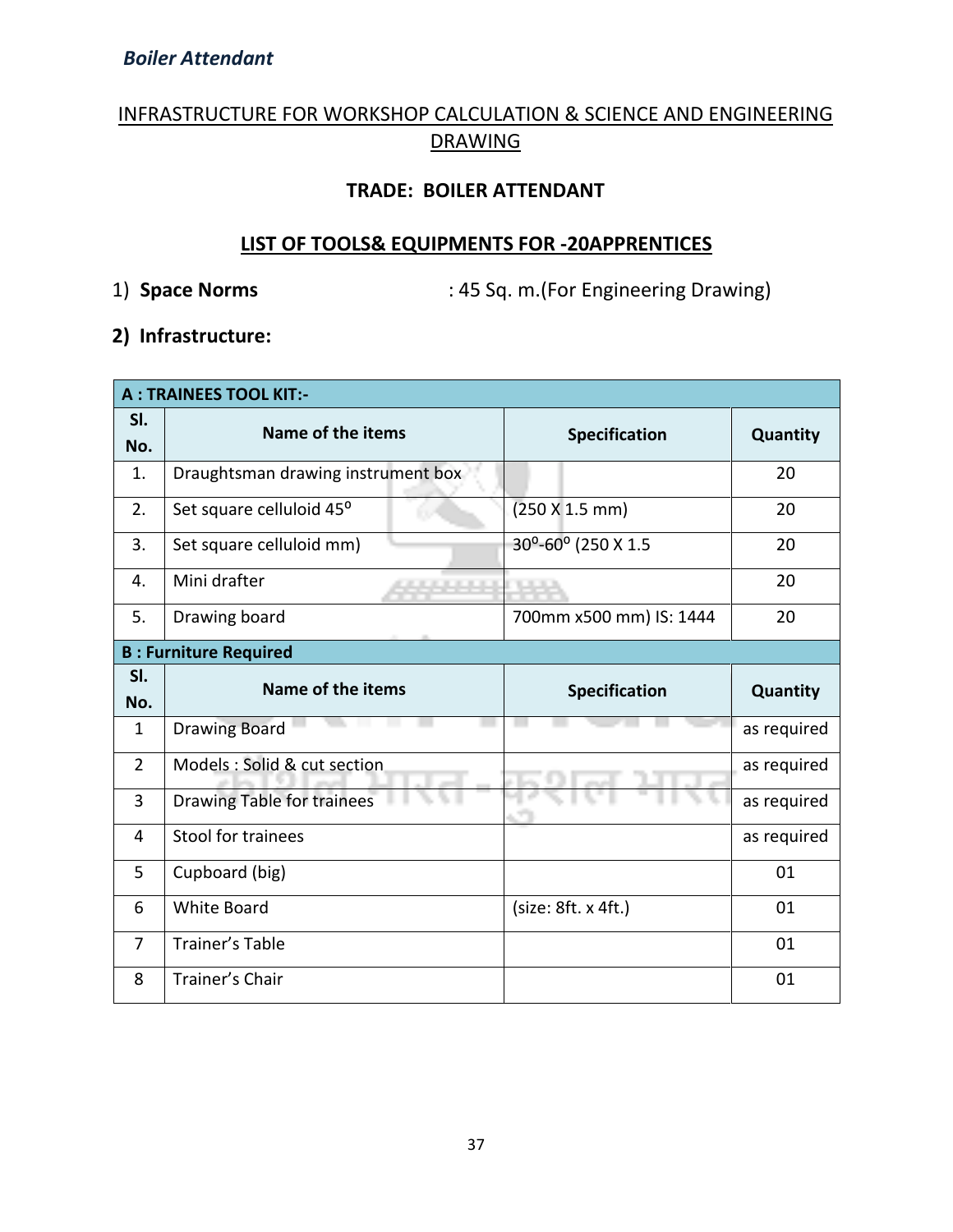| <b>TOOLS &amp; EQUIPMENTS FOR EMPLOYABILITY SKILLS</b> |                                                                                                                                                          |         |  |  |  |  |  |  |  |  |
|--------------------------------------------------------|----------------------------------------------------------------------------------------------------------------------------------------------------------|---------|--|--|--|--|--|--|--|--|
| Sl. No.                                                | Quantity<br><b>Name of the Equipment</b>                                                                                                                 |         |  |  |  |  |  |  |  |  |
| 1.                                                     | Computer (PC) with latest configurations and Internet connection<br>with standard operating system and standard word processor and<br>worksheet software | 10 Nos. |  |  |  |  |  |  |  |  |
| 2.                                                     | <b>UPS - 500VA</b>                                                                                                                                       | 10 Nos. |  |  |  |  |  |  |  |  |
| 3.                                                     | Scanner cum Printer                                                                                                                                      | 1 No.   |  |  |  |  |  |  |  |  |
| 4.                                                     | <b>Computer Tables</b>                                                                                                                                   | 10 Nos. |  |  |  |  |  |  |  |  |
| 5.                                                     | <b>Computer Chairs</b>                                                                                                                                   | 20 Nos. |  |  |  |  |  |  |  |  |
| 6.                                                     | <b>LCD Projector</b>                                                                                                                                     | 1 No.   |  |  |  |  |  |  |  |  |
| 7.                                                     | White Board 1200mm x 900mm                                                                                                                               | 1 No.   |  |  |  |  |  |  |  |  |
|                                                        | $\vert$ Note: - Above Tools & Equipments not required, if Computer LAB is available in the institute.                                                    |         |  |  |  |  |  |  |  |  |

# Skill India कौशल भारत-कुशल भारत